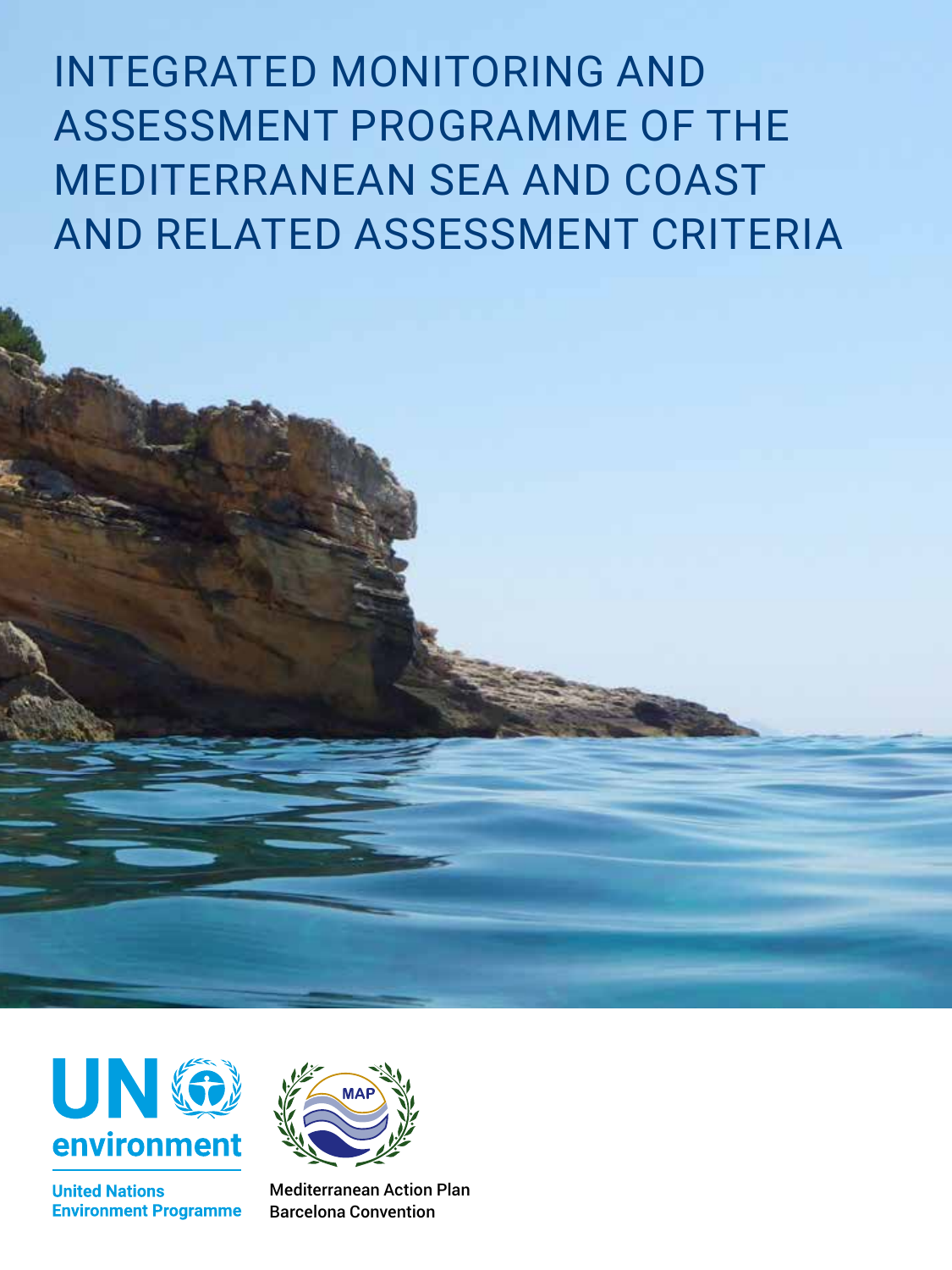#### Legal Notice

The designations employed and the presentation of the material in this document do not imply the expression of any opinion whatsoever on the part of UN Environment/MAP concerning the legal status of any State, Territory, city or area, or of its authorities, or concerning the delimitation of their frontiers or boundaries.

#### **Copyright**

This publication may be reproduced in whole or in part and in any form for educational or non-profit purposes without special permission from the copyright holder, provided acknowledgement of the source is made. UN Environment/MAP would appreciate receiving a copy of any publication that uses this publication as a source. This publication cannot be used for resale or for any other commercial purpose whatsoever without permission in writing from UN Environment/ MAP.

© 2017 United Nations Environment Programme / Mediterranean Action Plan (UN Environment/MAP) P.O. Box 18019, Athens, Greece

For bibliographic purposes this volume may be cited as: Integrated Monitoring and Assessment Programme of the Mediterranean Sea and Coast and Related Assessment Criteria UN Environment/MAP Athens, Greece (2017).

#### **Graphic layout and production**

Final layout and production were prepared by UNESCO, Paris

**Cover photo**  Elena Porrazzo, 2016

#### **UN Environment/MAP – United Nations Environment Programme – Mediterranean Action Plan Secretariat to the Barcelona Convention**

48, Vassileos Konstantinou Avenue 11635 P.O Box: 18019, Athens Greece Tel: +302107273100 Fax: +30 2107253196 www.unepmap.org



This publication has been funded by the European Union

The views expressed in this publication do not necessarily reflect the views of the European Commission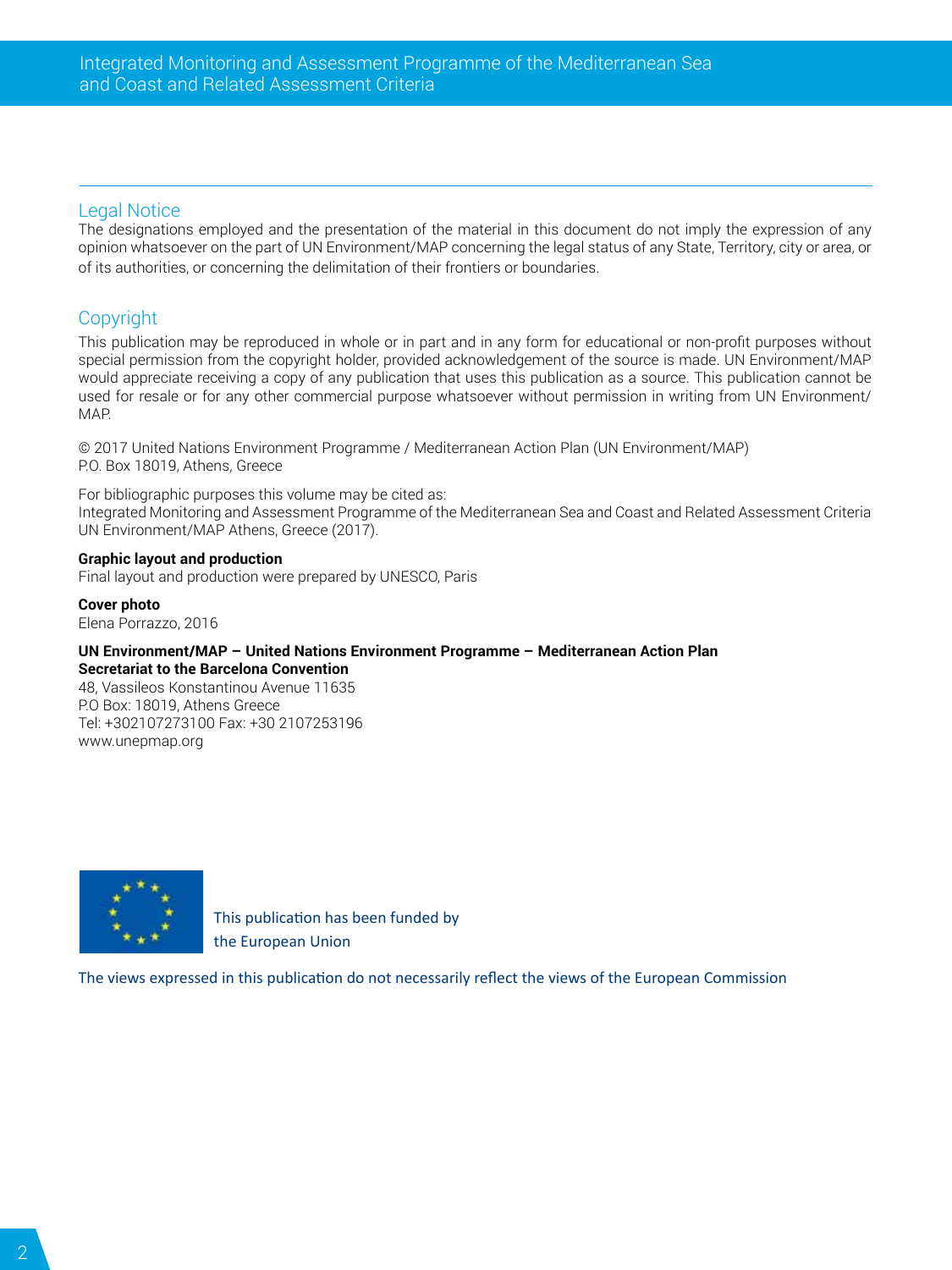# **TABLE OF CONTENTS**

|    | <b>Foreword</b>                                                                                                |    |  |  |
|----|----------------------------------------------------------------------------------------------------------------|----|--|--|
|    | Decision IG.22/7                                                                                               |    |  |  |
|    | I. Introduction                                                                                                | 8  |  |  |
|    | II. IMAP common principles and structure                                                                       | 9  |  |  |
|    | 1. Overarching principles and the overall IMAP structure                                                       | 9  |  |  |
|    | 2. IMAP integrated monitoring                                                                                  | 9  |  |  |
|    | 3. IMAP integrated assessment                                                                                  | 10 |  |  |
|    | 4. UN Environment/MAP Strategy towards an Integrated Data and Information System                               | 10 |  |  |
| 5. | Cooperation with other relevant regional bodies in the context of IMAP                                         | 11 |  |  |
|    | III. Key elements of IMAP                                                                                      | 13 |  |  |
|    | 1. Common Indicators                                                                                           | 13 |  |  |
|    | 2. Monitoring and assessment of biodiversity and NIS related common indicators                                 | 15 |  |  |
|    | 3. Monitoring and assessment of pollution and litter related common indicators                                 | 18 |  |  |
|    | 4. Monitoring and assessment of coastal ecosystems and landscapes and<br>hydrography related common indicators | 23 |  |  |
|    | 5. Monitoring Ecological Objective 11: Energy including underwater noise                                       | 25 |  |  |
|    | Appendix $1 -$ Reference list of species and habitats                                                          | 26 |  |  |
|    | Appendix 2 - Pollution/Litter related Assessment Criteria                                                      | 44 |  |  |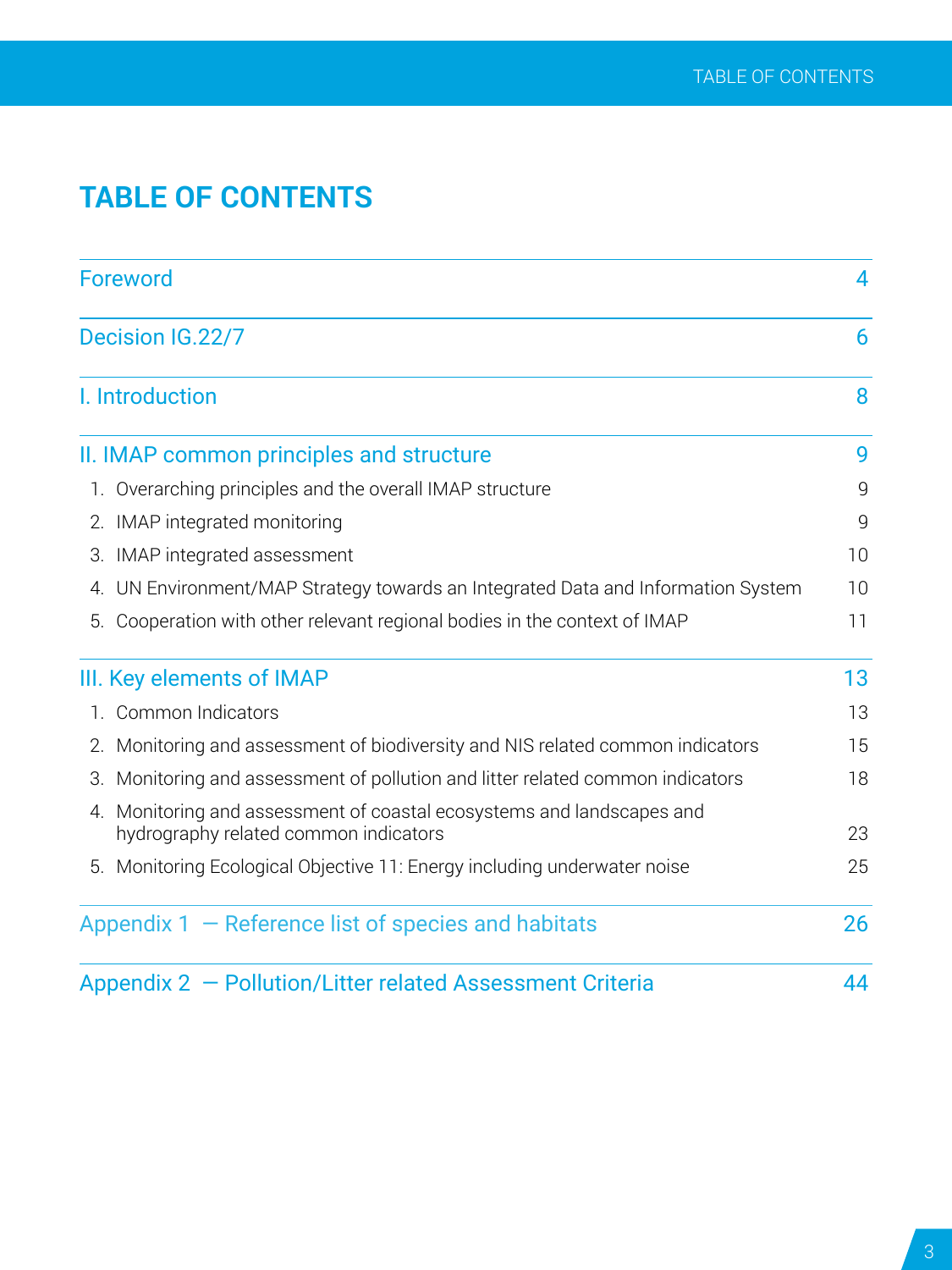# <span id="page-3-0"></span>**Foreword**

#### By Gaetano Leone, Coordinator of the Mediterranean Action Plan

At their 19<sup>th</sup> Ordinary Meeting (COP 19, Athens, Greece, 9-12 February 2016), the Contracting Parties to the Convention for the Protection of the Marine Environment and the Coastal Region of the Mediterranean (Barcelona Convention) - namely 21 Mediterranean countries and the European Union - adopted a novel and ambitious Integrated Monitoring and Assessment Programme and related Assessment Criteria (IMAP).

IMAP is a key achievement for the Mediterranean region, as it will enable for the first time a quantitative, integrated analysis of the state of the marine and coastal environment, covering pollution and marine litter, biodiversity, non-indigenous species, coast, and hydrography, based on common regional indicators, targets and Good Environmental Status (GES) descriptions.

IMAP describes the strategy, themes, and products that the Barcelona Convention Contracting Parties are aiming to deliver, through collaborative efforts in the framework of the MAP Barcelona Convention, during the second cycle of the implementation of the Ecosystem Approach Process in 2016-2021. The ultimate goal is to assess the status of the Mediterranean sea and coast, as a basis for enhanced action.

IMAP and the common indicators that are its backbone are the outcome of the Ecosystem Approach Process, and the coordinated efforts of the Contracting Parties at all levels. In line with the Ecosystem Approach Process<sup>1</sup> as early as 2008, the Contracting Parties to the Barcelona Convention agreed to undertake the following key steps:

- Definition of an Ecological Vision for the Mediterranean;
- Setting of common Mediterranean strategic goals;
- Identification of important ecosystem properties and assessment of ecological status and pressures;
- **Development of a set of ecological objectives corresponding to the Vision and strategic goals;**
- **Derivation of operational objectives with indicators and target levels;**
- Revision of existing monitoring programmes for ongoing assessment and regular updating of targets;
- Development and review of relevant action plans and programmes.

Subsequently, the Parties agreed on strategic goals to achieve the Ecosystem Approach vision, on 11 Ecological Objectives, and on matching Good Environmental Status descriptions, targets and indicators.

Following the approval of this ambitious framework for the integrated monitoring and assessment in the Mediterranean at COP 19, the initial implementation phase starts in 2016 through a number of steps that are expected to cover the next 3 years, i.e.:

- supporting the integration process at national level (review of country level existing national monitoring and assessment programmes in line with IMAP principles, common indicators);
- updating GES definitions and further refining the assessment criteria;
- developing a Quality Status Report at regional level in 2017.

<sup>1.</sup> The Ecosystem Approach process was specified at the 15th Meeting of the Contracting Parties to the Barcelona Convention, in Decision IG. 17/6, with the vision of "A healthy Mediterranean with marine and coastal ecosystems that are productive and biologically diverse for the benefit of present and future generations" and an Ecosystem Approach Roadmap, aiming to achieve this vision.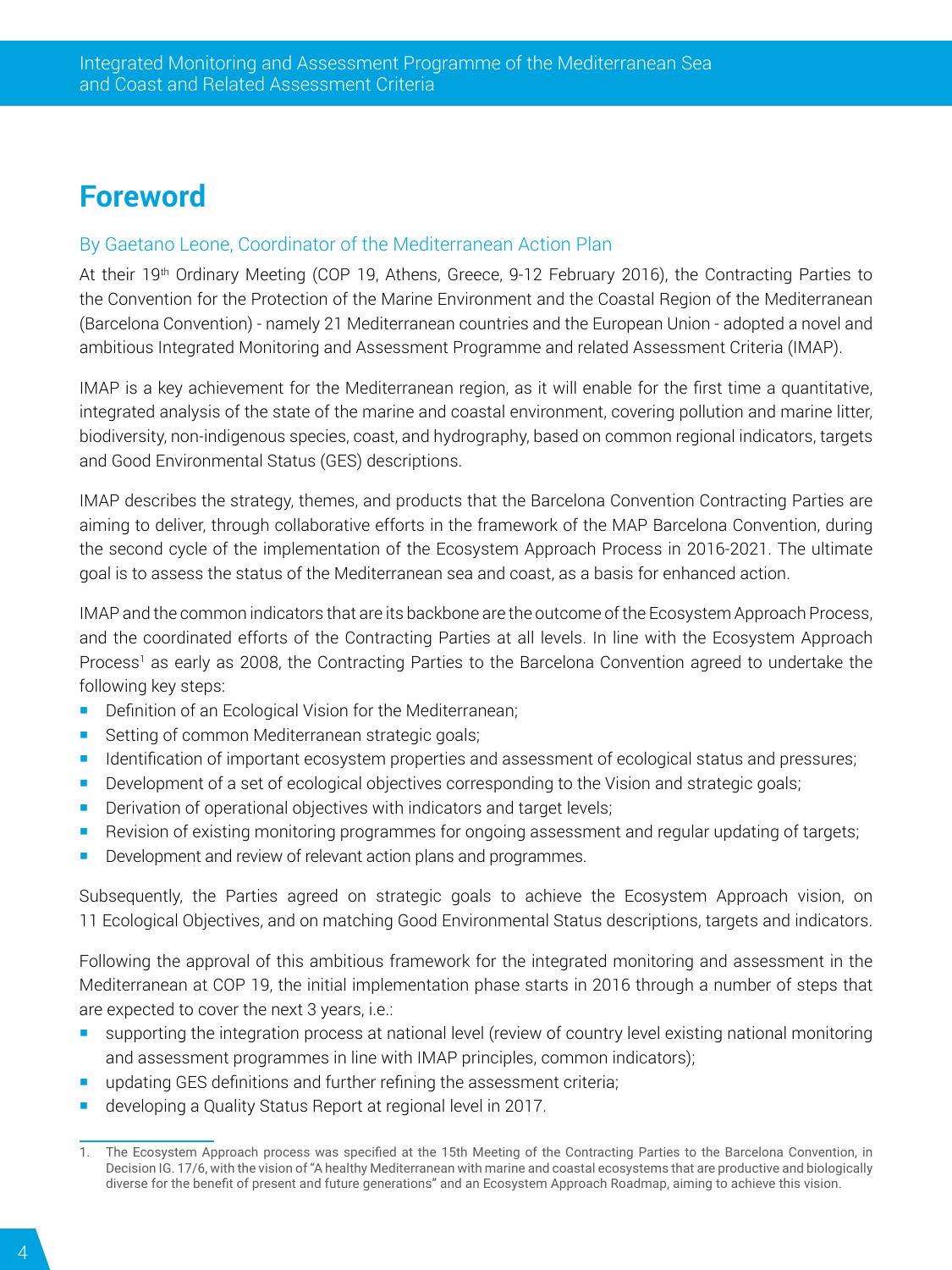The action and the goals ahead of us to make IMAP a reality will require the full commitment of the Contracting Parties to implement the new monitoring and assessment scheme at the country level, as well as country capacity assistance and training to be provided by UN Environment/MAP in response to IMAP implementation needs.

Furthermore, a successful IMAP implementation will also rely on the application of Shared Environmental Information System (SEIS) principles, both at national and regional level, and on the development of an IMAP-compatible Integrated Data and Information System within UN Environment/MAP. Equally important will be the further cooperation between countries, but also at regional level, with key partners such as the General Fisheries Commission for the Mediterranean (GFCM) and the Secretariat of the Agreement on the Conservation of Cetaceans of the Black Sea, Mediterranean Sea and contiguous Atlantic area (ACCOBAMS).

The 2030 Agenda for Sustainable Development acknowledges the importance of the regional and subregional dimensions, regional economic integration and interconnectivity in sustainable development. Regional and sub-regional frameworks are recognized as facilitating the effective translation of sustainable development policies into concrete action at the national level. Regional Sea Programmes have an important role to play in this sense with their mandates, structures and partnerships. The UN Environment/MAP Barcelona Convention own instruments and activities are, therefore, relevant not only for the achievement of GES but also for the implementation of the 2030 Agenda and the SDGs. In this context, IMAP is an initiative that will contribute to the regional follow-up, and measuring of achievement of the relevant SDGs and associated targets.

At UN Environment/MAP, we firmly believe that the agreement on IMAP is a milestone in the successful history of the Mediterranean Action Plan - Barcelona Convention. It provides the basis for a solid assessment of the Good Environmental Status of the Mediterranean, and it shows again the commitment of all Contracting Parties to the protection of the environment of the "Mare Nostrum" through cooperation and dialogue.

We are ready to meet the challenges of the IMAP initial implementation phase, driven by our common vision: "A healthy Mediterranean with marine and coastal ecosystems that are productive and biologically diverse for the benefit of present and future generations".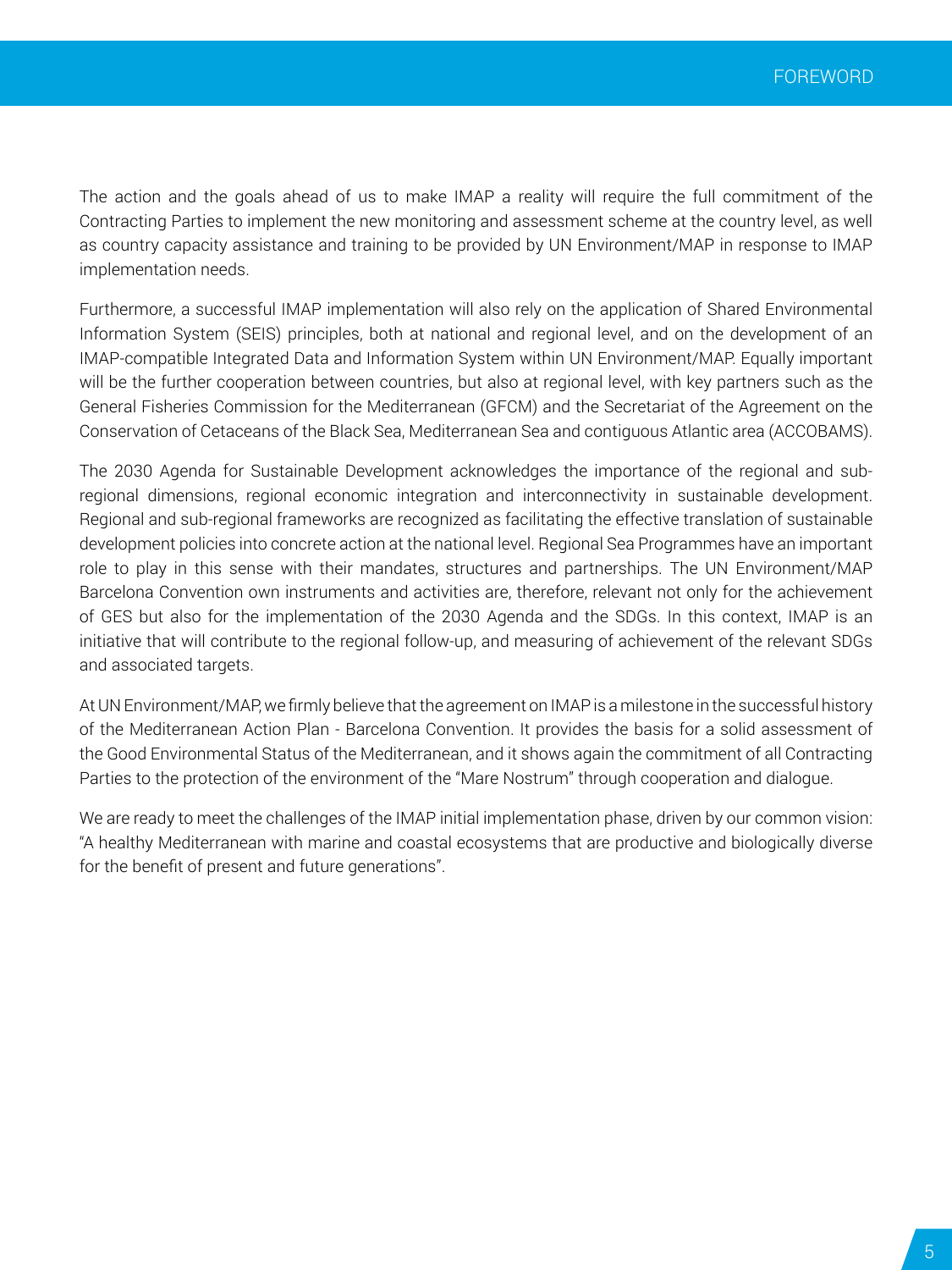# **Decision IG.22/7**

<span id="page-5-0"></span>Integrated Monitoring and Assessment Programme of the Mediterranean Sea and Coast and Related Assessment Criteria

*The 19th Meeting of the Contracting Parties to the Convention for the Protection of the Marine Environment and the Coastal Region of the Mediterranean, hereinafter referred to as "the Barcelona Convention",*

*Recalling* Decision IG.17/6 of the 15th Meeting of the Contracting Parties providing for *"A healthy Mediterranean with marine and coastal ecosystems that are productive and biologically diverse for the benefit of present and future generations"* and the 7 steps roadmap for the implementation of the ecosystem approach, including on monitoring;

*Recalling* Decision IG. 20/4 of the 17th Meeting of the Contracting Parties and Decision IG. 21/3 of the 18th Meeting of the Contracting Parties on the ecosystem approach;

*Recalling* Article 12 of the Barcelona Convention and relevant provisions from its Protocols such as Articles 8 and 13 of the Protocol for the Protection of the Mediterranean Sea against Pollution from Land-Based Sources and Activities; Article 5 of the Protocol Concerning Cooperation in Preventing Pollution from Ships and, in Cases of Emergency, Combating Pollution of the Mediterranean Sea; Articles 3, 15 and 20 of the Protocol Concerning Specially Protected Areas and Biological Diversity in the Mediterranean; and Article 16 of the Protocol on Integrated Coastal Zone Management in the Mediterranean;

*Having considered* the reports of the Correspondence Groups on Monitoring and on Good Environmental Status and Targets, as well as of the Ecosystem Approach Coordination Group Meetings;

*Appreciating* the support of donors and contribution of competent partner organizations in the development of the Integrated Monitoring and Assessment Programme of the Mediterranean Sea and Coast and Related Assessment Criteria;

**Adopts** the Integrated Monitoring and Assessment Programme of the Mediterranean Sea and Coast and Related Assessment Criteria (IMAP), as presented in Annex to this decision;

**Takes note** of the Integrated Monitoring and Assessment Guidance as presented in UNEP(DEPI)/ MED IG.22/Inf.7 and requests the Secretariat and the Correspondence Groups on Monitoring to work on its refinement, during the initial phase of IMAP, especially in relation to scales of assessment, specification and further quantification of GES, and further development of the candidate indicators;

**Takes into account** the different monitoring capacities of the Contracting Parties and the need for capacity building and technical assistance for implementation;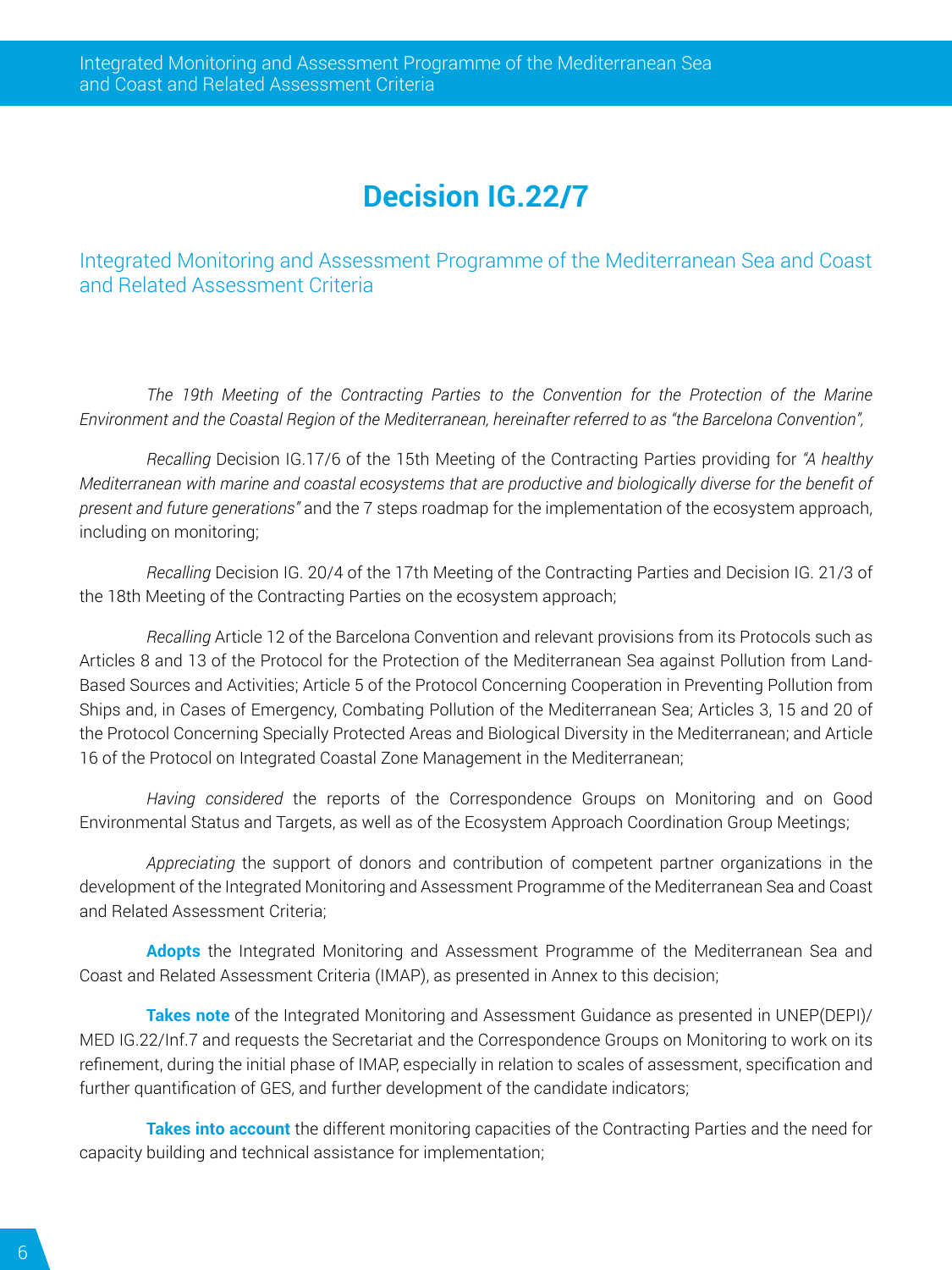**Urges** the Contracting Parties, with the support of the Secretariat, to update their national monitoring programmes in light of the new elements of IMAP and report regularly quality assured data;

**Encourages** the Contracting Parties to undertake, when appropriate, joint monitoring initiatives on a pilot basis, with the aim to exchange best practices, use harmonized methodologies, and ensure cost efficiency;

**Encourages** the Contracting Parties to support and take part in regional initiatives and projects lead by competent partner organizations that will contribute to the implementation of the initial phase of the IMAP in order to strengthen strategic and operational regional synergies;

**Requests** the Secretariat to work further with relevant partner organizations, in order to strengthen technical support that countries might need to implement IMAP and integration in IMAP of the Ecological Objectives that are not yet included in its initial phase.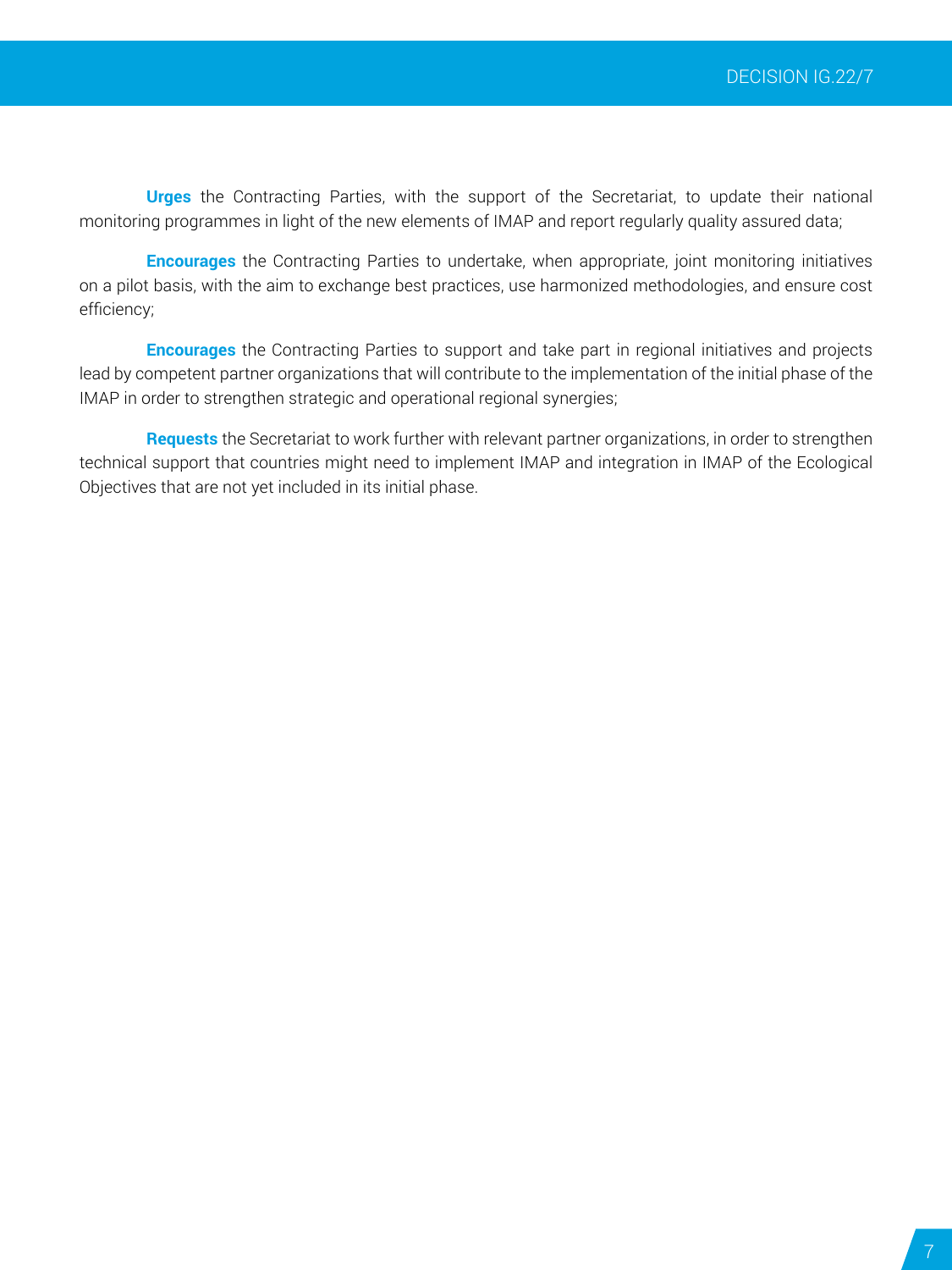#### <span id="page-7-0"></span>ANNEX INTEGRATED MONITORING AND ASSESSMENT PROGRAMME OF THE MEDITERRANEAN SEA AND COAST AND RELATED ASSESSMENT CRITERIA

# **I. Introduction**

Monitoring and assessment, based on scientific knowledge, of the sea and coast is the indispensable basis for the management of human activities, in view of promoting sustainable use of the seas and coasts and conserving marine ecosystems and their sustainable development. The Integrated Monitoring and Assessment Programme of the Mediterranean Sea and Coast and Related Assessment Criteria (IMAP) describes the strategy, themes, and products that the Barcelona Convention Contracting Parties are aiming to deliver, through collaborative efforts inside the UN Environment/MAP Barcelona Convention, over the second cycle of the implementation of the Ecosystem Approach Process (EcAp process), i.e. over 2016- 2021, in order to assess the status of the Mediterranean sea and coast, as a basis for further and/or strengthened measures.

#### **Background**

IMAP builds on the monitoring and assessment related provisions of the Barcelona Convention and its Protocols, previous Decisions of the Contracting Parties related to monitoring and assessment, and to the EcAp process, including on Decision IG. 21/3 and the expert level discussions mobilized based on this Decision, such as the ones taking place in the Correspondence Groups on Good Environmental Status (COR GEST) and Monitoring (CORMON), as well as the 4th and 5th EcAp Coordination Group.

In addition, the development of IMAP took due account of the Contracting Parties' existing monitoring and assessment programmes, practices of other Regional Sea Conventions and other Regional bodies.

#### **Timeline**

IMAP is aiming to deliver over 2016-2021 its objectives as described above. It is introduced first however in an initial phase (in line with Decision IG. 21/3, in between 2016-2019), during which the existing national monitoring and assessment programmes will be integrated, in line with the IMAP structure and principles and based on the agreed common indicators. This implies in practice that the existing national monitoring and assessment programmes will be reviewed and revised as appropriate so that national implementation of IMAP can be fulfilled in a sufficient manner.

The main outputs during the initial phase of IMAP will include the update of GES definitions, further refinement of assessment criteria and development of national level integrated monitoring and assessment programmes.

Furthermore, the Quality Status Report in 2017 and the State of Environment and Development Report in 2019 will build on the structure, objectives and data collected under IMAP.

The validity of the IMAP should be reviewed once at the end of every EcAp six year cycle, and in addition it should be updated and revised as necessary on a biennial basis, based on lessons learnt of the implementation of the IMAP and on new scientific and policy developments.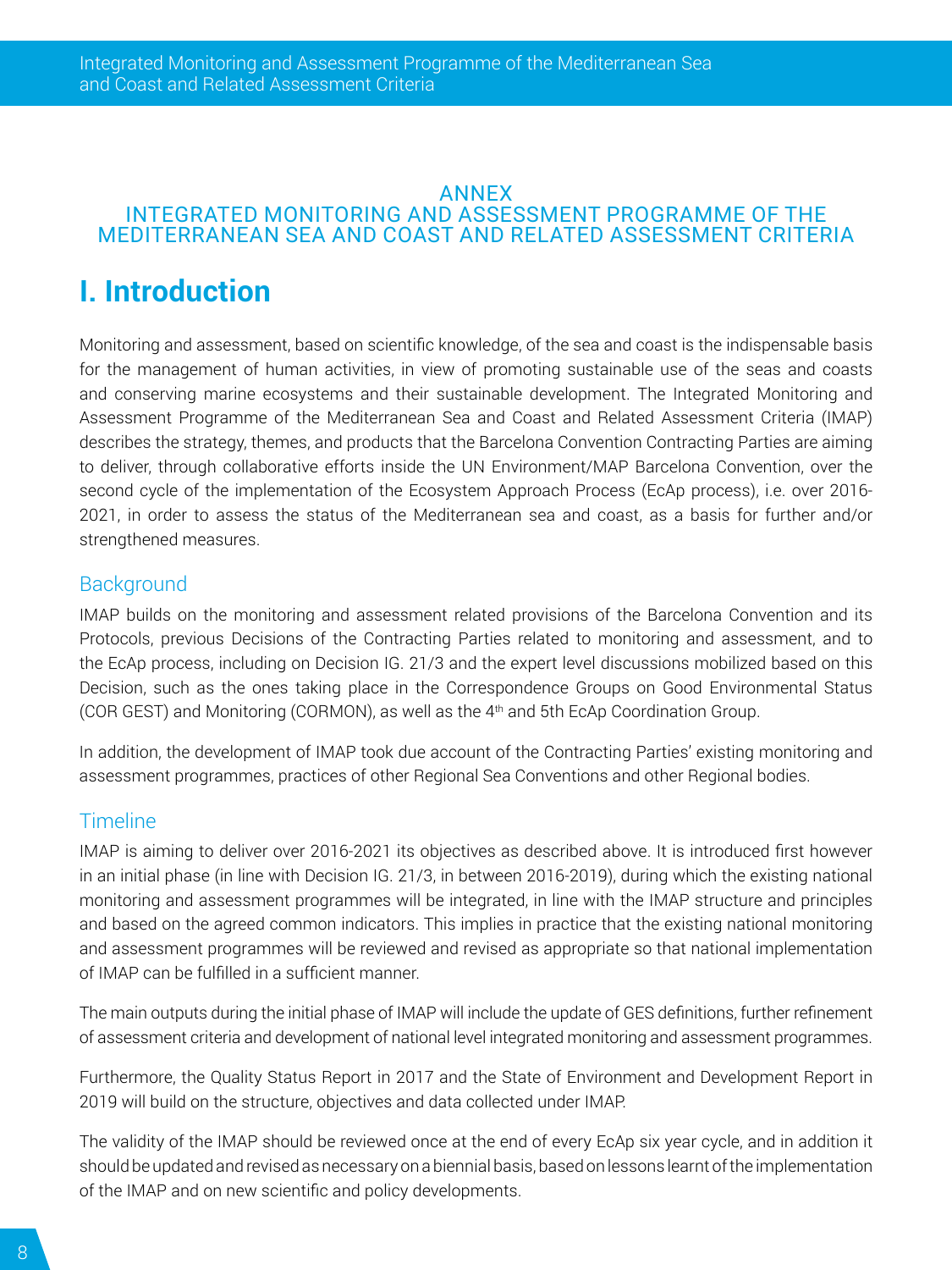# <span id="page-8-0"></span>**II. IMAP common principles and structure**

# 1. Overarching principles<sup>2</sup> and the overall IMAP structure

The overarching principles guiding the development of the IMAP include (i) adequacy; (ii) coordination and coherence; (iii) data architecture and interoperability based on common parameters; (iv) concept of adaptive monitoring; (v) risk-based approach to monitoring and assessment, and (v) the precautionary principle, in addition to the overall aim of integration.

In line with the above overarching principles, data and information is gathered through integrated monitoring activities on the national level and shared in a manner that creates a compatible, shared regional pool of data, usable by each Contracting Party, as described under at point 4.

The IMAP information system will ensure the establishment of the regional pool of data based on SEIS principles that will allow the production of common indicator assessment reports in an integrated manner, following the monitoring specifics and data provided, which ensures comparability across the Mediterranean region.

In line with the above, integration is achieved through IMAP both at monitoring level, through an integrated monitoring system, following common principles and undertaken in a coordinated manner and at assessment level, with the overall aim to assess the overall status of the marine and coastal environment.

# 2. IMAP integrated monitoring

The IMAP monitoring requirements focus on, based on agreed common indicators, parameters that are indicative of the state of the environment, the prevailing anthropogenic pressures and their impacts, and the progress towards the good environmental status (ecological objectives and targets). The monitoring is carried out in such a way that an assessment with adequate confidence and precision is achieved.

The IMAP sets out the basis for how the Contracting Parties should design and carry out their national integrated monitoring programmes and work together in the framework of the UN Environment/MAP Barcelona Convention to produce and update common indicator based regional assessments on the status of the Mediterranean Sea and coast.

During the initial phase of IMAP (2016-2019), Contracting Parties will:

- During 2016-2017, update their existing monitoring programmes in order to cover the IMAP areas, common indicators in line with the IMAP, and, based on the Integrated Monitoring and Assessment Guidance, Common Indicator Fact Sheets. It has to be noted that a number of Contracting Parties have already developed integrated national monitoring programmes;
- Continue reporting based on their existing national monitoring programmes until they are updated into a national Integrated Monitoring Programme;

<sup>2.</sup> Clarification about the IMAP principles are provided in the Integrated Monitoring Guidance Document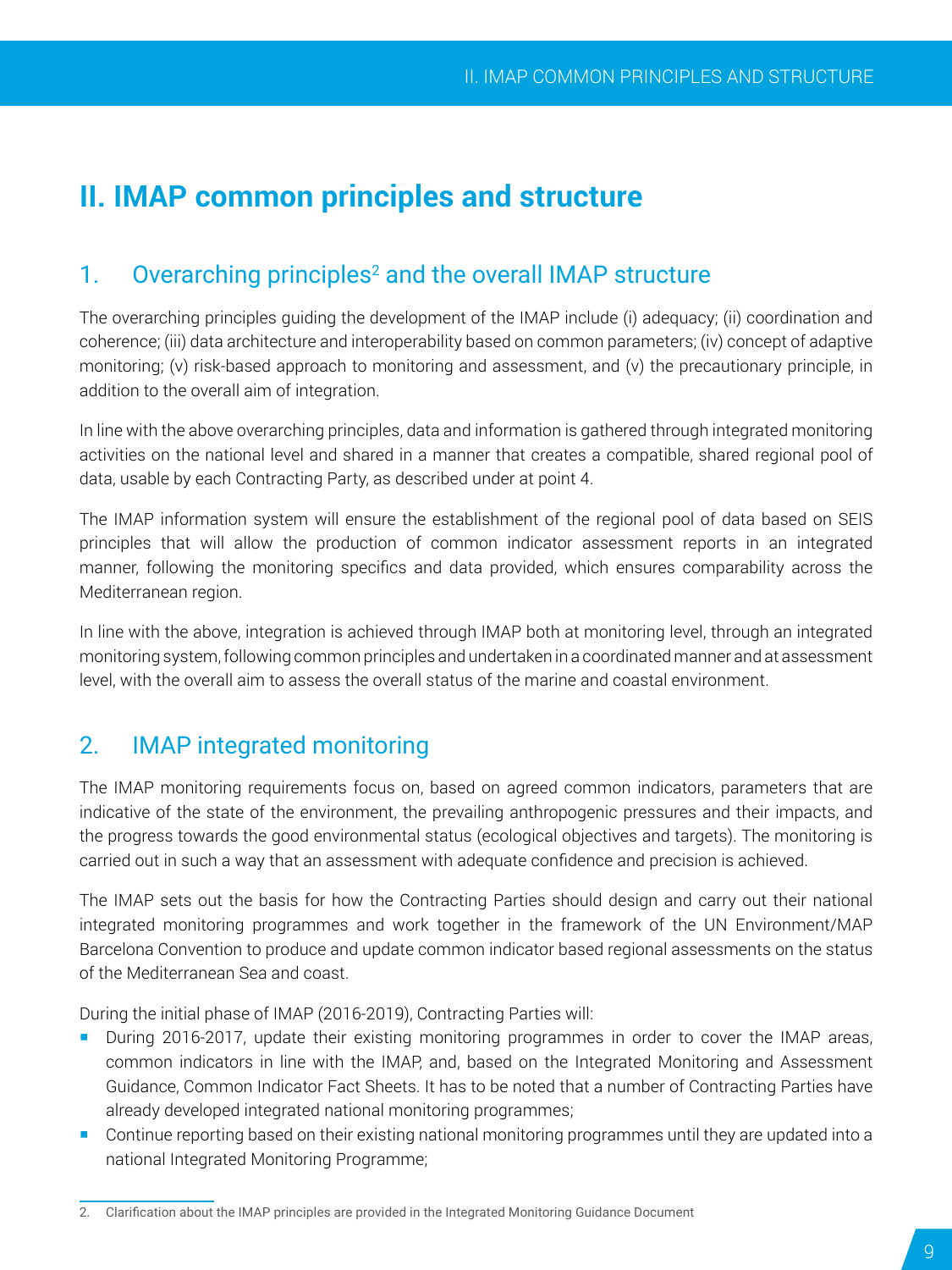- <span id="page-9-0"></span>**F** Following the update of their existing monitoring programmes, report quality assured data following a common regional monitoring reporting template (please see more on this under point 4);
- **During national implementation, the Contracting Parties are encouraged to coordinate within and** between each other in order to use resources in an efficient way. Shared monitoring stations and activities, information, and data could be steps towards this direction.

# 3. IMAP integrated assessment

The IMAP assessment products, produced by the Secretariat, including the Common Indicator Assessment Fact Sheets, and the planned integrated assessments (2017 Status Quality Report, 2019 State of Environment and Development Report, 2023 State of Environment Report), should be mainly based on the common indicators and monitoring data provided by Contracting Parties.

In areas of scientific and/or data gaps, the assessment products can also build on relevant scientific projects, pilot outcomes, and comparable data of other regional organizations and in case these are not available, on scientific literature. In addition, they will analyze trends, drivers and will build on available socio-economic data.

The common indicator assessment fact sheets provide information on the status of the environment and information needed to evaluate the severity of environmental problems and distance from EcAp targets, ecological objectives and Good Environmental Status (GES) description.

The common indicator assessment fact sheets are linked to specific Ecological Objectives (EOs) and together they indicate whether the GES related to the specific EO is met or not. Following the EO level assessment, the integrated assessment takes place on the state of the Mediterranean Sea and Coast.

The 2017 Status Quality Report will be based on the common indicators, and common indicator assessment fact sheets established for them, following a model to be developed by the Secretariat in cooperation with the Contracting Parties through CORMONs by the end of 2016, and will consider the data from the most recent national monitoring and relevant scientific projects and pilots undertaken relevant to the IMAP.

During the development of the above an integrated approach for determining and assessing GES will be used, considering the Integrated Monitoring and Assessment Guidance, describing state-based common indicators and explicitly relating them to the pressure-based indicators.

# 4. UN Environment/MAP Strategy towards an Integrated Data and Information System

Assessments arising from monitoring data are critically dependent upon practical mechanisms for handling data from different activities that ensure that documents, data, and products are managed consistently and are easily available to users. This will support integrated assessments, for example from integrated biological and chemical programmes, or linking the observed changes in spatial distribution and temporal trends in substances or their effects to inputs into the UN Environment/MAP Barcelona Convention maritime area.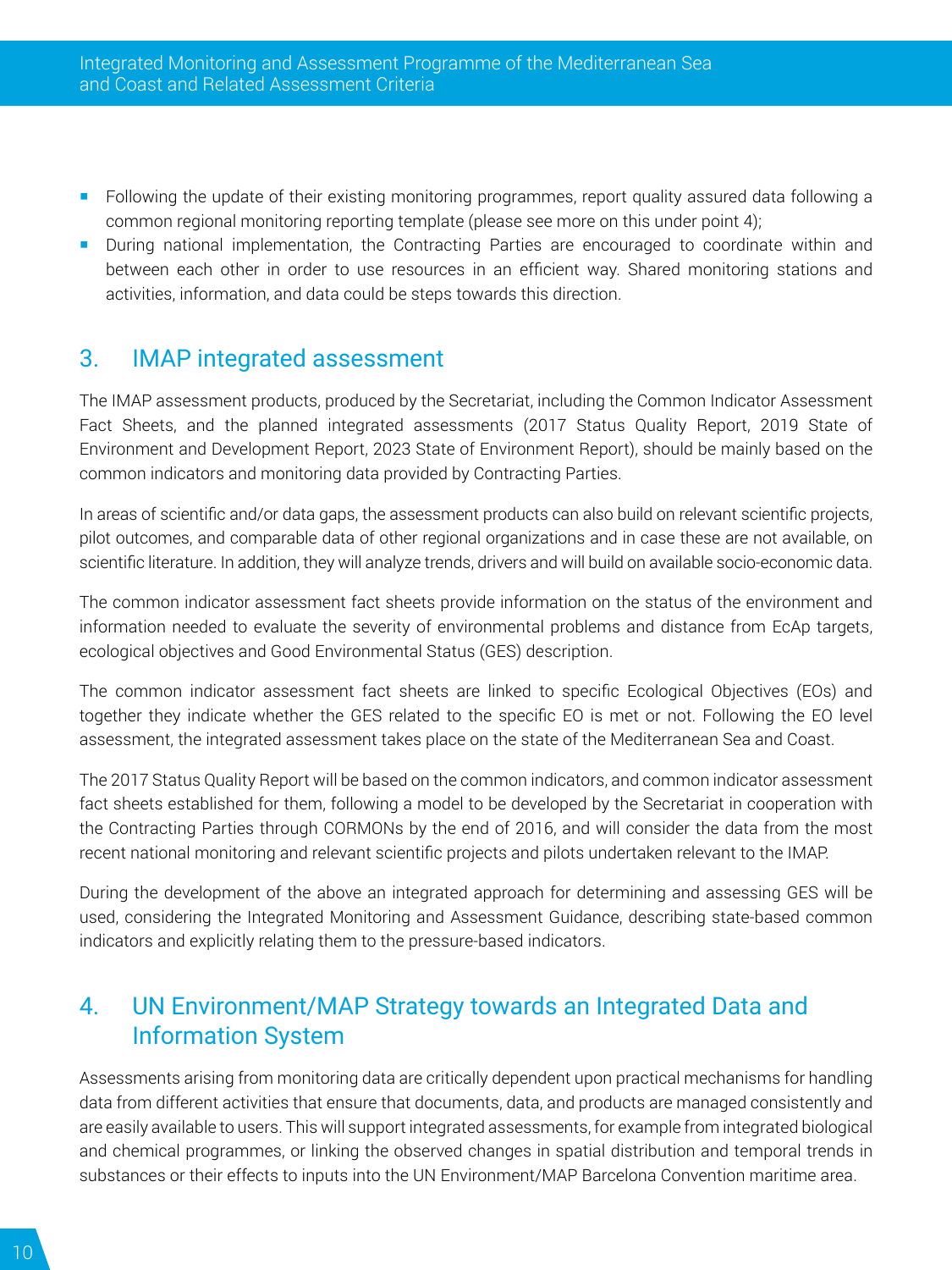<span id="page-10-0"></span>Data storage and handling processes are therefore central, and it is important that the role of the various components in this is clear and continuously developed and strengthened.

The IMAP thus requires an updated and integrated data and information system for UN Environment/MAP Barcelona Convention with clear set roles for data handling and assessment for the various components and with a user-friendly reporting platform for Contracting Parties, based on the following strategic points:

- The UN Environment/MAP Barcelona Convention data and information activities aim to achieve a reliable, quantitative assessment of the status of the Mediterranean Sea and Coast;
- The UN Environment/MAP Barcelona Convention data and information activities should facilitate access and knowledge of the general public to environmental information.

Basic activities, core elements of the UN Environment/MAP Barcelona Convention integrated data and information system should include:

- **based on the structure of the Common Indicator Fact Sheets, develop region-wide, electronic, common** indicator based monitoring reporting formats and up-to-date tools for data exchange;
- **F** implement relevant quality control and validation procedures;
- **nake assessment products available in an integrated manner, on a common platform;**
- **n** make data and information available using harmonized standards and practices, following the UN Environment access-to-information policy (UNEP/EA. 1/INF/23).

# 5. Cooperation with other relevant regional bodies in the context of IMAP

The current IMAP covers with agreed common indicators the ecological objectives related to biodiversity (EO1), non-indigenous species (EO2), eutrophication (EO5), hydrography (EO7), coast (EO8), contaminants (EO9), and marine litter (EO10).

In addition, regarding marine noise (EO11), IMAP includes candidate common indicators, with the intention for these candidate common indicators to be further developed, based on pilot monitoring activities, additional expert knowledge, and scientific developments, during the initial phase of IMAP.

While some of the elements of fisheries (EO3) and marine food webs (EO4) are partly covered by the monitoring and assessment of EO1 and EO2 and the Contracting Parties have agreed on the GFCM developed list of common indicators, the monitoring and assessment specifics of EO3 are still being developed by the GFCM, in close cooperation with UN Environment/MAP. During the initial phase of IMAP implementation, a clear roadmap will be developed by the Secretariat in collaboration with GFCM and other relevant partners on the monitoring programme and assessment for EO4 and EO6.

In light of the above, it is an absolute necessity for UN Environment/MAP to strengthen its cooperation with the relevant regional bodies, especially in relation to:

 EO1, both with the General Fisheries Commission for the Mediterranean (GFCM) for commercial species of fish and shellfish and the Secretariat of the Agreement on the Conservation of Cetaceans of the Black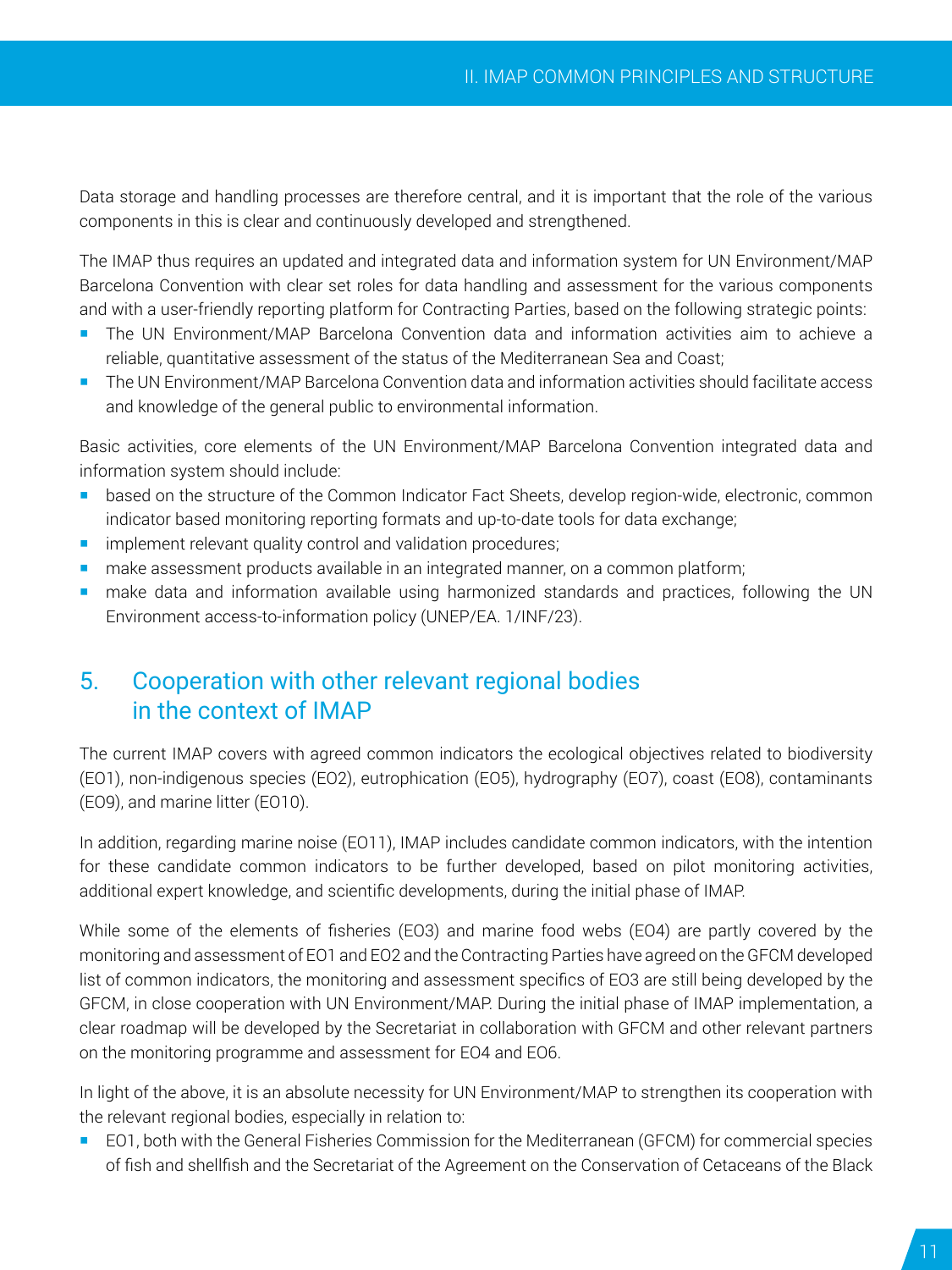Sea, Mediterranean Sea and contiguous Atlantic area (ACCOBAMS), noting that the ACCOBAMS Survey Initiative, to be undertaken during 2016-2019, will provide important inputs (in terms of monitoring methodologies, capacity building and reliable data on abundance and distribution of cetaceans);

- EO3, with the GFCM, noting that the EO3 related common indicators will be further developed and assessed by GFCM (with assessment results provided to UN Environment/MAP in order to undertake the 2017 and following integrated assessments);
- EO11, with ACCOBAMS, noting that further development of the candidate common indicators will need to be carried out in a close cooperation between UN Environment/MAP and ACCOBAMS in light of pilot monitoring activities, additional expert knowledge, and scientific developments, during the initial phase of IMAP, and considering that ACCOBAMS is undertaking an identification of noise hot spots in the Mediterranean.

In addition, cooperation with other regional and international bodies will be key for the successful implementation of IMAP, to ensure that no double obligation is created for those Contracting Parties, which are Parties to various Regional Seas Conventions and/or members of the European Union and undertake monitoring activities under other specific frames.

Cooperation with other regional and international bodies can also strengthen the cost-efficiency and scientific adequacy of IMAP. Exchange of best practices and information is encouraged during the IMAP implementation, both in between Contracting Parties participating in various monitoring programmes and in between UN Environment/MAP and other relevant regional, international bodies.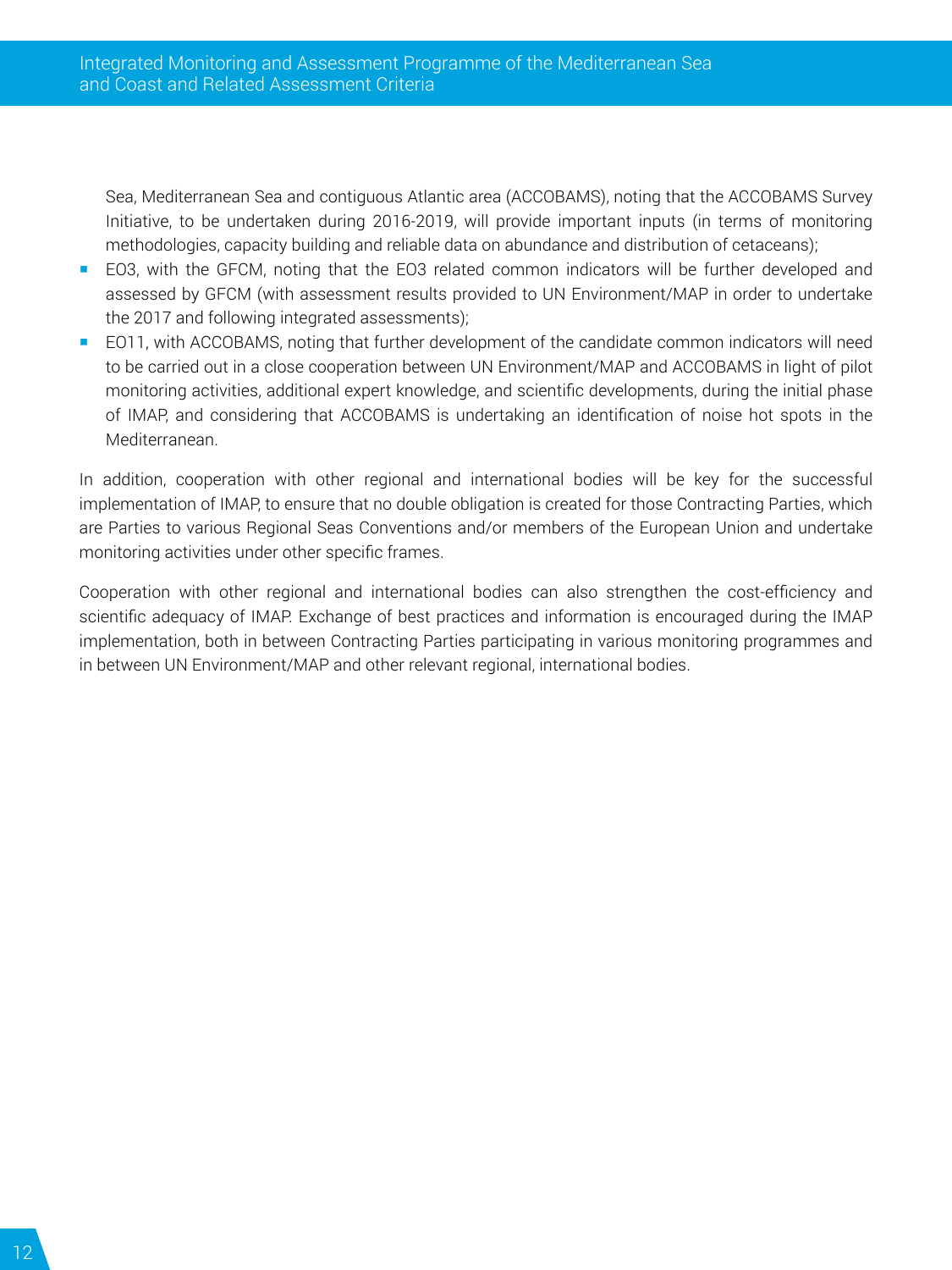# <span id="page-12-0"></span>**III. Key elements of IMAP**

## 1. Common Indicators

The common indicators are the backbone of IMAP.

In the context of the Barcelona Convention, a common indicator is an indicator that summarizes data into a simple, standardized, and communicable figure and is ideally applicable in the whole Mediterranean basin, or at least on the level of sub-regions, and is monitored by all Contracting Parties. A common indicator is able to give an indication of the degree of threat or change in the marine ecosystem and can deliver valuable information to decision makers.

Candidate indicators are indicators which still have many outstanding issues regarding their monitoring and assessment and therefore are recommended to be monitored in the initial phase of IMAP on a pilot and voluntary basis.

The Common and candidate indicators agreed upon, which are at the core of IMAP, include:

- 1. Habitat distributional range (EO1) to also consider habitat extent as a relevant attribute;
- 2. Condition of the habitat's typical species and communities (EO1);
- 3. Species distributional range (EO1 related to marine mammals, seabirds, marine reptiles);
- 4. Population abundance of selected species (EO1, related to marine mammals, seabirds, marine reptiles);
- 5. Population demographic characteristics (EO1, e.g. body size or age class structure, sex ratio, fecundity rates, survival/mortality rates related to marine mammals, seabirds, marine reptiles);
- 6. Trends in abundance, temporal occurrence, and spatial distribution of non-indigenous species, particularly invasive, non-indigenous species, notably in risk areas (EO2, in relation to the main vectors and pathways of spreading of such species);
- 7. Spawning stock Biomass (EO3);
- 8. Total landings (EO3);
- 9. Fishing Mortality (EO3);
- 10. Fishing effort (EO3);
- 11. Catch per unit of effort (CPUE) or Landing per unit of effort (LPUE) as a proxy (EO3);
- 12. Bycatch of vulnerable and non-target species (EO1 and EO3)
- 13. Concentration of key nutrients in water column (EO5);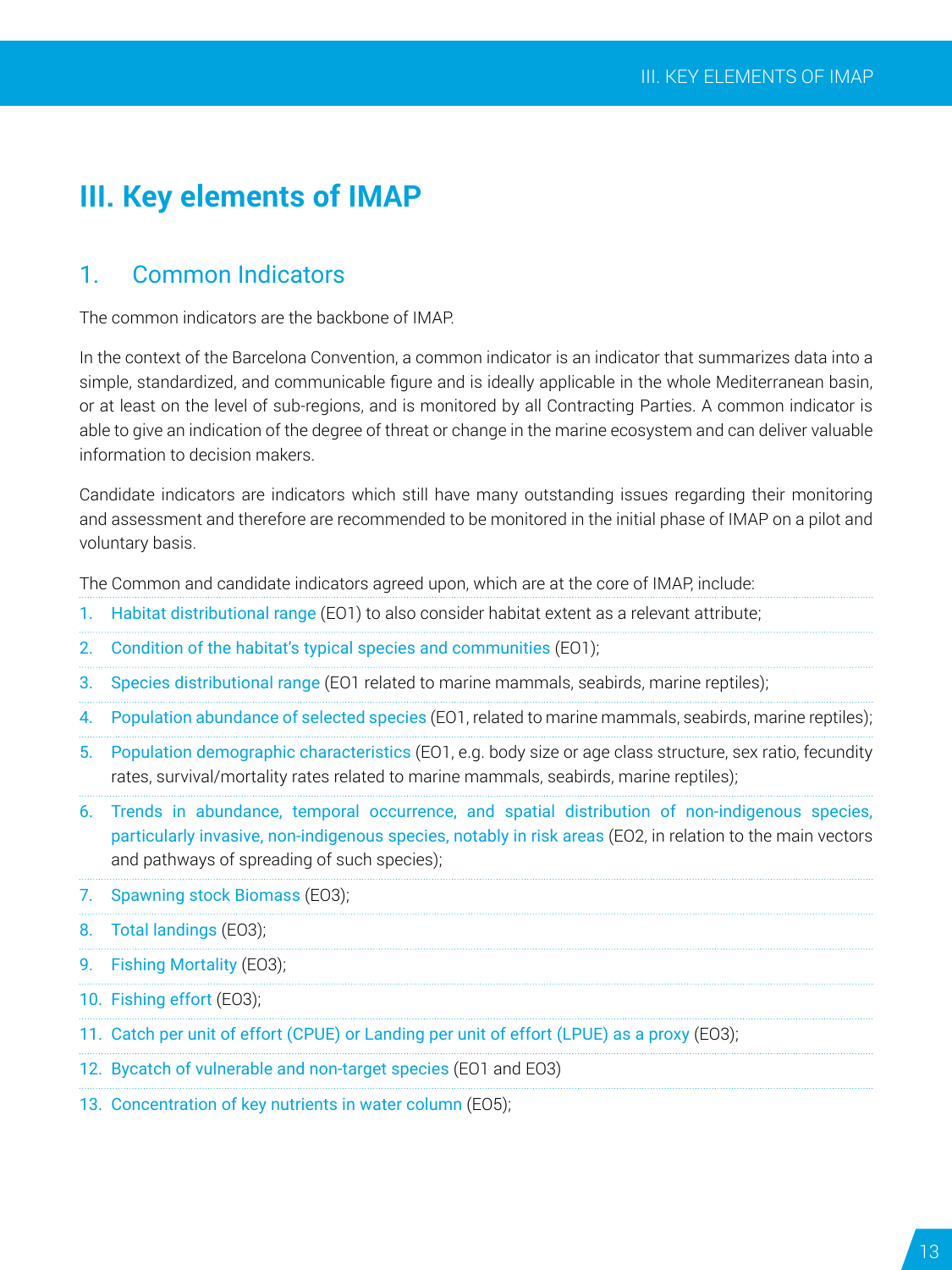- 14. Chlorophyll-a concentration in water column (EO5);
- 15. Location and extent of the habitats impacted directly by hydrographic alterations (EO7) to also feed the assessment of EO1 on habitat extent;
- 16. Length of coastline subject to physical disturbance due to the influence of man-made structures (EO8) to also feed the assessment of EO1 on habitat extent;
- 17. Concentration of key harmful contaminants measured in the relevant matrix (EO9, related to biota, sediment, seawater);
- 18. Level of pollution effects of key contaminants where a cause and effect relationship has been established (EO9);
- 19. Occurrence, origin (where possible), and extent of acute pollution events (e.g. slicks from oil, oil products and hazardous substances) and their impact on biota affected by this pollution (EO9);
- 20. Actual levels of contaminants that have been detected and number of contaminants which have exceeded maximum regulatory levels in commonly consumed seafood (EO9);
- 21. Percentage of intestinal enterococci concentration measurements within established standards (EO9);
- 22. Trends in the amount of litter washed ashore and/or deposited on coastlines (including analysis of its composition, spatial distribution and, where possible, source.) (EO10);
- 23. Trends in the amount of litter in the water column including microplastics and on the seafloor (EO10);
- 24. Candidate Indicator: Trends in the amount of litter ingested by or entangling marine organisms focusing on selected mammals, marine birds and marine turtles (EO10);
- 25. Candidate Indicator: Land use change (EO8);
- 26. Candidate indicator: Proportion of days and geographical distribution where loud, low, and mid-frequency impulsive sounds exceed levels that are likely to entail significant impact on marine animals (EO11);
- 27. Candidate Indicator: Levels of continuous low frequency sounds with the use of models as appropriate (EO11)

During the implementation of the initial phase of IMAP, the CORMONs will further develop the candidate indicators towards common indicators as well as to further refine the specifics of agreed common indicators, in particular on geographical scale, in light of the ongoing implementation experience of IMAP.

### Note on geographic reporting scales

A scale of reporting units' needs to be defined during the initial phase of IMAP taking into account both ecological considerations and management purposes, following a nested approach.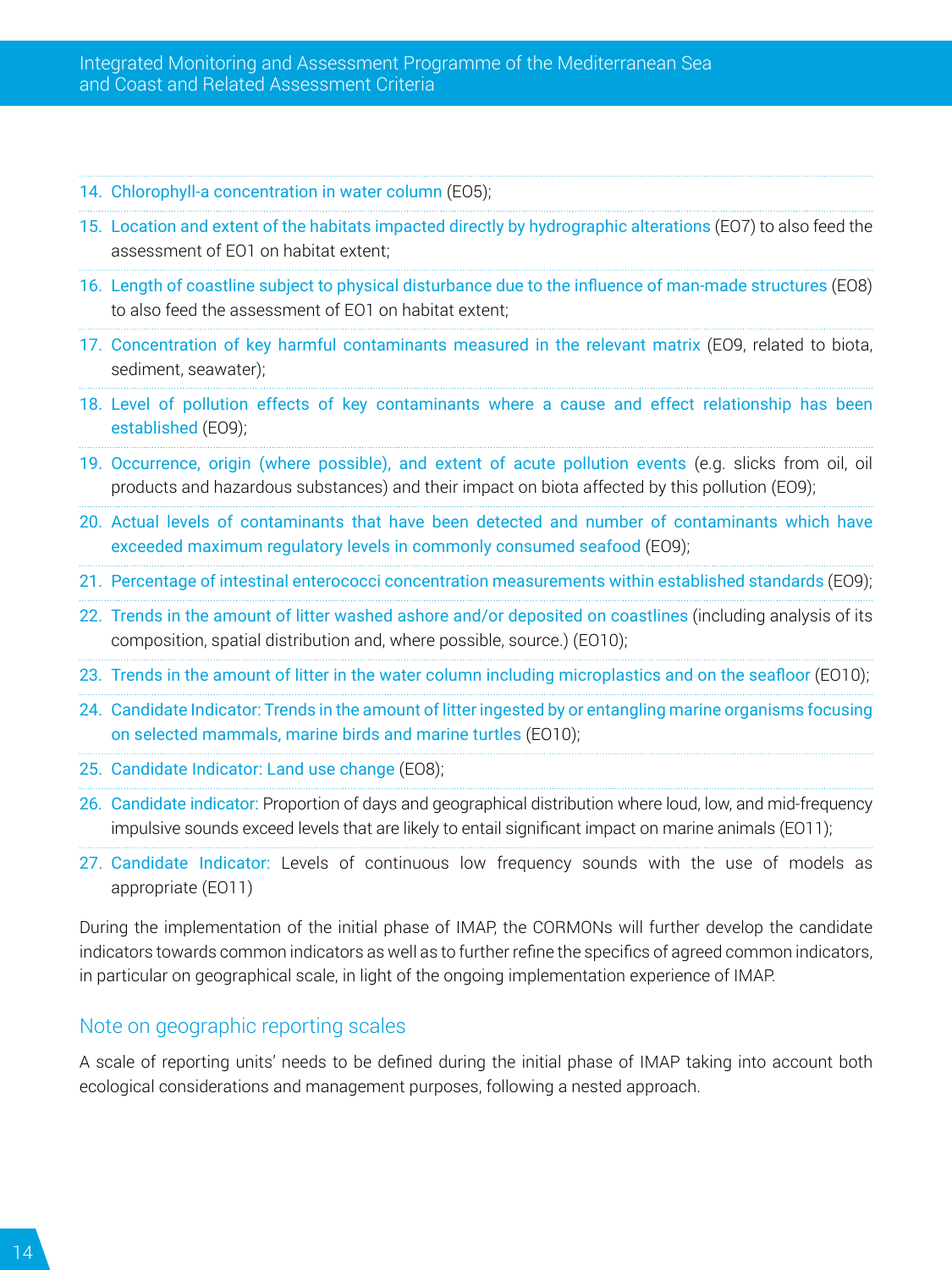<span id="page-14-0"></span>The nested approach aims to accommodate the needs of the above is to take into account 4 main reporting scales:

- 1. Whole region (i.e. Mediterranean Sea);
- 2. Mediterranean sub-regions, as presented in the Initial Assessment of the Mediterranean Sea, UNEP(DEPI)/MED IG.20/Inf.8;
- 3. Coastal waters and other marine waters;
- 4. Subdivisions of coastal waters provided by Contracting Parties

The work shall be undertaken to further develop reporting geographical scales of the nested approach.

# 2. Monitoring and assessment of biodiversity and NIS related common indicators

## BIODIVERSITY (EO1)

Biological diversity is the "variability among living organisms from all sources, including, inter alia, terrestrial, marine and other aquatic ecosystems and the ecological complexes of which they are part; this includes diversity within species, between species and of ecosystems".

The common indicators to be monitored and assessed in relation to biodiversity are as following:

| Common Indicator 1: | Habitat distributional range (EO1) to also consider habitat extent as a relevant<br>attribute:                                                                                                       |
|---------------------|------------------------------------------------------------------------------------------------------------------------------------------------------------------------------------------------------|
| Common Indicator 2: | Condition of the habitat's typical species and communities (EO1);                                                                                                                                    |
| Common Indicator 3: | Species distributional range (EO1 related to marine mammals, seabirds,<br>marine reptiles);                                                                                                          |
| Common Indicator 4: | Population abundance of selected species (EO1, related to marine mammals,<br>seabirds, marine reptiles);                                                                                             |
| Common indicator 5: | Population demographic characteristics (EO1, e.g. body size or age class<br>structure, sex ratio, fecundity rates, survival/mortality rates related to marine<br>mammals, seabirds, marine reptiles) |

As it is not possible or even necessary to monitor all attributes and components of biological diversity throughout the region, the IMAP monitoring is focusing, in line with the risk-based approach, on some representative sites and species, which can showcase the relationship between environmental pressures and their main impacts on the marine environment.

In light of the above, a reference list of species and habitats to be monitored is presented in Appendix 1 , noting that those Contracting Parties who have the necessary means and are willing to do so can go beyond the monitoring requirements of this reference list.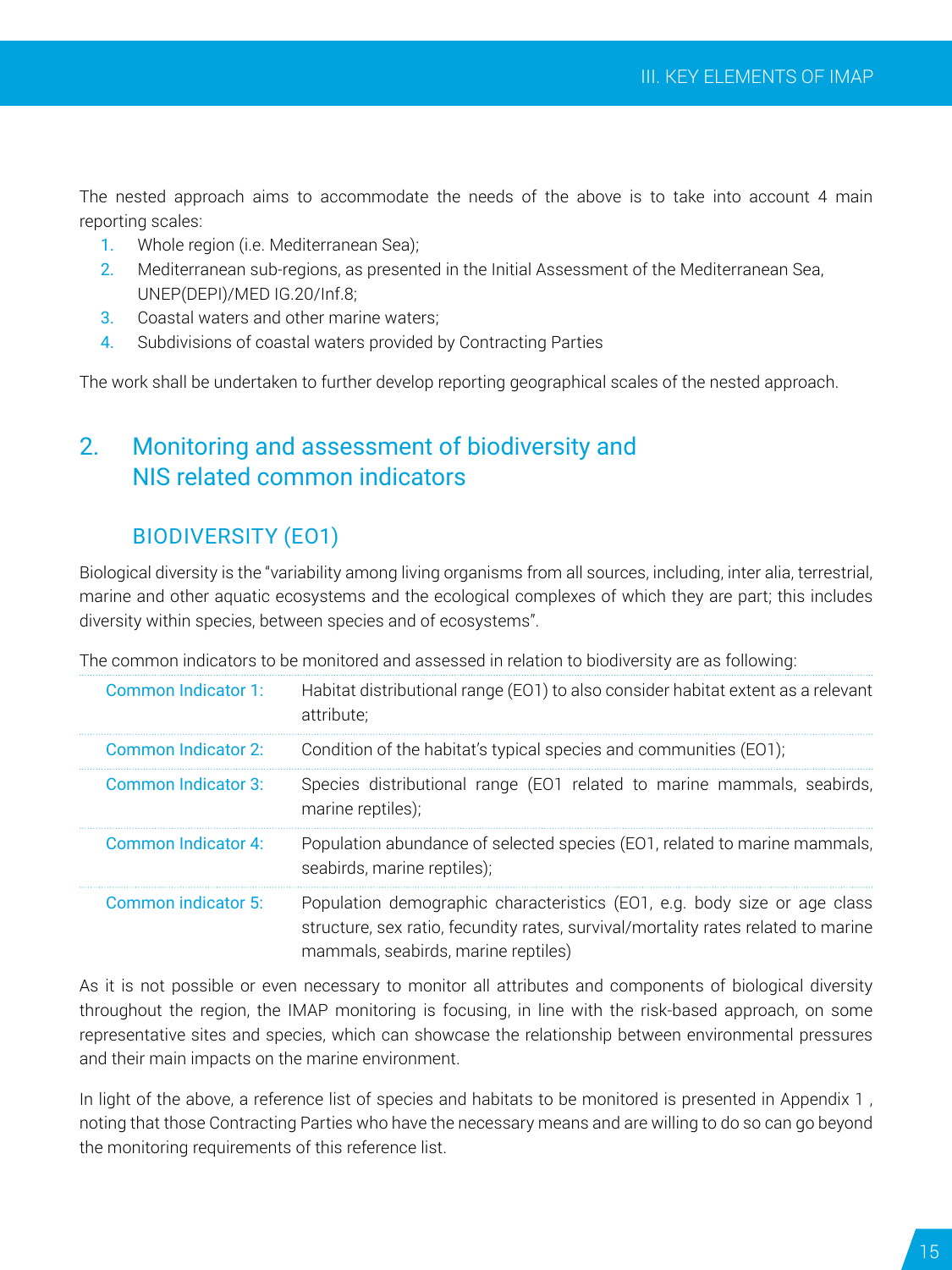The Contracting Parties while updating their national monitoring programmes need to include at least the monitoring of the reference list species and habitats with at least two monitoring areas, one in a low pressure area (e.g. marine protected area/ Specially Protected Area of Mediterranean Importance (SPAMI) and one in a high pressure area from human activity.

The few species of cetaceans regularly present in the Mediterranean Sea should all be considered when developing the national monitoring programmes. The Contracting Parties shall make every effort to identify a minimum of two species to be included in their national monitoring programme, based on the specificity of their marine environment and biodiversity, and taking account that these species should belong to at least two different functional groups, where possible (Baleen whales / Deep-diving toothed whales / Shallowdiving toothed whales). As far as possible the choice of monitored species should be coordinated at sub regional scale to ensure coherence with cetacean population distribution in the Mediterranean Sea.

The methodologies and quality control and quality assurance measures available for Contracting Parties to consider during the update of their national monitoring programmes are described in the Integrated Monitoring and Assessment Guidance.

Regarding the assessment of biodiversity, it has to be noted that the quantitative definition of GES is difficult, considering the variety of assessment elements. The conceptual approach for a quantitative GES setting can be framed in a way that the resilience of the ecosystem is suited to accommodate the quantified biodiversity, or, in other words, it will be accounted in the determination of the GES boundaries as the "acceptable deviation from a reference state which reflects conditions largely free from anthropogenic pressures.

The scale of monitoring is of specific importance for biodiversity, due to the nature of the biodiversity related common indicators.

For the high quality of assessment, baselines and thresholds will need to be agreed on in line with the possible methods for this set out in the Integrated Monitoring and Assessment Guidance document, following the agreed scales of assessment, during the initial phase of IMAP implementation.

## NON-INDIGENOUS SPECIES (EO2)

Non-indigenous species (NIS; synonyms: alien, exotic, non-native, allochthonous) are species, subspecies, or lower taxa introduced outside of their natural range (past or present) and outside of their natural dispersal potential.

Invasive alien species (IAS) are a subset of established NIS which have spread, are spreading, or have demonstrated their potential to spread elsewhere, and which have an effect on biological diversity and ecosystem functioning (by competing with and on some occasions replacing native species), socioeconomic values, and/or human health in invaded regions.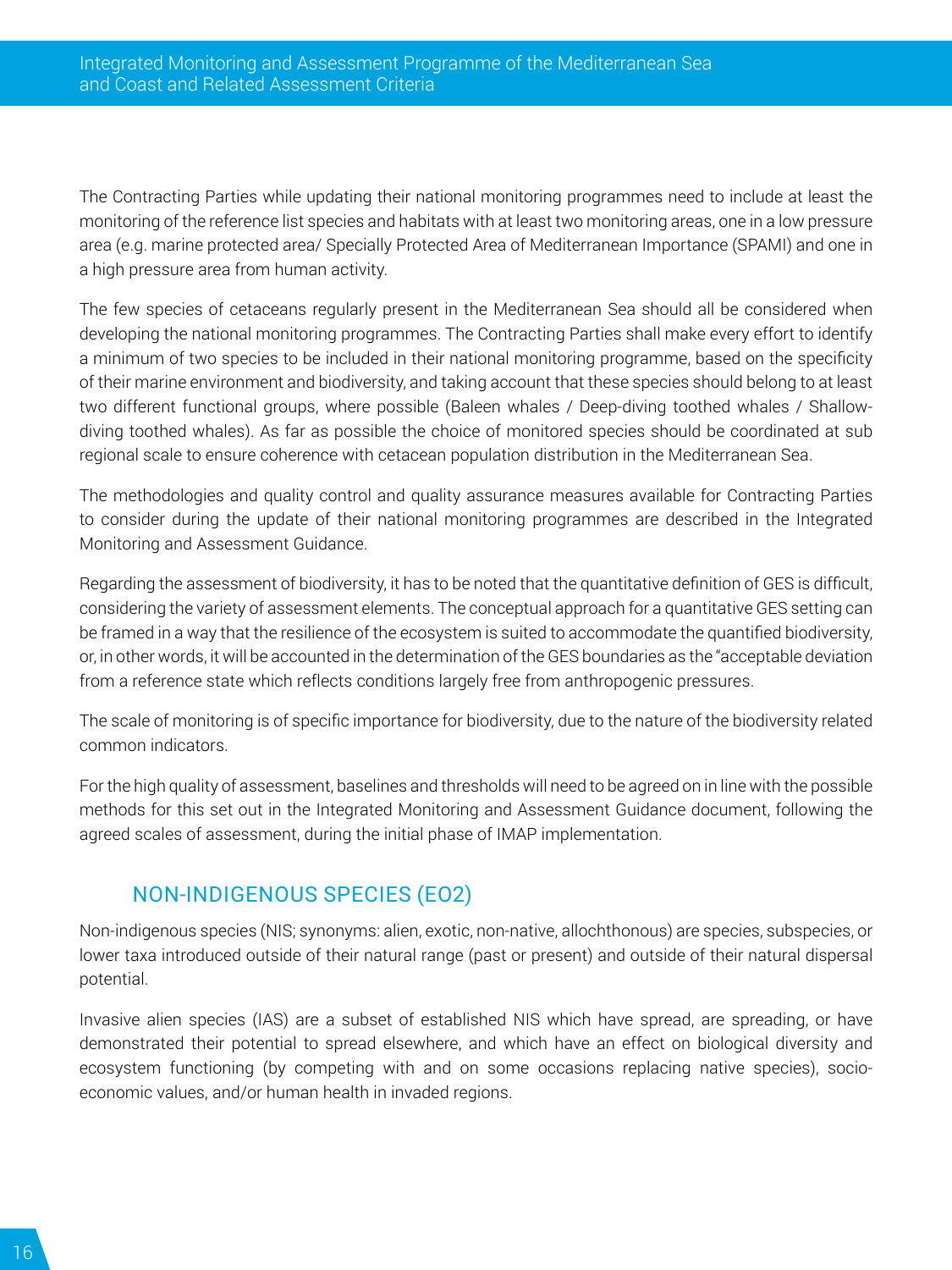The common indicator in relation to NIS is:

Common Indicator 6: Trends in abundance, temporal occurrence, and spatial distribution of nonindigenous species, particularly invasive, non-indigenous species, notably in risk areas (EO2, in relation to the main vectors and pathways of spreading of such species in the water column and seabed, as appropriate);

Non-indigenous species monitoring in the Mediterranean is a trend monitoring, where it is key to establish reliable, long-term data-sets as a first step of monitoring.

In addition, monitoring of non-indigenous species (NIS), following the risk based approach, needs to be focused on the invasive alien species (IAS) in IAS introduction "hot spots" (e.g. ports and their surrounding areas, docks, marinas, aquaculture installations, heated power plant effluents sites, offshore structures). In addition, areas of special interest such as marine protected areas or lagoons may be selected on a case by case basis, as appropriate, depending on the proximity to alien species introduction hot spots.

With the application of the risk based approach as stated above, it is possible to obtain an overview of the non-indigenous species present at a large spatial scope while only monitoring a relatively small number of locations.

Based on existing regional databases, such as the Marine Mediterranean Invasive Alien Species database, (MAMIAS), the "Andromeda" invasive species database for the Mediterranean and Black Sea, and the European Alien Species Information Network (EASIN), each Contracting Party will determine the list of IAS to be monitored in its national monitoring programme during the initial phase of the IMAP and start collecting data regarding these species. Guidance on developing IAS national lists and a regional and or sub regional reference list will be developed by 2017.

The methodologies and quality control and quality assurance measures available for Contracting Parties to consider during the update of their national monitoring programmes, is described in the Integrated Monitoring and Assessment Guidance.

As the most effective monitoring method a Rapid Assessment Survey (RAS) will be carried out, at least yearly by the Contracting Parties in hot-spot areas (e.g. ports and their surrounding areas, docks, marinas, aquaculture installations, heated power plant effluents sites, offshore structures).

In addition, UN Environment/MAP will develop during the initial phase of IMAP citizen survey guidance for NIS, to enable Contracting Parties to use this additional cost-efficient methodology, which also strengthens public awareness and participation.

Regarding the assessment of EO2, to be able to specify further GES, it is important to understand which NIS are present within the marine region and sub-regions. A baseline assessment of the extant NIS would provide a reference point against which the success of future actions could be measured. After this baseline data has been gathered during the initial phase of IMAP, it will be possible to set reference levels, following the assessment criteria set out in the Integrated Monitoring and Assessment Guidance.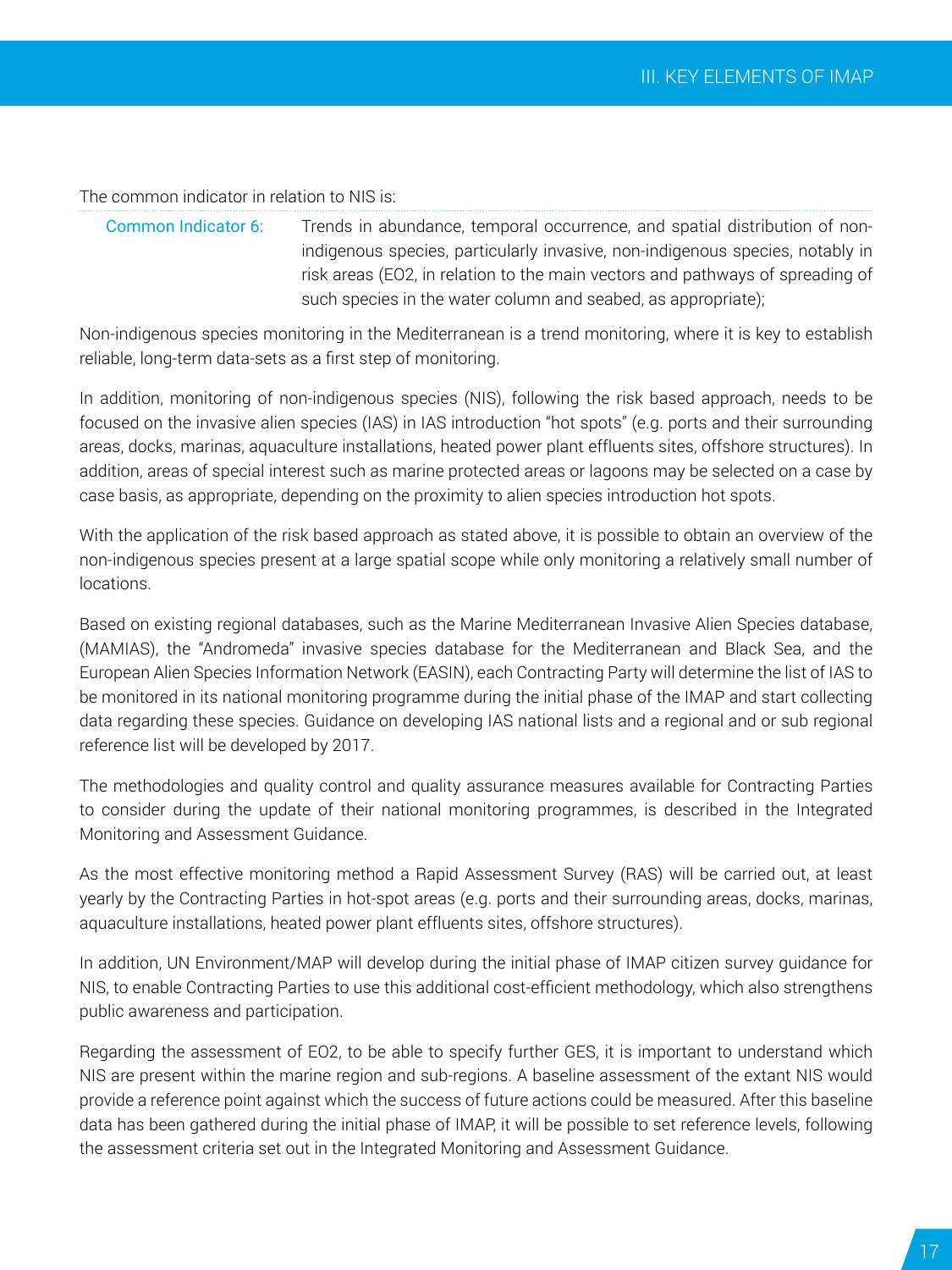# <span id="page-17-0"></span>3. Monitoring and assessment of pollution and litter related common indicators

## EUTROPHICATION (EO5)

Eutrophication is a process driven by enrichment of water by nutrients, especially compounds of nitrogen and/or phosphorus, leading to: increased growth, primary production and biomass of algae; changes in the balance of nutrients causing changes to the balance of organisms; and water quality degradation.

Common indicators related to eutrophication:

| Common Indicator 13: Concentration of key nutrients in water column (EO5); |
|----------------------------------------------------------------------------|
| Common Indicator 14: Chlorophyll-a concentration in water column (EO5)     |

The monitoring of eutrophication under IMAP builds on the existing monitoring system of UN Environment/ MAP MED POL Monitoring programme, and most of the Contracting Parties already have monitoring programmes in place for eutrophication all over the Mediterranean basin, which constitutes a greater concern for the Adriatic than for the rest of sub-regions.

The Contracting Parties, building on their existing national monitoring programmes and previous MED POL experience on eutrophication, will update these programmes during the initial phase of IMAP, with the overall aim to establish coherent datasets at the entire regional sea level.

The methodologies and quality control and quality assurance measures available for Contracting Parties to consider during the update of their national monitoring programmes are described in the Integrated Monitoring and Assessment Guidance, noting the differences of needed techniques based on the level of the eutrophication problem in different sub-regions and countries.

The geographical scale of monitoring for the assessment of GES for eutrophication will depend on the hydrological and morphological conditions of an area, particularly the freshwater inputs from rivers, the salinity, the general circulation, upwelling, and stratification.

The spatial distribution of the monitoring stations should thus, prior to the establishment of the eutrophication status of the marine sub-region/area, be risk-based and proportionate to the anticipated extent of eutrophication in the sub-region under consideration as well as its hydrographic characteristics aiming for the determination of spatially homogeneous areas. Consequently, each Contracting Party would be required to determine the optimum frequency per year and optimum locations for their monitoring/ sampling stations.

It is recommended that the Contracting Parties rely on the classification scheme on chl-a concentration (μg/l) developed by MEDGIG as an assessment method that is easily applicable by all Mediterranean countries, based on the indicative thresholds and reference values adopted therein (see Table 2, Appendix 2 ). In this context, water typology is a very important factor for the further development of classification schemes in a certain area regarding the definition of sub-regional thresholds for chlorophyll-a.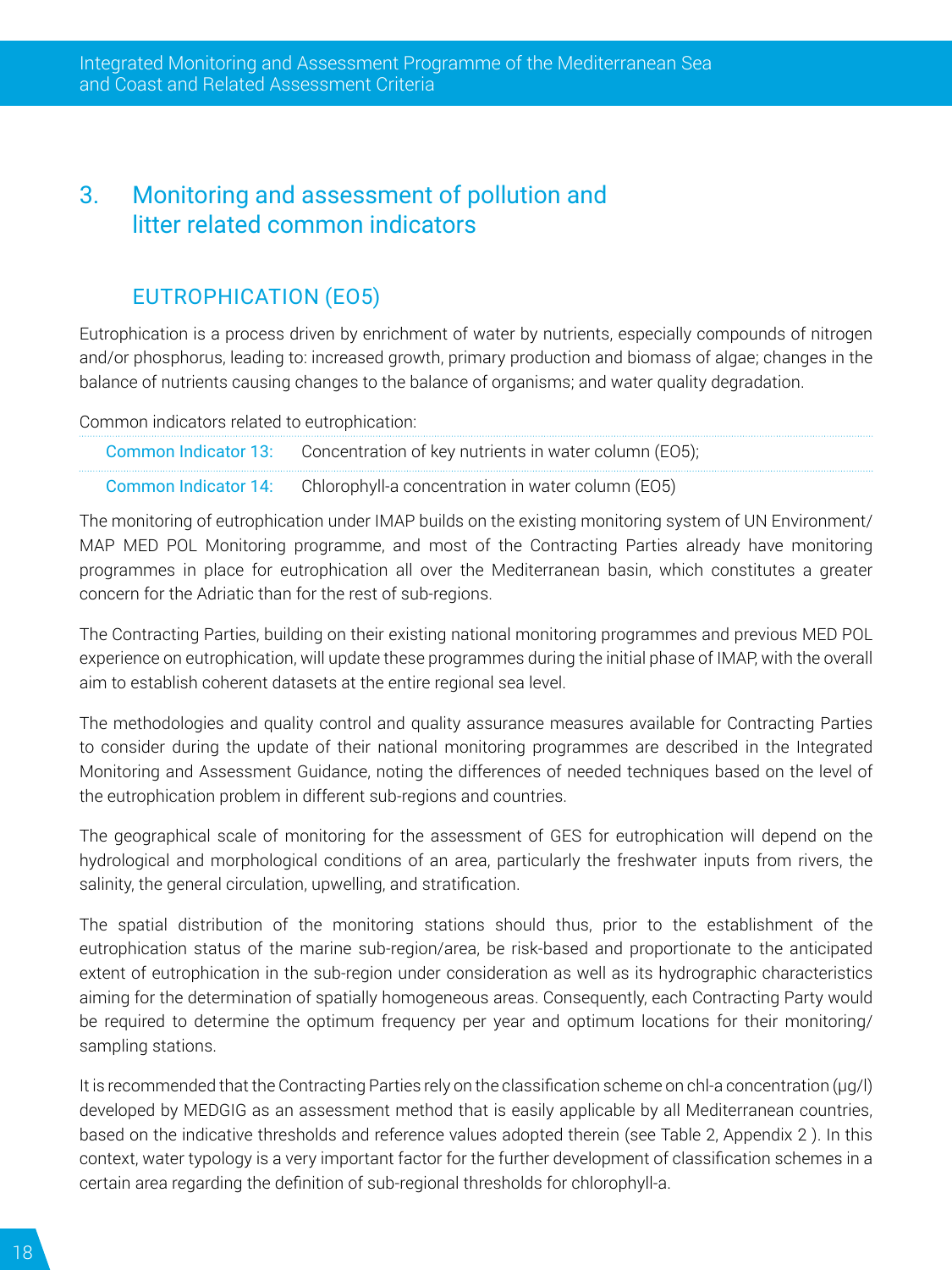In addition, countries, where appropriate may continue using the existing different eutrophication assessment methods such as TRIX, Eutrophication scale, EI, HEAT, etc. at sub-regional or national levels for assessing eutrophication trends.

The assessment methodology is well described in the Integrated Monitoring and Assessment Guidance for eutrophication. The final report of the Informal Online working group on eutrophication (UNEP((DEPI)/MED WG.420/Inf.11) contains assessment criteria regarding eutrophication which are presented in Appendix 2 of this document.

During the initial phase of IMAP implementation, work will be undertaken to develop GES thresholds and reference conditions for nutrients, transparency, and oxygen, using an adequate geographical scale as well as harmonize existing assessment tools through workshops, dialogue, comparative exercises at regional/ sub-regional/subdivision levels.

In addition, taking into account sub-regional differences, work will be also undertaken to develop assessment fact sheets for eutrophication common indicator based on specifics described in the Integrated Monitoring and Assessment Guidance.

### CONTAMINANTS (EO9)

The monitoring of concentrations of a range of chemical contaminants in water, sediments and biota has a long standing history in the Mediterranean, under the auspices of the UN Environment/MAP Barcelona Convention, its Land-Based Protocol, and UN Environment/MAP MED POL monitoring programmes. The IMAP builds on these existing legislative bases, programmes.

| Common Indicator 17:        | Concentration of key harmful contaminants measured in the relevant matrix<br>(EO9, related to biota, sediment, seawater);                                                                              |
|-----------------------------|--------------------------------------------------------------------------------------------------------------------------------------------------------------------------------------------------------|
| Common Indicator 18:        | Level of pollution effects of key contaminants where a cause and effect<br>relationship has been established (EO9);                                                                                    |
| Common Indicator 19:        | Occurrence, origin (where possible), extent of acute pollution events (e.g.<br>slicks from oil, oil products and hazardous substances), and their impact on<br>biota affected by this pollution (EO9); |
| Common Indicator 20:        | Actual levels of contaminants that have been detected and number of<br>contaminants which have exceeded maximum regulatory levels in commonly<br>consumed seafood (EO9);                               |
| <b>Common Indicator 21:</b> | Percentage of intestinal enterococci concentration measurements within<br>established standards (EO9)                                                                                                  |

Contaminants related common indicators:

All Mediterranean countries have programmes already in place in relation to contaminants monitoring, however the scope and scale of this monitoring varies. The IMAP thus aims to build more harmony in between the various existing monitoring programmes, based on the agreed common indicators.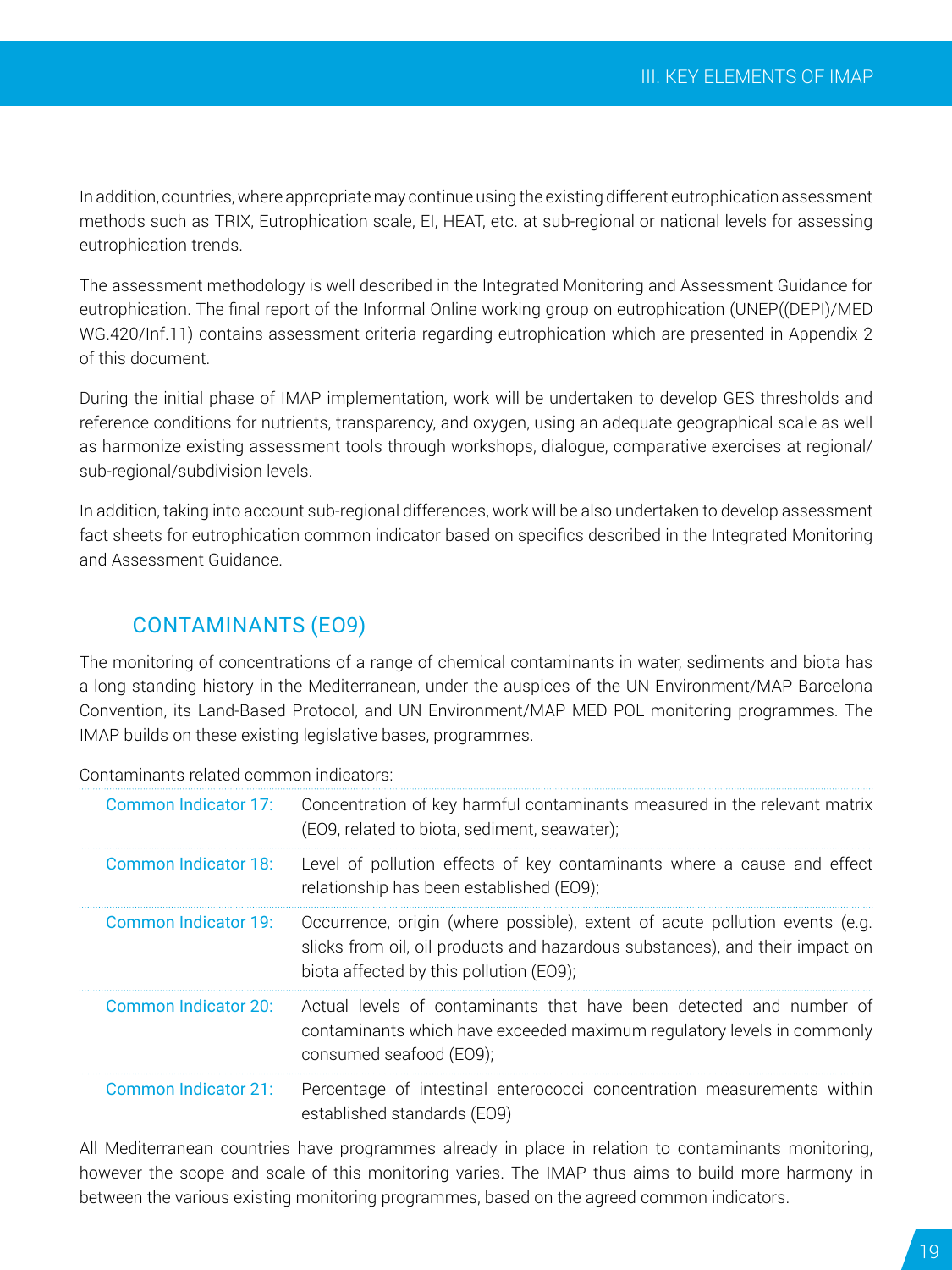Biological effects monitoring is generally less widely established in both national and international programmes, and the number of countries undertaking such studies (and the intensity of the coverage) is much smaller. Therefore, it will be essential during the initial phase of IMAP to expand and develop further the use of biological effects methods to cover properly the EO9.

In addition, important development areas during the initial phase of IMAP will include harmonisation of monitoring targets (determinants and matrices) within assessment sub-regions, development of suites of assessment criteria, integrated chemical and biological assessment methods, and review of the scope of the monitoring programmes to ensure that those contaminants which are considered to be important within each assessment area are included in monitoring programmes.

Noting the above, the Contracting Parties will update their existing contaminants-related monitoring programmes by building on their existing sampling station networks, existing methodologies and statistical tools, existing data sets, and existing time series as the basis of monitoring against a "no deterioration" objective, aiming to cover the monitoring of all contaminants related common indicators.

While most monitoring stations already exists, there is also a need for Contracting Parties to include in their monitoring programme, areas beyond the coastal areas in a representative and efficient way, where risks warrant coverage, in line with the Integrated Monitoring and Assessment Guidance.

The methodologies, quality control and quality assurance measures, and reference methods available for Contracting Parties to consider during the update of their national monitoring programmes, are described in the Integrated Monitoring and Assessment Guidance.

Regarding assessment, the Report UNEP(DEPI)MED WG.394/Inf.3 on the development of assessment criteria for hazardous substances and the final report of the Informal Online working group on contaminants (UNEP((DEPI)/MED WG.420/Inf.12) present key recommendations which will be followed to establish a forward procedure for monitoring the achievement of GES for contaminants during the initial phase of IMAP (Appendix 2 of this Annex).

Until EACs are defined under this follow-up, a two-fold approach could be adopted to support monitoring for the assessment of GES:

- a. a threshold value for GES(BAC), to be set using concentrations from relatively unpolluted areas on a sub-regional level and
- b. a decreasing trend should be observed from baseline values representing the actual level of contaminants concentrations.

Thus, GES can be defined for toxic metals (Hg, Cd, Pb), chlorinated organic compounds, and PAHs, for which monitoring data exist as a result of running monitoring programmes, already during the initial phase of IMAP, and UN Environment/MAP will conclude its relevant common indicator based assessment in light with the above.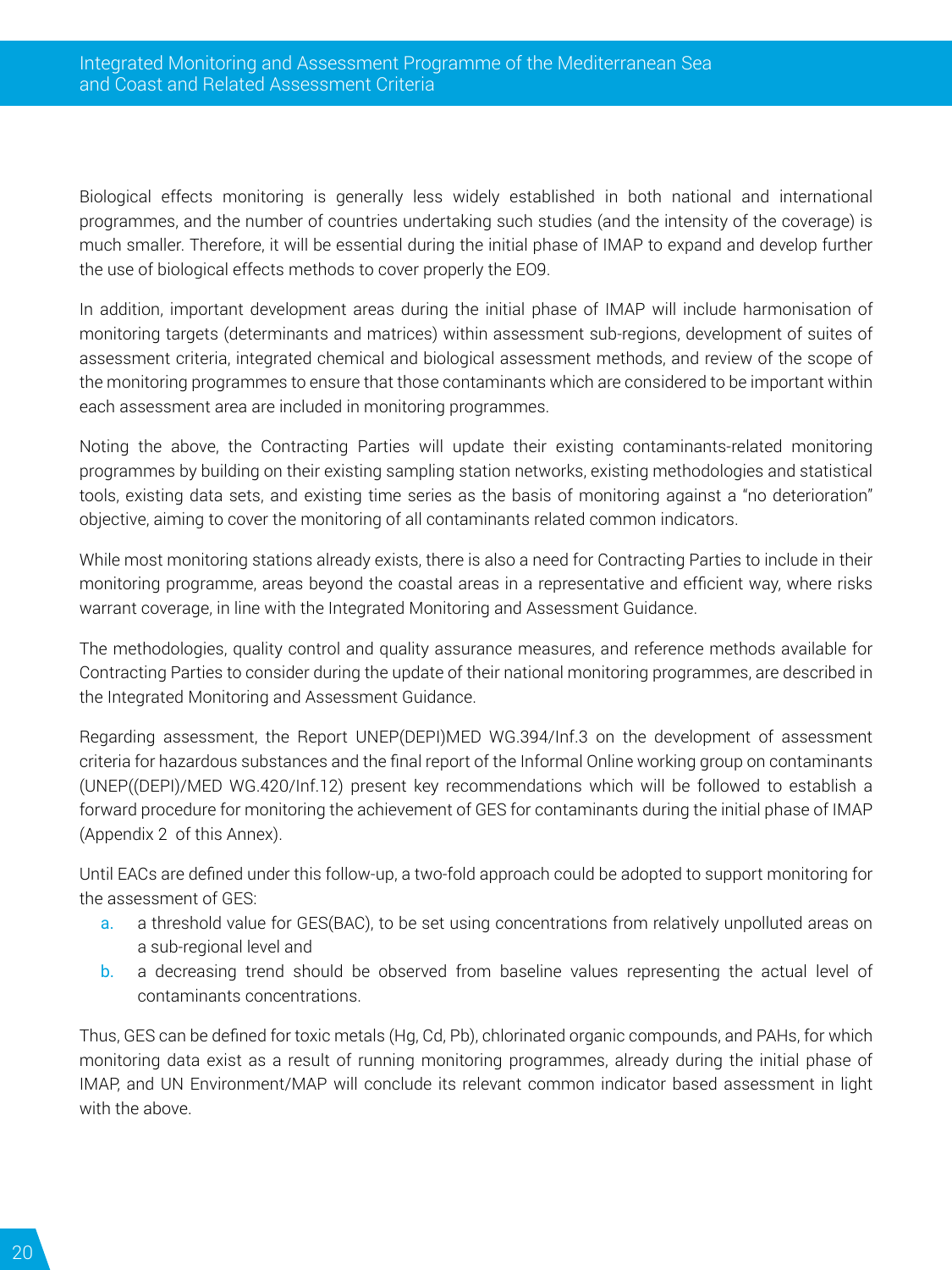In addition, during the initial phase of IMAP, UN Environment/MAP will also prepare an adapted manual establishing the BAC and, when possible, the formulation of EAC for selected biomarkers in Mediterranean species.

Regarding acute pollution events, while Contracting Parties already have an existing monitoring obligation under Article 9 of the Prevention and Emergency Protocol, the efforts of which need to be strengthened, it is also foreseen that further analysis of the links in between acute pollution events and their effects on biota and the development of specific assessment criteria for this latter should occur.

Monitoring of contaminants in biota used for human consumption also builds on existing monitoring requirements and only measures contaminants in fish and other seafood for which regulatory limits have been set in national and international regulations for public health reasons.

National monitoring Programmes in this regard should at least consider the following contaminants for which regulatory levels have been laid down: Heavy metals (lead, cadmium, and mercury), polycyclic aromatic hydrocarbons, and dioxins (including dioxin-like PCBs), with the species selection considerations described in the Integrated Monitoring and Assessment Guidance.

Regarding percentage of intestinal enterococci concentration measurements within established standards), the Revised Mediterranean guidelines for bathing waters of 2007 based on the WHO guidelines for "Safe Recreational Water Environments" and on the EC Directive for "Bathing Waters" serve as a basis for monitoring.

The values agreed for the Mediterranean region in COP 17 (Decision IG.20/9 Criteria and Standards for bathing waters quality in the framework of the implementation of Article 7 of the LBS Protocol, (UN Environment/MAP, 2012) will be built on to further define GES for the indicator on pathogens in bathing waters during the initial phase of IMAP.

### MARINE LITTER (EO10)

Marine litter monitoring of IMAP is based on the Regional Plan on Marine Litter management (Decision IG. 20/10, the MLRP) and on the following agreed common and candidate indicators:

| Common Indicator 22: Trends in the amount of litter washed ashore and/or deposited on coastlines<br>(EO10);                                                                |
|----------------------------------------------------------------------------------------------------------------------------------------------------------------------------|
| Common Indicator 23: Trends in the amount of litter in the water column including microplastics and<br>on the seafloor (EO10);                                             |
| Candidate Indicator 24: Trends in the amount of litter ingested by or entangling marine organisms<br>focusing on selected mammals, marine birds, and marine turtles (E010) |

In addition, as marine litter monitoring is a new area for the Mediterranean, IMAP greatly builds on the UN ENVIRONMENT Guidelines for Comprehensive Beach Litter Assessment and on the Guidance on Monitoring of Marine Litter in European Seas.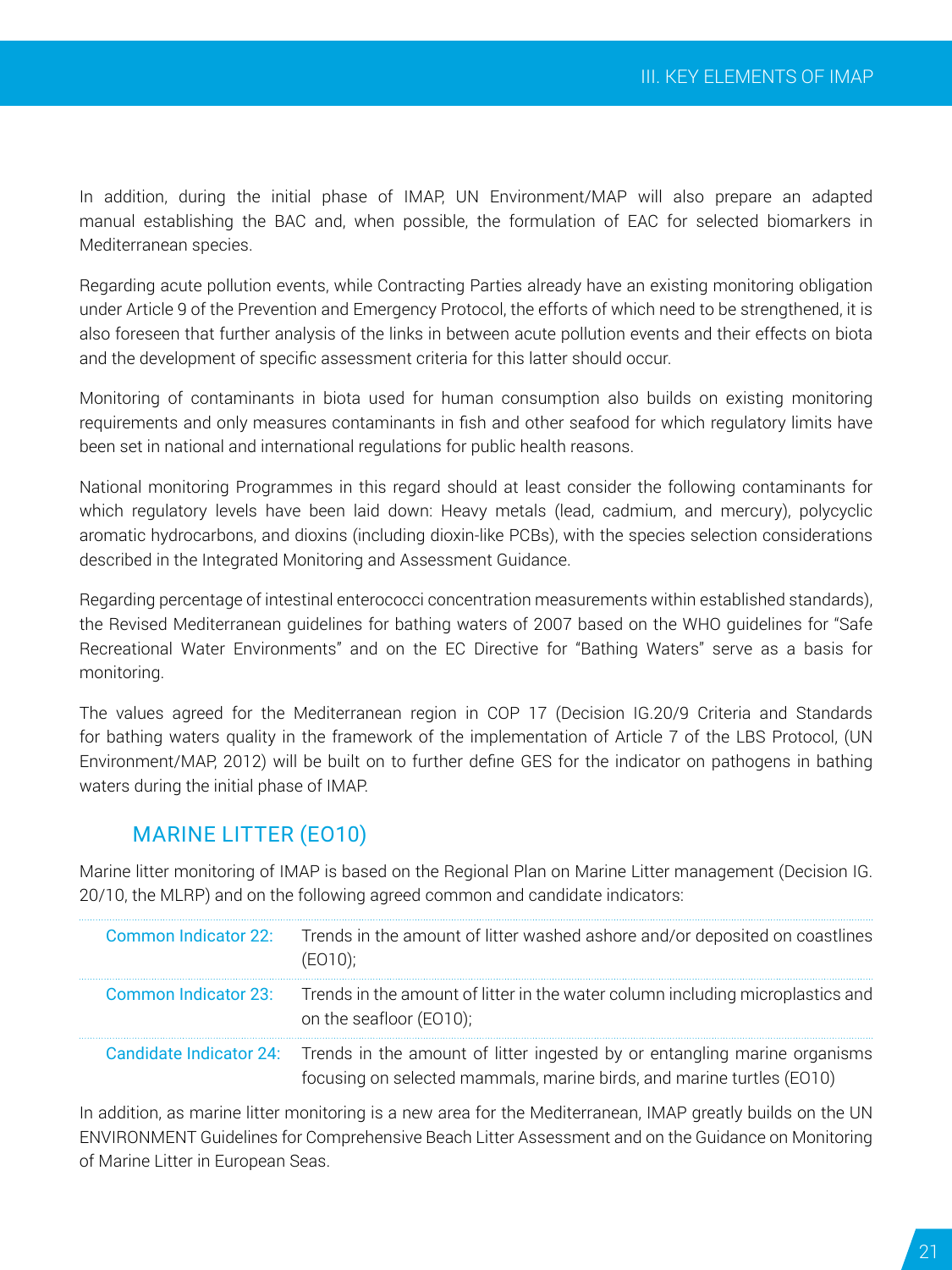Contracting Parties will establish national monitoring programmes during the initial phase of IMAP in relation to the two common indicators and are encouraged to also consider in their monitoring programmes the candidate indicator related to ingested litter and to undertake pilot monitoring activities on the latter.

Furthermore, it is strongly recommended that Contracting Parties, which currently have plans to monitor only in a subset of environmental compartments, start with small pilot research or development projects in other compartments. This would provide baseline data to make an informed decision about future, full-scale monitoring programmes. Without information on trends and amounts in all the marine compartments, a risk-based approach to litter monitoring and measures is not possible.

A considerable number of citizens, communities (NGOs, civil society initiatives), and environmental protection associations and institutes across the Mediterranean are already taking part in activities to tackle marine litter. Contracting Parties are encouraged to enable them in the implementation of IMAP and empower them to help improve the evidence base needed for marine litter monitoring.

Regarding beach litter, cost-efficient and easy to follow monitoring and sampling methodologies and techniques are well established, as described in the Integrated Monitoring and Assessment Guidance, with at least two surveys per year in spring and autumn recommended and ideally 4 surveys per year in spring, summer, autumn and winter.

A reduced master list of litter categories and items is also included in the Integrated Monitoring and Assessment Guidance with the most frequent items found in Mediterranean beaches. The Contracting Parties can build on this reduced list as a reference approach which is compatible with other lists, in relation to marine litter monitoring, and it can be used also as a practical guide for the field work, enabling a coordinated and harmonized monitoring (including when operated by NGOs, as appropriate).

Regarding monitoring litter at the sea (Common Indicator 17), due to the low occurrence of litter in midwater, the common indicator focuses on surface and seafloor litter.

Due to the observation methodology (observation from ships), the type of marine litter objects can only be noted during very short visual observation. Therefore, in contrast to beach litter, only rough litter categories can be determined, even though monitoring size categories should also include relevant small items, in line with the Integrated Monitoring and Assessment Guidance.

During the initial phase of IMAP, UN Environment/MAP will develop a specific Monitoring of floating litter protocol, on a regional basis.

Regarding sea floor litter (Common Indicator 17), opportunistic monitoring is the most cost-efficient method for sea-floor monitoring, building on the Mediterranean International Bottom Trawl Surveys (MEDITS) and compatible professional trawling operations to couple monitoring efforts may be the best approach to monitor litter on the sea-floor. There may be other opportunities to couple marine litter surveys with other regular surveys (monitoring in marine reserves, offshore platforms, etc.) or programmes on biodiversity, with methodologies and technical requirements prescribed in the Integrated Monitoring and Assessment Guidance.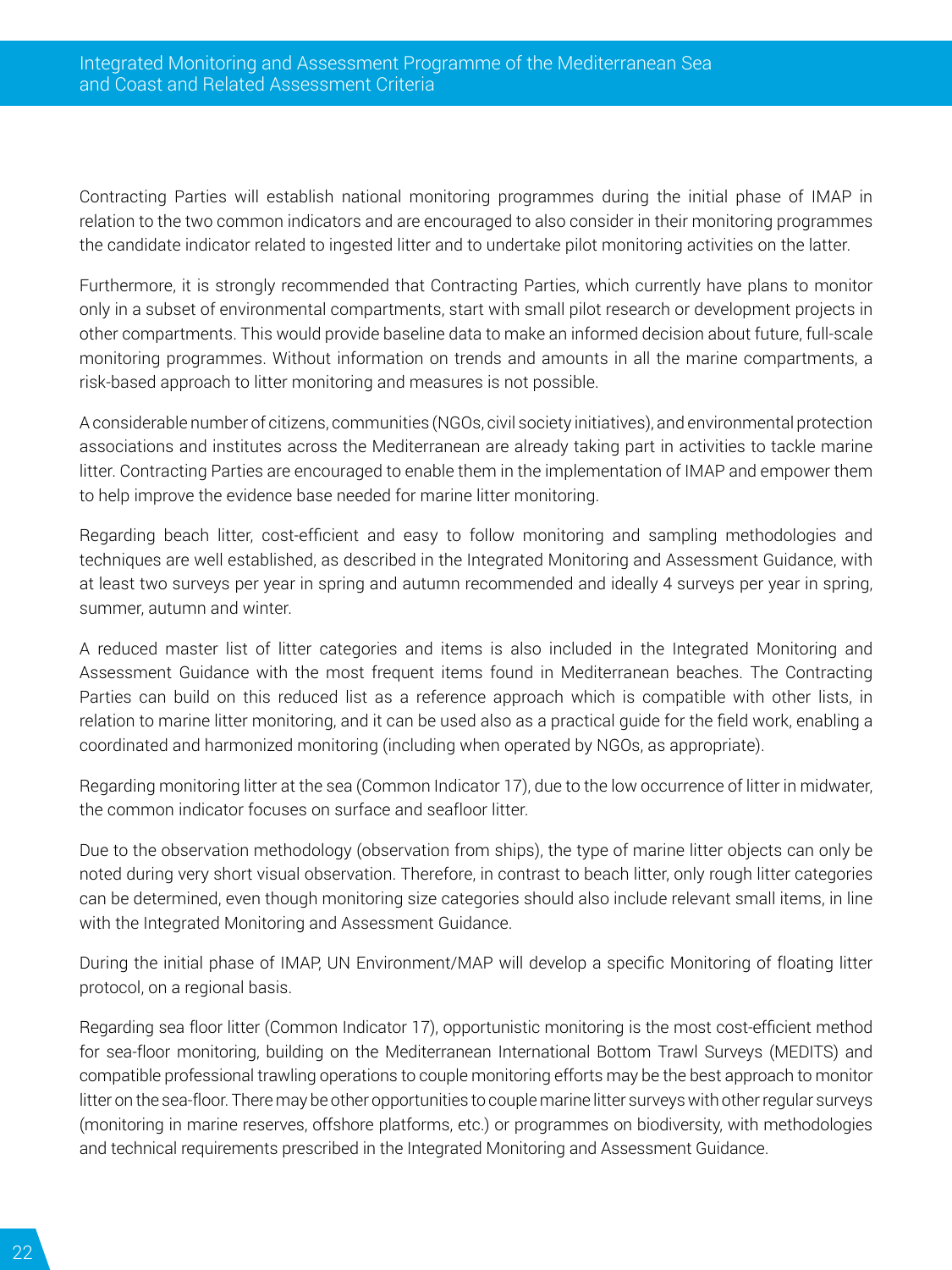<span id="page-22-0"></span>Regarding ingested litter (Candidate Indicator 18), due to the limited availability of protocols and the state of knowledge, the candidate indicator's focus during the initial phase of IMAP is on sea turtle Caretta caretta. UN Environment/MAP thus will develop during the initial phase of IMAP a monitoring protocol for marine litter in sea turtles with focus on relevant parameters for application in the Mediterranean.

As ingested litter is a candidate common indicator, Contracting Parties are not obliged to include its monitoring in their national integrated monitoring programmes during the initial phase of IMAP, but they are encouraged however to undertake pilots, further research on this indicator.

Furthermore, it is important to note that while micro-litter is considered to be part of IMAP, further work is necessary here regional level, recognizing that our understanding of the potential impacts of microplastic on organisms and the environment is still limited. Contracting Parties are thus encouraged also to undertake pilots, further research work in this area.

The Integrated Monitoring and Assessment Guidance includes further specific methodologies, scales, and technical considerations, which can guide the Contracting Parties during the development of their integrated monitoring programme's marine litter component. The report of the Informal Online working group on Marine Litter (UNEP((DEPI)/MED WG.420/Inf.13) present recommendations related to baselines (Appendix 2 ).

# 4. Monitoring and assessment of coastal ecosystems and landscapes and hydrography related common indicators

### HYDROGRAPHY

Monitoring of hydrographic alterations aim to address developments large enough to have the potential to alter hydrographical conditions, either at broad scale or through acting cumulatively with other developments.

Hydrography related common indicator:

Common Indicator 15: Location and extent of the habitats impacted directly by hydrographic alterations (EO7)

As mentioned above, monitoring under this ecological objective aims to address new developments of permanent alterations (constructions lasting for more than 10 years).

Contracting Parties thus when developing their national integrated monitoring programme's hydrography component, need to first agree on a common baseline year in the (very) near future from which monitoring for good status can be based upon. Furthermore, the Contracting Parties are strongly encouraged to list their available records the licensing applications for any proposed developments that would be considered large enough to have the potential to alter hydrographical conditions (constructions lasting for more than 10 years). The monitoring following this approach, will confirm whether there is need for any additional licensing, monitoring or assessment requirements for Government, marine licensing authorities or developers.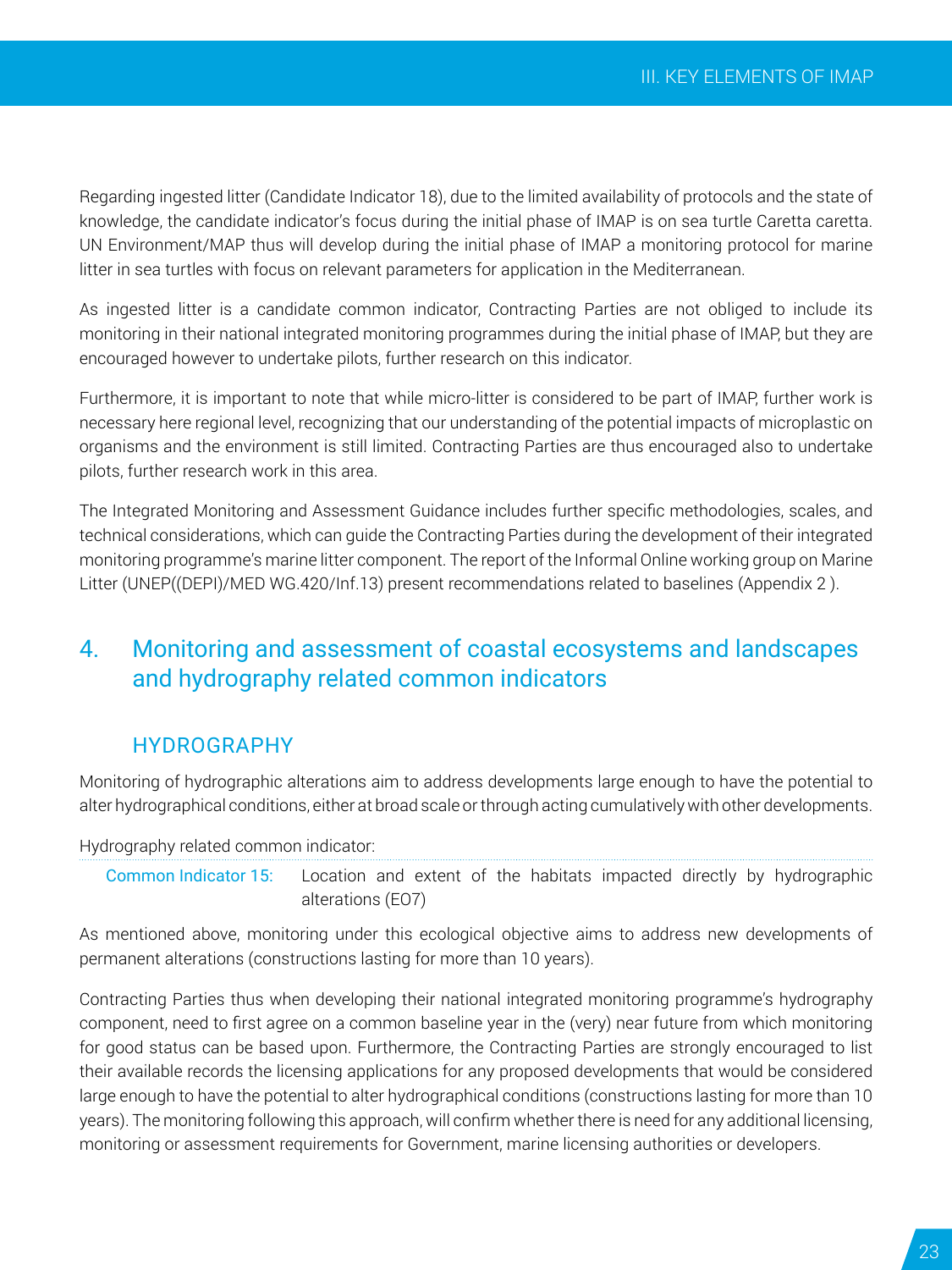## COASTAL ECOSYSTEMS AND LANDSCAPES

One particularity of the IMAP (compared to other regional/RSC monitoring and assessment programmes) is the inclusion of an Ecological Objective focusing on the terrestrial part of the coastal zone. This reflects that the Barcelona Convention also covers coastal areas in its work, in line with the ICZM Protocol.

The coast related common indicator and candidate common indicator are as follows:

| Common Indicator 16: | Length of coastline subject to physical disturbance due to the influence of |
|----------------------|-----------------------------------------------------------------------------|
|                      | man-made structures (EO8);                                                  |

Candidate Indicator 25: Land use change (EO8)

In line with the above, the monitoring under this Ecological Objective is meant to address human activities causing coastal artificialisation by sealing the coast with the implementation of coastal structures and therefore impact coastal ecosystems and landscapes.

The term 'manmade structures' typically refers, solely, to coastal defences and ports (and indirectly to land claim). Coastal segments are "artificialised" when all or part of the 100-meter area on both sides (i.e. land and sea) are subject to transformation by Man, modifying their original physical state.

During the development of the national integrated monitoring programmes' coastal component, the Contracting Parties, in line with the above, first need assess the length of coastline affected by man-made structures in the current state, in line with the Integrated Monitoring and Assessment Guidance, noting that the length of coastline subject to physical disturbance due to the influence of manmade structures is an impact indicator, which assumes that the coastlines occupied by manmade structures are potentially impacted areas.

For assessment of indicator on length of coastline influenced by man-made structures, definition of thresholds as % and / or m, to be developed, during the initial phase of IMAP, should be based on expert assisted procedure to take into account the typology of the coast including its ecosystem goods and services related to social and economic benefits. The assessment should also include disturbance that comes from such structures.

In relation to candidate indicator on land use change, Contracting Parties are encouraged to develop monitoring programmes and undertake monitoring activities in line with the outcomes of the EcAp-MED pilot project, undertaken in the Adriatic. This indicator is very important for the analysis of processes, including land-sea interaction, in coastal areas and as it is a simple tool it should be promoted and developed during the initial phase of IMAP. This will allow countries to propose adequate measures to achieve GES (to be specified by the countries themselves taking into account their local specificities. It will bring more objectivity into reporting on the state and evolution of their coastal zones and implementation of the ecosystem approach in coastal zones. During the initial phase of IMAP implementation further work will be undertaken to provide support to the Contracting parties through training, capacity building activities, exchange of experience including as appropriate consultations at sub-regional level.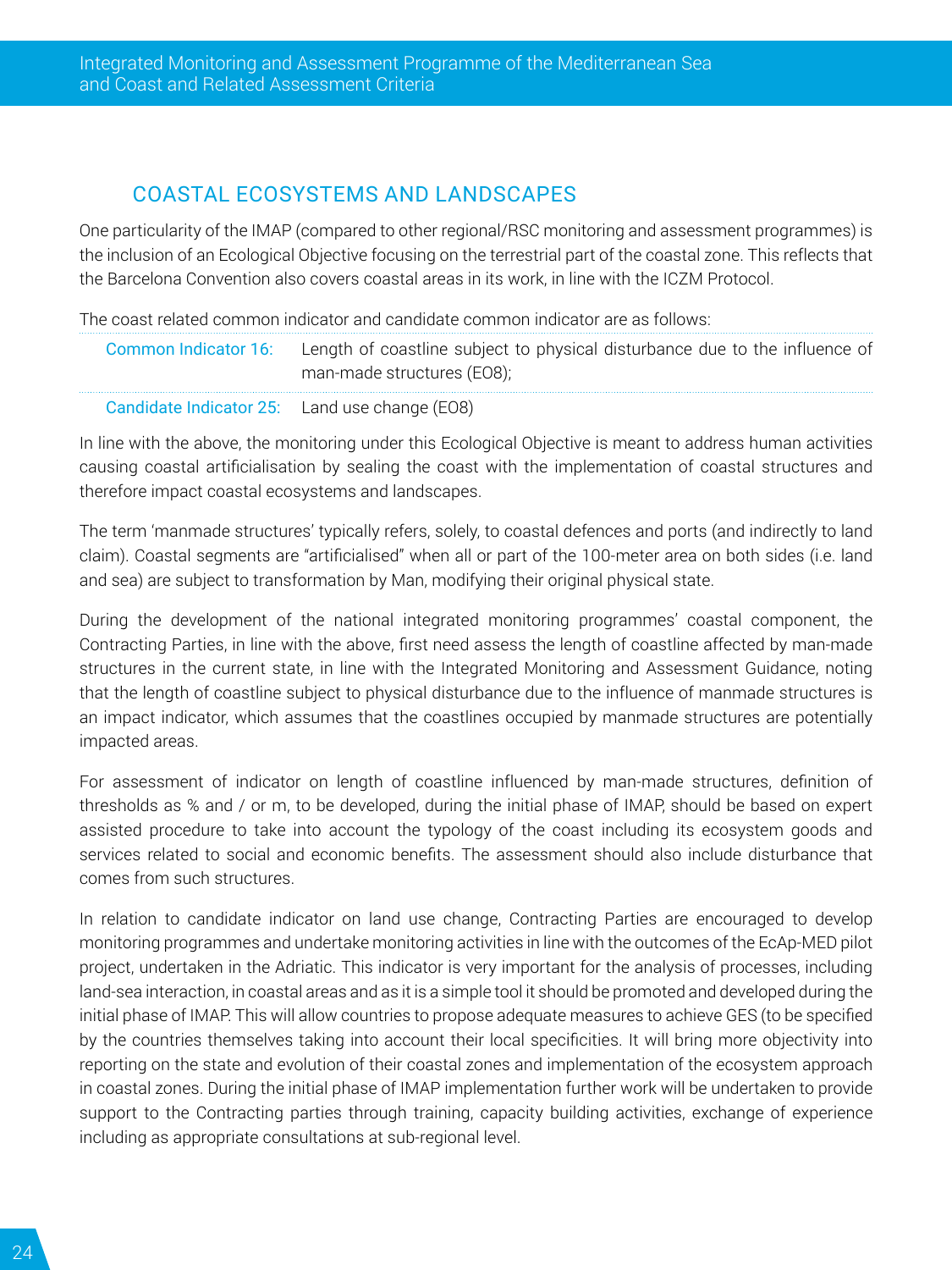# <span id="page-24-0"></span>5. Monitoring Ecological Objective 11: Energy including underwater noise

*This part of IMAP has been prepared, thanks to the support of experts from the Joint ACCOBAMS/ASCOBANS/ CMS Working Group on Noise*

The two candidate common indicators related to energy including underwater noise are:

| Candidate Indicator 26: Proportion of days and geographical distribution where loud, low, and mid-<br>frequency impulsive sounds exceed levels that are likely to entail significant<br>impact on marine animals |  |
|------------------------------------------------------------------------------------------------------------------------------------------------------------------------------------------------------------------|--|
| Candidate Indicator 27: Levels of continuous low frequency sounds with the use of models as<br>appropriate                                                                                                       |  |

Compared to Descriptor 11 related indicators (MSFD), candidate indicators 26 and 27 are more closely related to the acoustic biology of key marine mammal species of the Mediterranean which are known to be sensitive to noise, i.e. the fin whale, the sperm whale and the Cuvier's beaked whale. The proposed monitoring strategy of these two candidate indicators, as spelled out in the Integrated Monitoring and Assessment Guidance, represents a basis for further work during the initial stage of IMAP towards an effective and widely agreed monitoring of underwater noise at a regional scale.

In line with the above, Contracting Parties are encouraged to develop monitoring programmes and undertake activities on the two common indicators on a pilot basis during the initial phase of IMAP.

UN Environment/MAP and ACCOBAMS, together with other interested partners, will continue during the initial phase of IMAP to further develop these candidate indicators towards common indicators.

For GES assessment related to EO11, three thresholds need to be established: a spatial and a temporal threshold concerning candidate indicator 26 and a noise threshold concerning candidate indicator 27.

During the initial phase of IMAP, the ACCOBAMS Secretariat in coordination with the competent MAP components will carry out the following tasks with a view to further develop technical aspects of the candidate indicators in particular:

- 3. Reviewing what spatial and temporal thresholds have been selected by European Member States for implementing impulsive noise indicator of D11
- 4. Fulfilling action CA 2b1 of the 2014-2016 Work Plan ("Identifying Noise Hotspots for cetaceans in the ACCOBAMS area which is relevant to the Mediterranean Sea Area as provided for in the Barcelona Convention"), in order to provide the necessary baseline information on space-time distribution of impulsive noise sources across the Mediterranean
- 5. Reviewing ambient noise data available for the Mediterranean Sea as a follow up of the present work in order to identify the threshold for continuous noise indicator 11.1.2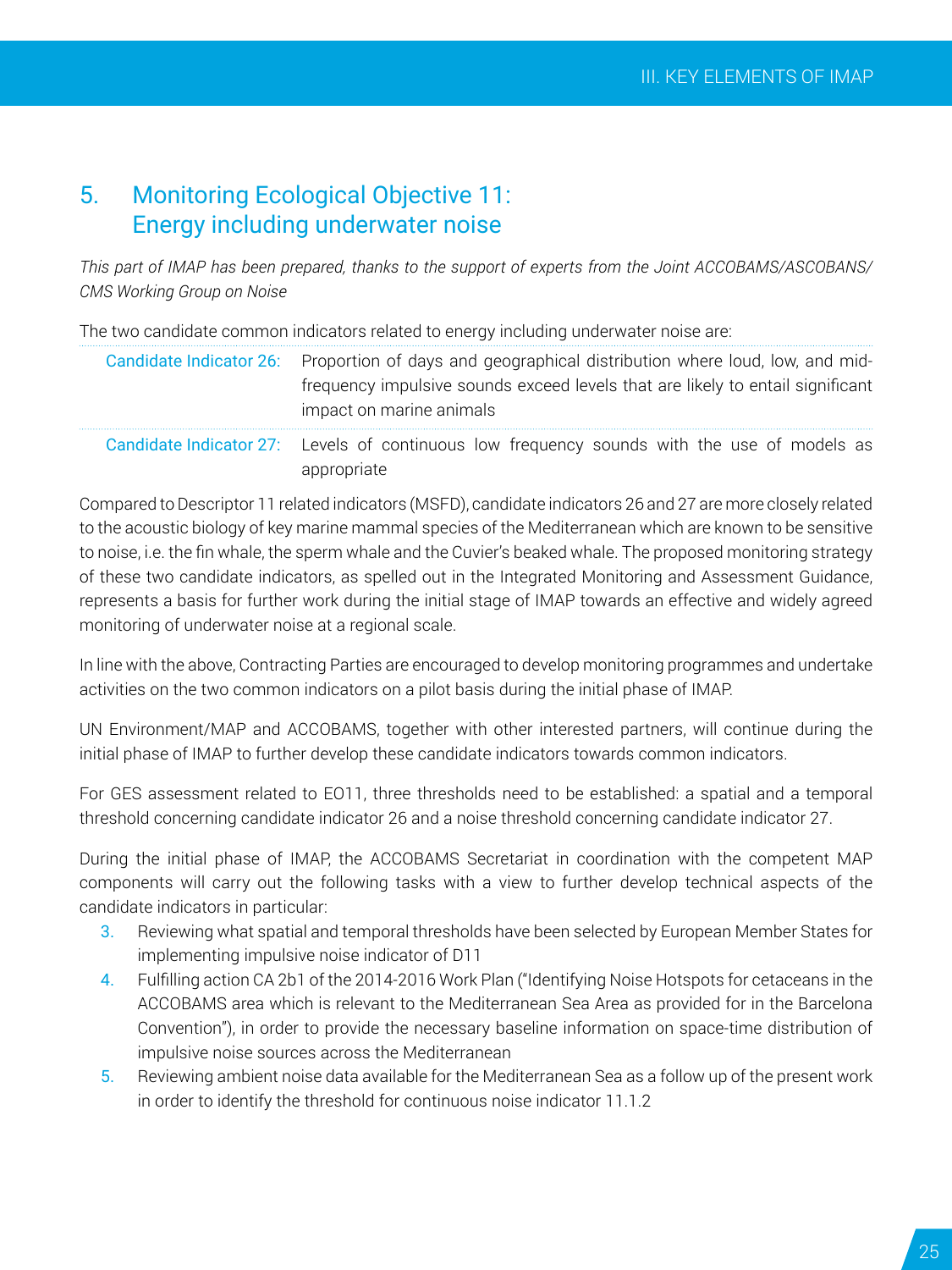# <span id="page-25-0"></span>**Appendix 1 ― Reference list of species and habitats**

EN Term EN definition Terme FR Définition FR Predominant Predominant Midely occurring and broadly defined<br>habitat: habitat types by abiotic characteristics (e.g. EUNIS level 3), referred to in Table 1 of Annex III to the EC Marine Strategy Framework Directive (2008/56/EC) **Habitats** principaux: Types d'habitats à un haut niveau typologique, définis par des caractéristiques abiotiques (e.g. EUNIS level 3), cités dans le tableau 1 de l'annexe III de la Directive européenne Cadre Stratégie Milieux Marins (2008/56/EC) Habitat: This term addresses (as defined in EC Decision 2010/477/UE) both the abiotic characteristics and the associated biological community, treating both elements together (e.g. EUNIS level 5 or 6). This term may also refer to a number of habitat complexes (which means assessing, where appropriate, the composition, extent and relative proportions of habitats within such complexes) and to some functional habitats (such as spawning, breeding, resting, feeding areas and migration routes) Habitat: Ce terme (tel que défini dans la Décision CE 2010/477/UE), se réfère à la fois aux caractéristiques abiotiques et à la communauté biologique associée, de façon indissociables (e.g. EUNIS level 5 ou 6). Ce terme peut également se référer à certains complexes d'habitats (impliquant, si approprié, dévaluer la composition, l'étendue et les proportions relatives des habitats composant ce complexe) et à certains habitats fonctionnels (tels que les frayères, les zones de reproduction, de repos, d'alimentation, et les couloirs migratoires) **Functional** group (of species): An ecologically relevant set of species, applied here in particular to the following (highly) mobile species groups: birds, reptiles, marine mammals, fish and cephalopods. Each functional group represents a predominant ecological role (e.g. offshore surfacefeeding birds, demersal fish) within the species group. This term is referred to in the EC Decision 2010/477/UE (Part B, species) Groupe fonctionnel (d'espèces): Un ensemble écologiquement cohérent d'espèces, appliqué ici en particulier aux espèces (largement) mobiles suivantes: oiseaux, reptiles, mammifères marins, poissons et céphalopodes. Chaque groupe fonctionnel représente un rôle écologique majeur (e.g. oiseaux se nourrisant au large en sub-surface, poissons démersaux) au sein du groupe d'espèces. Ce terme est cité dans la Decision CE 2010/477/UE (Partie B, espèces) Texel-Faial **Criteria** Cf. document downloadable at: [Texel-Faial Criteria](http://www.google.fr/url?sa=t&rct=j&q=&esrc=s&source=web&cd=1&cad=rja&uact=8&ved=0CCYQFjAA&url=http%3A%2F%2Fwww.ospar.org%2Fdocuments%2Fdbase%2Fdecrecs%2Fagreements%2F03-13e_texel_faial%2520criteria.doc&ei=r1MQVPP7GYvuaPm7gBA&usg=AFQjCNFFBqKlpeixMYiLZD1JqGJC_rAwTw&sig2=wG6kTCw1ZQvZJwazTNX7iw&bvm=bv.74649129,d.d2s) Critères de Critères de Cf. document téléchargeable à:<br>Texel-Faial: Critères de Texel-Faial [Critères de Texel-Faial](http://www.google.fr/url?sa=t&rct=j&q=&esrc=s&source=web&cd=1&cad=rja&uact=8&ved=0CCIQFjAAahUKEwjzto-7punGAhWIPxQKHYo0B1k&url=http%3A%2F%2Fwww.ospar.org%2Fdocuments%2Fdbase%2Fdecrecs%2Fagreements%2F03-13f_criterestexel-faial.doc&ei=i7KsVbPFKYj_UIrpnMgF&usg=AFQjCNEVmuntg7oEq-C4n4tbGPpuM3B_0w&sig2=eVctr-Vg5--1LEVuFv97-A&bvm=bv.98197061,d.d24) (sub)regional importance (Texel-Faial Criteria) A high proportion of the habitat or species population (at any time of its life cycle) occurs within a specific biogeographic region and/or (sub)region of national responsibility, within the Mediterranean Sea importance (sous-régionale) (critère Texel-Faial): Une grande proportion de l'habitat ou de la population de l'espèce (quel que soit le stade de vie considéré) est situé dans une zone biogéographique spécifique et/ou une (sous-)région relevant d'une responsabilité nationale, en Méditerranée

Explanatory Note/Glossary for parameters, criteria and prioritization used here: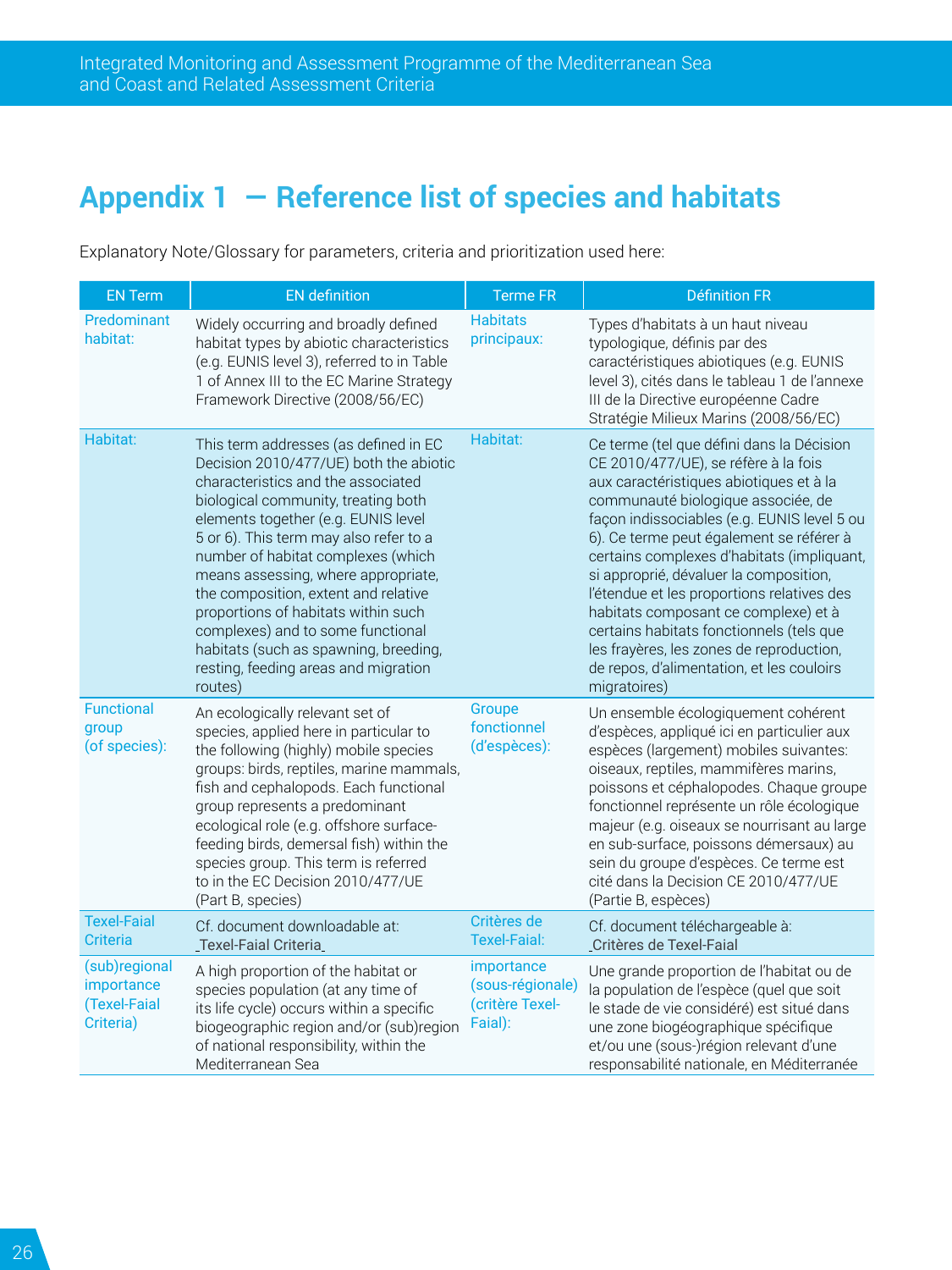| <b>EN Term</b>                                                         | <b>EN</b> definition                                                                                                                                                                                                                                                                                                                                                                                                                                                                                                                                                | <b>Terme FR</b>                                               | <b>Définition FR</b>                                                                                                                                                                                                                                                                                                                                                                                                                                                                                                                                 |  |
|------------------------------------------------------------------------|---------------------------------------------------------------------------------------------------------------------------------------------------------------------------------------------------------------------------------------------------------------------------------------------------------------------------------------------------------------------------------------------------------------------------------------------------------------------------------------------------------------------------------------------------------------------|---------------------------------------------------------------|------------------------------------------------------------------------------------------------------------------------------------------------------------------------------------------------------------------------------------------------------------------------------------------------------------------------------------------------------------------------------------------------------------------------------------------------------------------------------------------------------------------------------------------------------|--|
| <b>Rarity (Texel-</b><br><b>Faial Criteria)</b>                        | A habitat is assessed as being rare if<br>it is restricted to a limited number of<br>locations or to small, few and scattered<br>locations in the Mediterranean Sea. A<br>species is rare if the total population<br>size is small. In case of a species that<br>is sessile or of restricted mobility at<br>any time of its life cycle, a species is<br>rare if it occurs in a limited number of<br>locations in the Mediterranean Sea,<br>and in relatively low numbers. In case<br>of a highly mobile species, the total<br>population size will determine rarity | Rareté (critère<br>Texel-Faial):                              | Un habitat est dit rare s'il est restreint à<br>un nombre limité de sites ou à quelques<br>petits sites dispersés en Méditerranée,<br>Une espèce est rare si sa population<br>totale est faible. Dans le cas d'une espèce<br>sessile ou à mobilité restreinte, quel que<br>soit le stade de vie considéré, cette espèce<br>est rare si son occurrence est limitée à<br>nombre réduit de sites en Méditerranée,<br>et en faibles abondances. Dans le cas<br>d'espèces largement mobiles, la taille de la<br>population détermine sa rareté éventuelle |  |
| <b>Key functional</b><br>role (from<br><b>Texel-Faial</b><br>Criteria) | A species (population) or habitat, which<br>function(s) as a key role to support<br>ecosystem processes and interactions.<br>These key functions may be associated<br>to natural productivity, trophic role,<br>remarkable biodiversity or "species<br>functional habitats", such as spawning,<br>breeding, resting and feeding areas and<br>migration routes                                                                                                                                                                                                       | Rôle fonctionnel<br>clé (d'après<br>critère Texel-<br>Faial): | Une espèce (population) ou un habitat,<br>dont la(es) fonction(s) ont un rôle clé<br>dans les processus et interactions de<br>l'écosystème. Ces fonctions clés peuvent<br>être associées à une productivité naturelle,<br>un rôle trophique, une biodiversité<br>remarquable, ou aux "habitats fonctionnels<br>d'espèces", tels que les zones de frayères,<br>de reproduction, de repos, d'alimentation<br>et les couloirs migratoires                                                                                                               |  |
| <b>Sensitivity</b><br>(Texel-Faial<br>Criteria):                       | À species (population) or habitat is<br>"sensitive" when:<br>a. it has low resistance (that is, it is<br>easily adversely affected by human<br>activity); and/or<br>b. it has low resilience (that is, after an<br>adverse effect from human activity,<br>recovery is likely to be achieved only<br>over a long period)                                                                                                                                                                                                                                             | Sensibilité<br>(critère Texel-<br>Faial):                     | Une espèce (population) ou un habitat est<br>"sensible" si:<br>a. il a une faible résistance (c'est-à-dire<br>qu'il est facilement impacté par les<br>activités humaines); et/ou<br>b. il a une faible résilience (c'est-à-dire,<br>qu'après un impact dû à une activité<br>humaine, il n'est susceptible de récupérer<br>qu'après une longue période)                                                                                                                                                                                               |  |
| <b>Vulnerability:</b>                                                  | A species (population) or habitat is<br>"vulnerable" when it is exposed to a<br>pressure, to which it is sensitive (cf.<br>column N to V)                                                                                                                                                                                                                                                                                                                                                                                                                           | Vulnérabilité:                                                | Une espèce (population) ou un habitat est<br>"vulnérable" si il est exposé à une pression,<br>à laquelle il est sensible (cf. colonnes<br>$N$ à $V$ )                                                                                                                                                                                                                                                                                                                                                                                                |  |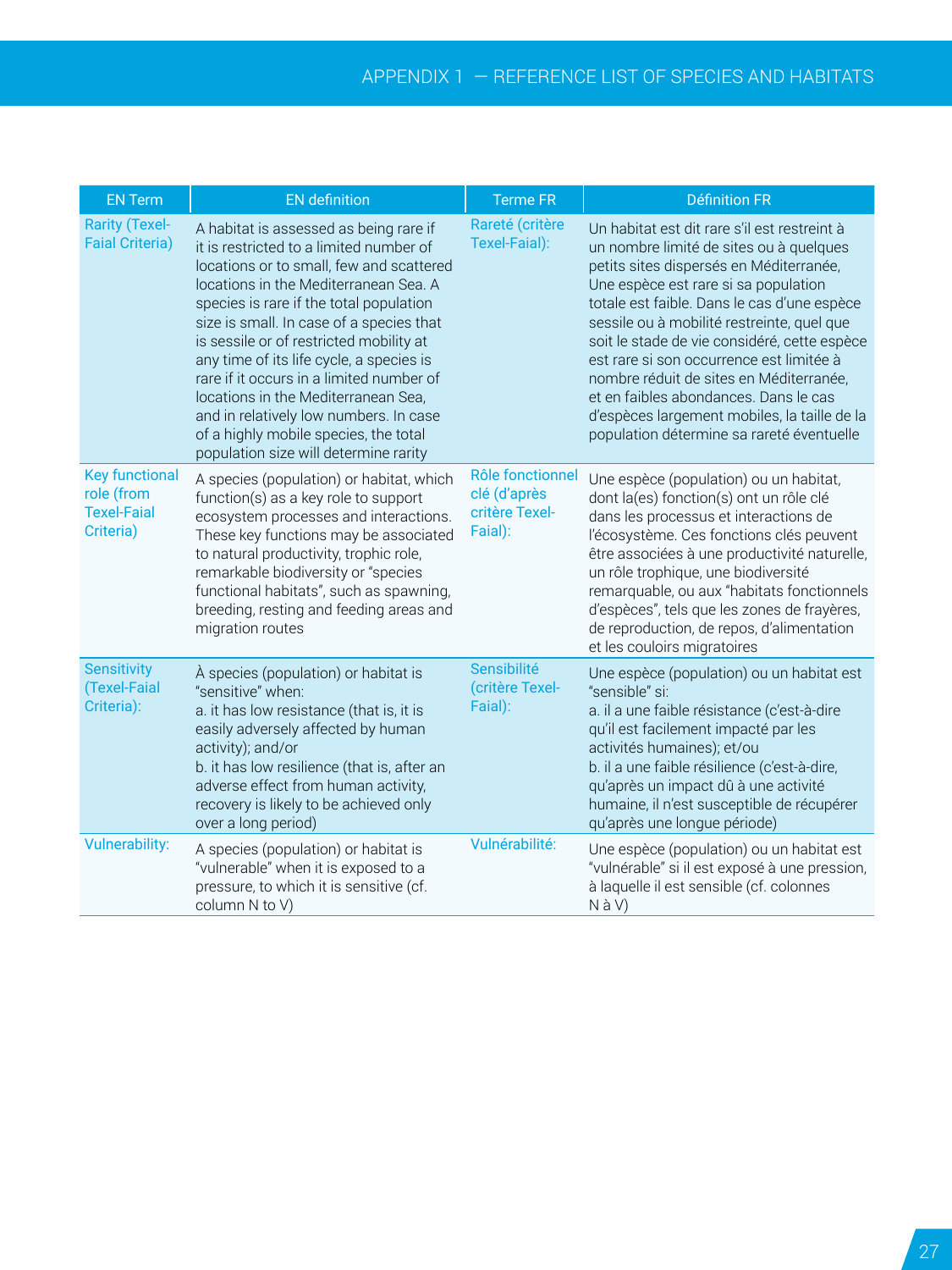| <b>EN Term</b>                                                                | <b>EN</b> definition                                                                                                                                                                                                                                                                                                                                                                                                                                                                                                                                                                                                                                                                                                                                                                                    | <b>Terme FR</b>                        | <b>Définition FR</b>                                                                                                                                                                                                                                                                                                                                                                                                                                                                                                                                                                                                                                                                                                                                                                                                                                                                                                                                                   |
|-------------------------------------------------------------------------------|---------------------------------------------------------------------------------------------------------------------------------------------------------------------------------------------------------------------------------------------------------------------------------------------------------------------------------------------------------------------------------------------------------------------------------------------------------------------------------------------------------------------------------------------------------------------------------------------------------------------------------------------------------------------------------------------------------------------------------------------------------------------------------------------------------|----------------------------------------|------------------------------------------------------------------------------------------------------------------------------------------------------------------------------------------------------------------------------------------------------------------------------------------------------------------------------------------------------------------------------------------------------------------------------------------------------------------------------------------------------------------------------------------------------------------------------------------------------------------------------------------------------------------------------------------------------------------------------------------------------------------------------------------------------------------------------------------------------------------------------------------------------------------------------------------------------------------------|
| <b>Declining or</b><br>threatening<br>(from Texel-<br><b>Faial Criteria):</b> | A "declining" species (population) or<br>habitat means an observed or indicated<br>significant decline in numbers, extent<br>or quality (quality refers for a species<br>to its life history parameters). The<br>decline may be historic, recent or<br>current. The decline can occur in the<br>whole Mediterranean Sea area or (sub)<br>regionally. Where the decline is "clear<br>and present", and can be linked directly<br>or indirectly to human activity, the<br>species (population) or habitat is also<br>considered to be "currently threatened".<br>Where there is a high probability of<br>significant decline linked directly or<br>indirectly to human activity, the species<br>(population) or habitat is considered to<br>be "potentially threatened"                                   |                                        | Une espèce (population) ou un habitat en<br>"déclin" implique une diminution, observée<br>ou mesurée de façon significative, en<br>abondance, étendue ou qualité (qualité se<br>réfère pour une espèce à ses paramètres<br>démographiques). Le déclin peut être<br>historique, récent ou actuel. Le déclin<br>peut avoir lieu sur toute la Méditerranée<br>ou une (sous-)région. Quand le déclin est<br>"clair et avéré", et peut être lié directement<br>ou indirectement à une activité humaine,<br>l'espèce (population) ou l'habitat est<br>aussi considéré comme "actuellement<br>menacé". Quand il y a une forte probabilité<br>de déclin significatif, lié directement ou<br>indirectement à une activité humaine,<br>l'espèce (population) ou l'habitat est<br>considéré comme "potentiellement<br>menacé"                                                                                                                                                     |
| <b>Feasability (for</b><br>monitoring):                                       | Existence of methods and protocols<br>to monitor a species (population) or<br>habitat. Resources needed (logistic,<br>technical and human) and actually<br>existing monitoring are detailed in<br>column W to AG                                                                                                                                                                                                                                                                                                                                                                                                                                                                                                                                                                                        | Faisabilité (pour<br>la surveillance): | Existance de méthodes et protocoles<br>pour réaliser la surveillance d'une<br>espèce (population) ou d'un habitat. Les<br>ressources nécessaires (logistiques,<br>techniques et humaines) et les<br>surveillances actuellement existant sont<br>détaillés dans les colonnes W à AG                                                                                                                                                                                                                                                                                                                                                                                                                                                                                                                                                                                                                                                                                     |
| <b>Priority:</b>                                                              | If a species or habitat meet at least<br>1 of the Texel-Faial criteria AND is<br>vulnerable AND then it's monitoring<br>is technically feasible, its monitoring<br>should be highly prioritized. Besides,<br>redundancies in selected species or<br>habitats representing specific functional<br>groups/predominant habitats, should be<br>considered. Priority mean than sufficient<br>resources (national and/or joint at (sub)<br>regional scale) should be dedicated<br>to acquire relevant data at sufficient<br>spatial and temporal resolution. Low<br>prioritized species or habitats should<br>also be monitored, but data could be<br>acquired at a minimum relevant spatial<br>and temporal resolution, according<br>to available resources (cf. pragmatic<br>approach for assessment scale) | Priorité:                              | Si une espèce ou habitat réponds à au<br>moins 1 des critères de Texel-Faial ET est<br>vulnérable ET que son surveillance est<br>techniquement faisable, son surveillance<br>doit être hautement prioritaire. Par ailleurs,<br>la redondance entre les espèces ou<br>habitats sélectionnés, représentatifs d'un<br>groupe fonctionnel ou habitat principal<br>spécifique, doit être considérée. La<br>priorité haute signifie que des ressources<br>suffisantes (nationales et/ou jointes à<br>l'échelle de la (sous-)région) devraient<br>être dédiées pour acquérir des données<br>pertinentes à une résolution spatiale<br>et temporelle suffisante. Les espèces<br>et habitats moins prioritaires devraient<br>aussi être surveillances, mais les données<br>pourraient être acquises à une résolution<br>spatiale et temporelle minimale, mais<br>pertinente, en fonction des ressources<br>disponibles (cf. approche pragmatique<br>pour l'échelle d'évaluation) |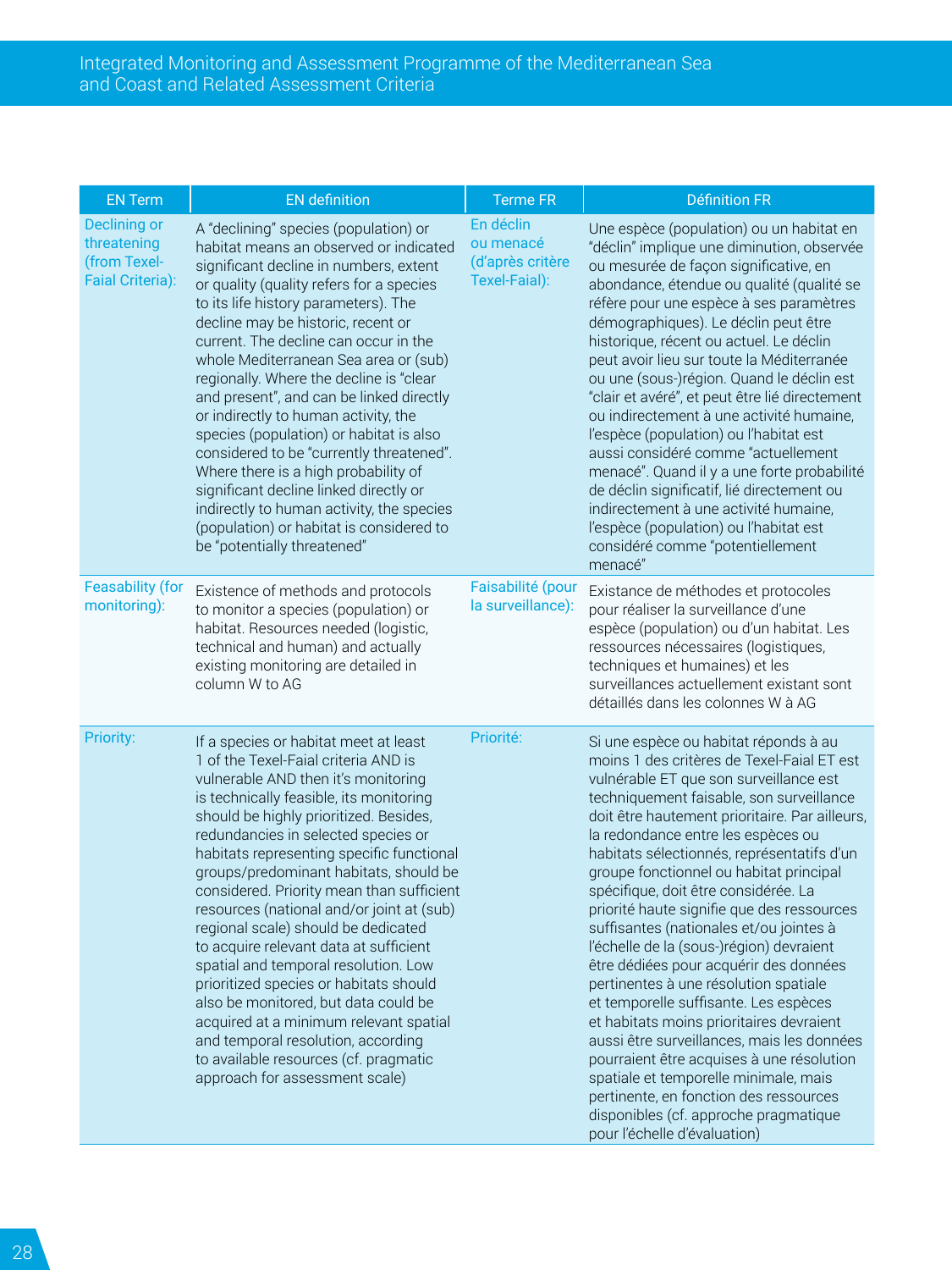| <b>EN Term</b>                            | <b>EN</b> definition                                                                                                                                                                                                                                                                                                                                                                                                                                                                                                                                                                                                                                       | <b>Terme FR</b>                                     | <b>Définition FR</b>                                                                                                                                                                                                                                                                                                                                                                                                                                                                                                                                                                                                                                                                                                                                                |
|-------------------------------------------|------------------------------------------------------------------------------------------------------------------------------------------------------------------------------------------------------------------------------------------------------------------------------------------------------------------------------------------------------------------------------------------------------------------------------------------------------------------------------------------------------------------------------------------------------------------------------------------------------------------------------------------------------------|-----------------------------------------------------|---------------------------------------------------------------------------------------------------------------------------------------------------------------------------------------------------------------------------------------------------------------------------------------------------------------------------------------------------------------------------------------------------------------------------------------------------------------------------------------------------------------------------------------------------------------------------------------------------------------------------------------------------------------------------------------------------------------------------------------------------------------------|
| <b>Assessment</b><br>monitoring<br>scale: | For monitoring issue, assessment scale<br>is expressed as the relevant spatial<br>and temporal resolution of required<br>data. These resolutions (number<br>and location of sampling stations,<br>accuracy of remote detection, sampling<br>frequencies, etc.) are likely to be a<br>compromise (cost-efficiency) between<br>"high resolution" (which enable a very<br>accurate and complete assessment,<br>but more expensive assessment) and a<br>more pragmatic approach, identifying<br>a resolution and sampling design in<br>accordance with available resources<br>(less expensive, but which could lead to<br>an incomplete or partial assessment) | Échelle<br>d'évaluation<br>pour la<br>surveillance: | Pour la surveillance, l'échelle d'évaluation<br>correspond au plan d'échantillonnage et<br>aux résolutions spatiale et temporelle<br>pertinentes pour acquérir les données<br>requises. Ces résolutions (nombre et<br>position des stations d'échantillonnage,<br>précision de la télédétection, fréquence<br>d'échantillonnage, etc.) devraient être<br>définies selon un compromis (coût/<br>efficacité) entre une "haute résolution"<br>(permettant une grande précision et<br>une évaluation complète, mais à un<br>coût supérieur), et une approche plus<br>pragmatique, adaptant la résolution et/<br>ou le plan d'échantillonnage, selon les<br>ressources disponibles (moins couteux,<br>mais pouvant conduire à une évaluation<br>partielle ou incomplète) |
| <b>Mediolittoral:</b>                     | Bathymetric level, corresponding to the<br>intertidal benthic area (from higher to<br>lower tide levels); organisms are in there<br>submitted to alternating immersion and<br>emersion                                                                                                                                                                                                                                                                                                                                                                                                                                                                     | <b>Mediolittoral:</b>                               | Étage bathymétrique correspondant à la<br>zone benthique intertidale (comprise entre<br>les niveaux des plus hautes et des plus<br>basses mers) ; les peuplements y sont<br>régulièrement soumis aux alternances<br>d'émersion et immersion                                                                                                                                                                                                                                                                                                                                                                                                                                                                                                                         |
| Infralittoral:                            | Bathymetric level, associated to<br>preferential benthic distribution area of<br>photophilic organisms (approximatively,<br>for Mediterranean Sea, from 0 to<br>-50 meters depth, on official marine<br>bathymetric maps)                                                                                                                                                                                                                                                                                                                                                                                                                                  | Infralittoral:                                      | Étage bathymétrique correspondant<br>à la zone benthique de répartition<br>préférentielle des organismes photophiles<br>(approximativement, en Méditerranée,<br>de 0 à -50 mètres, sur les cartes marines<br>bathymétriques officielles)                                                                                                                                                                                                                                                                                                                                                                                                                                                                                                                            |
| <b>Circalittoral:</b>                     | Bathymetric level, associated to<br>preferential benthic distribution area of<br>sciaphilic organisms (approximatively,<br>for Mediterranean Sea, from -50 to<br>-200 meters depth, on official marine<br>bathymetric maps)                                                                                                                                                                                                                                                                                                                                                                                                                                | <b>Circalittoral:</b>                               | Étage bathymétrique correspondant<br>à la zone benthique de répartition<br>préférentielle des organismes sciaphiles<br>(approximativement, en Méditerranée, de<br>-50 à -200 mètres, sur les cartes marines<br>bathymétriques officielles)                                                                                                                                                                                                                                                                                                                                                                                                                                                                                                                          |
| <b>Bathyal:</b>                           | Bathymetric level, associated to<br>darkness and continental slope<br>(approximatively from -200 to -2000<br>meters depth, on official marine<br>bathymetric maps)                                                                                                                                                                                                                                                                                                                                                                                                                                                                                         | <b>Bathyal:</b>                                     | Étage bathymétrique correspondant<br>à la zone aphotique et la pente<br>continentale (approximativement de -200<br>à -2000 mètres, sur les cartes marines<br>bathymétriques officielles)                                                                                                                                                                                                                                                                                                                                                                                                                                                                                                                                                                            |
| Abyssal:                                  | Last bathymetric level, associated<br>to darkness and plains after the<br>continental slope (approximatively<br>below -2000 meters depth, on official<br>marine bathymetric maps)                                                                                                                                                                                                                                                                                                                                                                                                                                                                          | Abyssal:                                            | Dernier étage bathymétrique<br>correspondant à la zone aphotique et des<br>plaines au bas de la pente continentale<br>(approximativement sous -2000 mètres,<br>sur les cartes marines bathymétriques<br>officielles)                                                                                                                                                                                                                                                                                                                                                                                                                                                                                                                                                |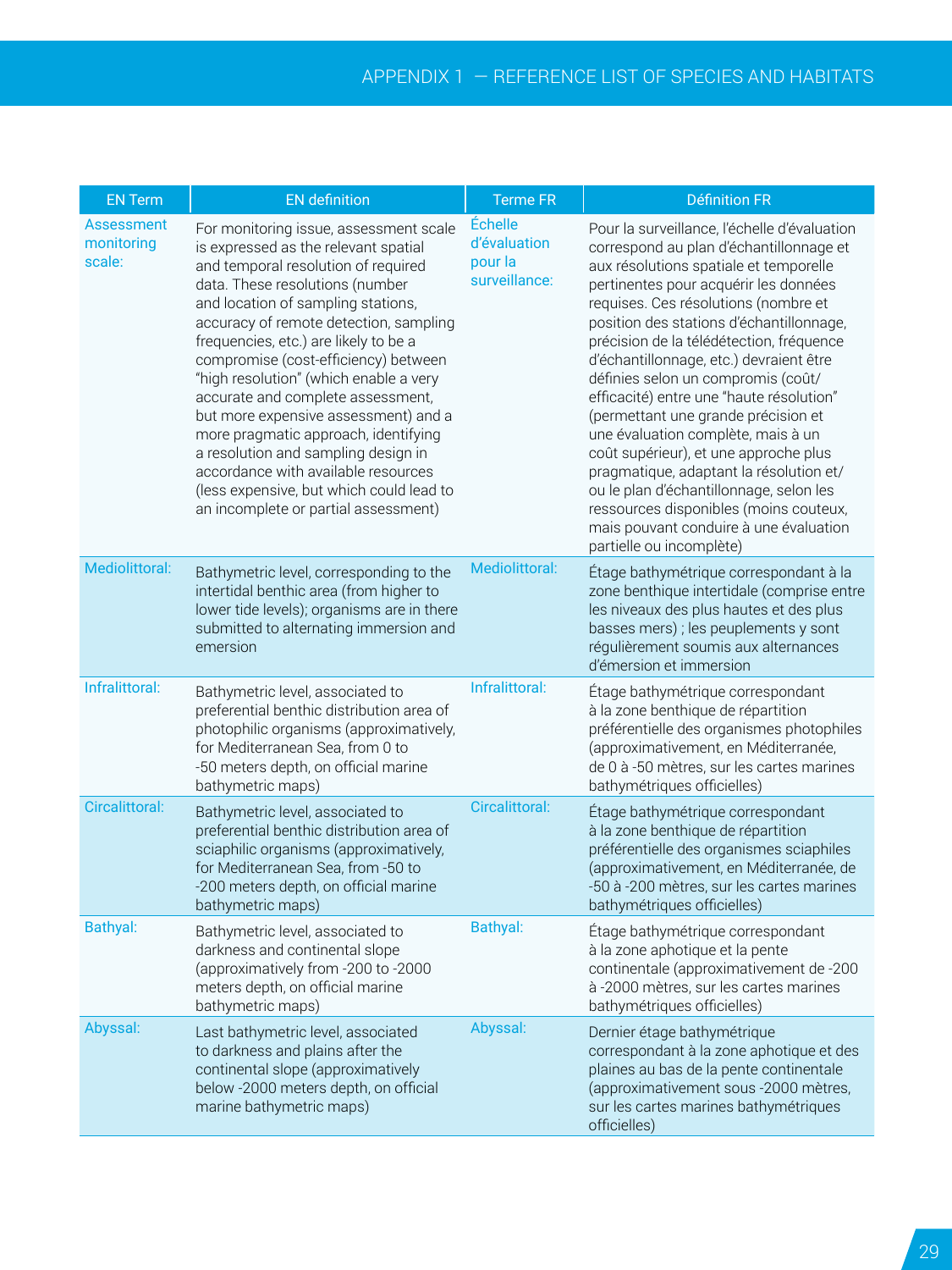| <b>EN Term</b>                         | <b>EN</b> definition                                                                                                                                                                                                                                                                                            | <b>Terme FR</b> | <b>Définition FR</b>                                                                                                                                                                                                                                                                                                                                                   |
|----------------------------------------|-----------------------------------------------------------------------------------------------------------------------------------------------------------------------------------------------------------------------------------------------------------------------------------------------------------------|-----------------|------------------------------------------------------------------------------------------------------------------------------------------------------------------------------------------------------------------------------------------------------------------------------------------------------------------------------------------------------------------------|
| Coastal<br>waters:                     | This term of "coastal waters" addresses<br>here, for pelagic habitats, relatively low<br>depth marine waters, directly influenced<br>by terrigeneous and freshwaters inputs<br>(approximatively from the coast to the<br>beginning of the continental shelf)                                                    | Eaux côtières:  | Le terme "d'eaux côtières" se réfère ici.<br>pour les habitats pélagiques, à des eaux<br>marines de profondeurs relativement<br>faible, soumises à l'influence directe des<br>apports terrigènes et des eaux douces<br>(approximativement de la côte au début du<br>plateau continental)                                                                               |
| Shelf and<br><b>Oceanic</b><br>waters: | This term of "shelf and oceanic waters"<br>addresses here, for pelagic habitat,<br>offshore marine waters (shell, bathyal<br>and abyss), less directly influenced by<br>terrigeneous and freshwaters inputs.<br>They are characterized by specific<br>physico-chemical conditions and<br>biological communities |                 | Les "eaux du plateau et océaniques" se<br>réfère ici, pour les habitats pélagiques, aux<br>eaux marines situées au large (plateau,<br>bathyal et abysses), moins soumises<br>directement à l'influence des apports<br>terrigènes et des eaux douces. Elles<br>sont caractérisées par des conditions<br>physico-chimiques et des communautés<br>biologiques spécifiques |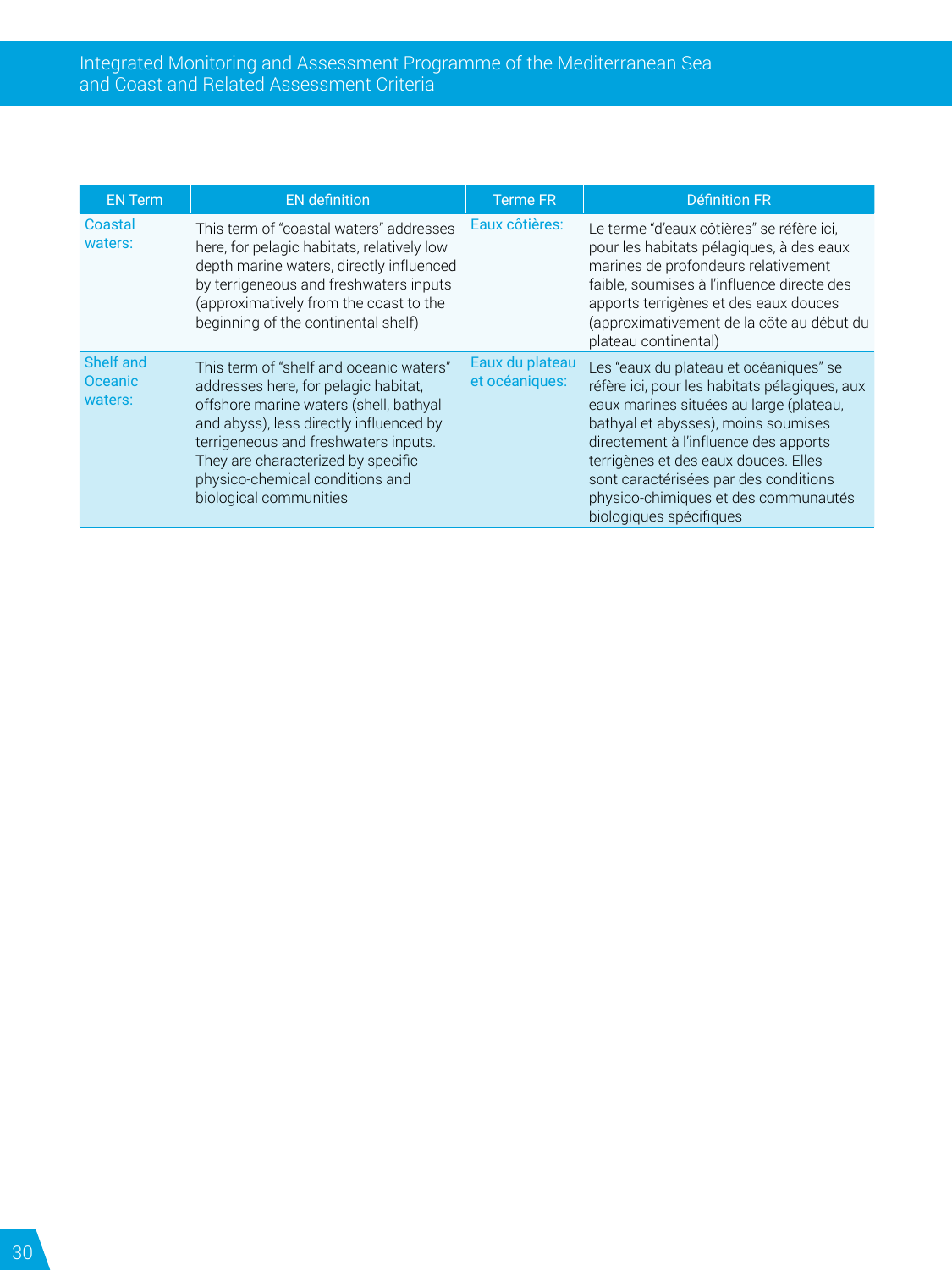### Appendix 1 ― Reference list of species and habitats

|                      | Species functional groups          |                                                                                      |  |  |
|----------------------|------------------------------------|--------------------------------------------------------------------------------------|--|--|
| <b>Species class</b> | <b>CE/OSPAR</b>                    | FR experts proposal<br>(subdivision of toothed whales)                               |  |  |
|                      | Baleen whales                      | baleines à fanons (Mysticètes)                                                       |  |  |
| Marine<br>mammals /  | toothed wales                      | Odontocètes épipélagiques stricts<br>(alimentation entre 0 à -200 m)                 |  |  |
| Mammifères<br>marins |                                    | Odontocètes épi- et méso-bathy-pélagiques<br>(alimentation de 0 à >-200 m)           |  |  |
|                      | Seals                              | Phoques (pinnipèdes)                                                                 |  |  |
| Reptiles             | Turtles                            | Tortues marines                                                                      |  |  |
|                      | Coastal top predators              | Prédateur supérieur côtier                                                           |  |  |
|                      | intertidal benthic-feeders         | à alimentation benthique littoral, côtier (côtier)                                   |  |  |
|                      | inshore benthic feeders            | à alimentation benthique subtidale, côtier (eaux côtières)                           |  |  |
| Birds /              | inshore surface-feeders            | à alimentation pélagique de surface, côtier (eaux côtières)                          |  |  |
| Oiseaux              | inshore pelagic feeders            | à alimentation pélagique de sub-surface, côtier (eaux côtières)                      |  |  |
|                      | offshore surface feeders           | à alimentation pélagique de surface, au large<br>(eaux du plateau et océaniques)     |  |  |
|                      | offshore pelagic feeders           | à alimentation pélagique de sub-surface, au large<br>(eaux du plateau et océaniques) |  |  |
|                      | Diadromous bony fish               | Poissons diadromes                                                                   |  |  |
|                      | Demersal coastal bony fish         | Poissons osseux démersaux côtiers (eaux côtières)                                    |  |  |
|                      | Demersal coastal<br>elasmobranch   | Elasmobranches démersaux côtiers (eaux côtières)                                     |  |  |
|                      | Pelagic coastal bony fish          | Poissons osseux pélagiques côtiers (eaux côtières)                                   |  |  |
|                      | Pelagic coastal<br>elasmobranchs   | elasmobranches pélagiques côtiers (eaux côtières)                                    |  |  |
| Fish / Poissons      | Demersal offshore bony fish        | Poissons osseux démersaux du large<br>(eaux du plateau et océaniques)                |  |  |
|                      | Demersal offshore<br>elasmobranchs | elasmobranches démersaux du large<br>(eaux du plateau et océaniques)                 |  |  |
|                      | Pelagic offshore bony fish         | Poissons osseux pélagiques du large<br>(eaux du plateau et océaniques)               |  |  |
|                      | Pelagic offshore<br>elasmobranchs  | elasmobranches pélagiques du large<br>(eaux du plateau et océaniques)                |  |  |
| Cephalopods /        | Coastal cephalopods                | Céphalopodes côtiers (eaux côtières)                                                 |  |  |
| Céphalopodes         | Offshore cephalopods               | Céphalopodes du large (plateau et océaniques)                                        |  |  |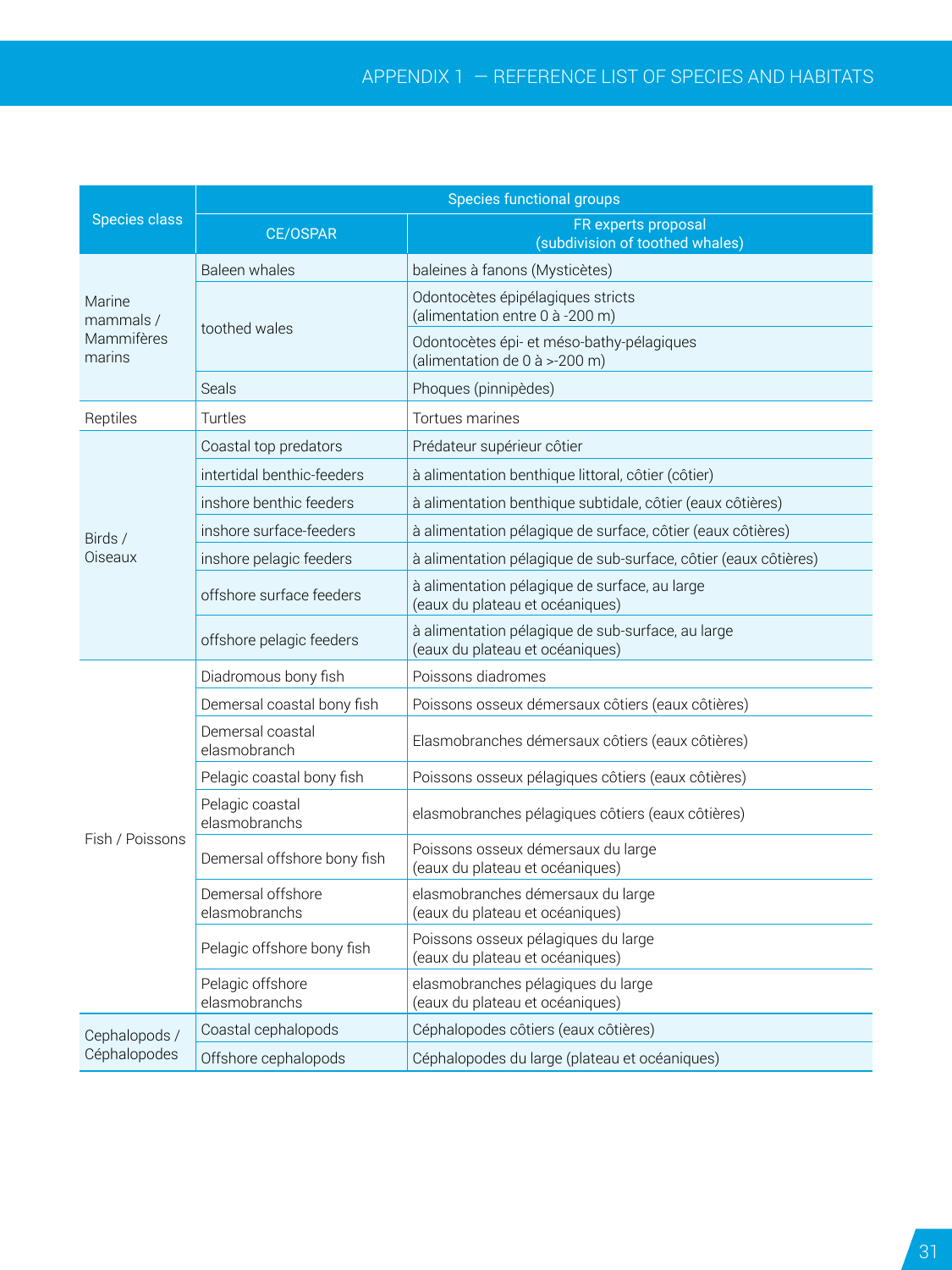|                                                               | <b>Minimum list</b>                                                                                    |                                                                                                                                                                                                                                                                                                                                                                                                                                                                                                                                                                                                                                                                                                 |                                                                                              |                                                | <b>Texel-Faial</b>                                                                                                    |  |
|---------------------------------------------------------------|--------------------------------------------------------------------------------------------------------|-------------------------------------------------------------------------------------------------------------------------------------------------------------------------------------------------------------------------------------------------------------------------------------------------------------------------------------------------------------------------------------------------------------------------------------------------------------------------------------------------------------------------------------------------------------------------------------------------------------------------------------------------------------------------------------------------|----------------------------------------------------------------------------------------------|------------------------------------------------|-----------------------------------------------------------------------------------------------------------------------|--|
| Predominant<br>habitat<br>or «Functional»<br>group of species | Specific habitat<br>type or species to be<br>monitored                                                 | <b>ADDITIONAL</b><br><b>INFORMATION</b><br>(to be further discussed):<br>specific representatives<br>species or habitats<br>(Invertebrates associated<br>with habitats)                                                                                                                                                                                                                                                                                                                                                                                                                                                                                                                         | (sub)regional<br>importance                                                                  | Rarity                                         | Key functional role                                                                                                   |  |
| Seabed -<br>mediolittoral<br>- infralittoral<br>rock          | Communities in<br>the mediolittoral<br>and infralittoral<br>that are based on<br>bio-construction      | (e.g. vermetid reefs, e.g.<br>Dendropoma paetreum,<br>Cladocora, Astroides<br>calicularis, some<br>Cystoseira spp. belts, )                                                                                                                                                                                                                                                                                                                                                                                                                                                                                                                                                                     | Subregional<br>distribution<br>in Southern<br>Mediterranean<br>(Chemmelo &<br>Silenzi, 2011) | Patchiness of<br>subregional<br>distribution   | Biodiversity, keystone/<br>habitat formers.<br>sediment transport,<br>carbon flux, protection<br>from coastal erosion |  |
| Seabed -<br>infralittoral<br>rock                             | Hard beds<br>(bottoms,<br>substrates, reefs)<br>associated with<br>communities of<br>photophilic algae | e.g. facies with Cystoseira<br>amentacea, Mytilus<br>galloprovincialis, Corallina<br>elongata/Herposiphonia<br>secunda, Dasycladus<br>vermisularis, Alsidium<br>helminthochorton,<br>Gelidium spinosum,<br>Lobophora variegata,<br>Cladocora caespitosa,<br>Cystoseira brachycarpa,<br>Cystoseira crinita,<br>Cystoseira crinitophylla,<br>Cystoseira sauvageauana,<br>Cystoseira spinosa,<br>Sargassum vulgare,<br>Dictyopteris polydioides,<br>Calpomenia sinuosa,<br>Stypocaulon scoparium,<br>Cystoseira compressa,<br>Pterothamnion crispum/<br>Compsothamnion<br>thuyoides, Schottera<br>nicaeensis, Rhodymenia<br>ardissonei/Rhodophyllis<br>divaricata or facies with<br>big hydrozoans | Wide regional<br>distribution                                                                | Patchiness of<br>wide regional<br>distribution | Biodiversity, keystone,<br>Carbonate flux, nutrient<br>fluxes                                                         |  |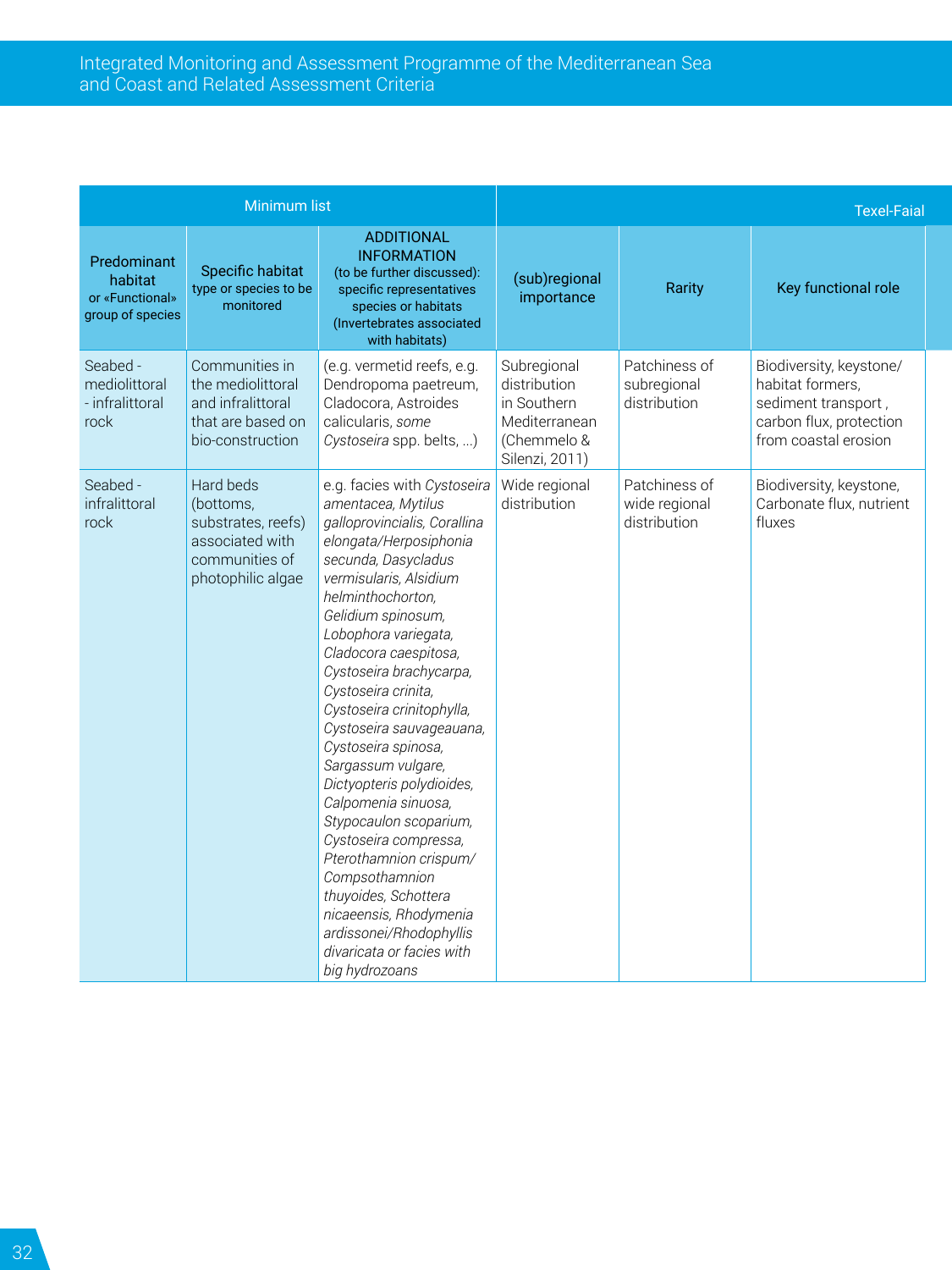|                             | Criteria |                                                                                   |                                                        |                                               |                                                                       | Typology/listed species/<br>$\frac{1}{2}$ habitats |                       |
|-----------------------------|----------|-----------------------------------------------------------------------------------|--------------------------------------------------------|-----------------------------------------------|-----------------------------------------------------------------------|----------------------------------------------------|-----------------------|
| Declining or<br>threatening |          | Sensitivity/<br>Vulnerability<br>(exposure to<br>pressures): cf.<br>column N to V | Feasability<br>(for monitoring):<br>cf. column W to AG | Priority<br>(estimated from<br>column D to I) | Assessment<br>monitoring scale                                        | <b>EUNIS 2015</b>                                  | Habitats<br>Directive |
|                             |          | high sensitivity<br>and vulnerability                                             | 1. (ship/video/photo/<br>quadrats/diving)              | $\mathbf{1}$                                  | fine scale<br>$\sqrt{ }$ assessment =<br>community level<br>(EUNIS 5) |                                                    | 1170 Reefs            |
|                             |          | high sensitivity<br>and vulnerability                                             | 1. (ship/video/photo/<br>quadrats/diving)              | $\mathbf{1}$                                  | fine scale<br>$\sqrt{ }$ assessment =<br>community level<br>(EUNIS 5) |                                                    | 1170 Reefs            |
|                             |          |                                                                                   |                                                        |                                               |                                                                       |                                                    |                       |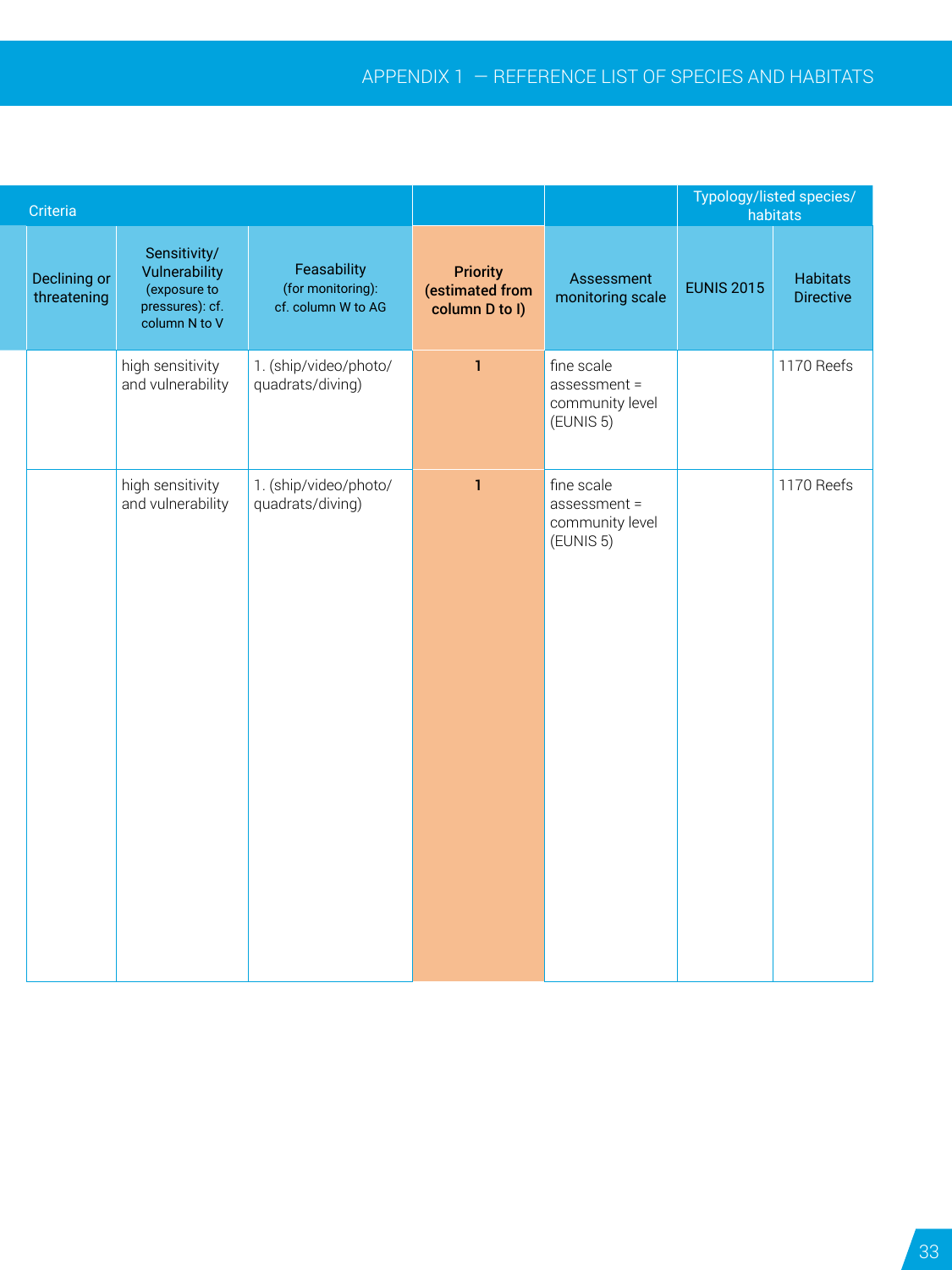|                                                               | <b>Minimum list</b>                                                                                                                                                                                |                                                                                                                                                                                                                                                                                     |                                                                                            |                                                | <b>Texel-Faial</b>                                                                                                                                                                                                                                 |
|---------------------------------------------------------------|----------------------------------------------------------------------------------------------------------------------------------------------------------------------------------------------------|-------------------------------------------------------------------------------------------------------------------------------------------------------------------------------------------------------------------------------------------------------------------------------------|--------------------------------------------------------------------------------------------|------------------------------------------------|----------------------------------------------------------------------------------------------------------------------------------------------------------------------------------------------------------------------------------------------------|
| Predominant<br>habitat<br>or «Functional»<br>group of species | Specific habitat<br>type or species to be<br>monitored                                                                                                                                             | <b>ADDITIONAL</b><br><b>INFORMATION</b><br>(to be further discussed):<br>specific representatives<br>species or habitats<br>(Invertebrates associated<br>with habitats)                                                                                                             | (sub)regional<br>importance                                                                | Rarity                                         | Key functional role                                                                                                                                                                                                                                |
| Seabed -<br>mediolittoral-<br>infralittoral<br>sediment       | Seagrass<br>meadows                                                                                                                                                                                | Posidonia oceanica.<br>Cymodocea nodosa,<br>Zostera sp                                                                                                                                                                                                                              | Wide regional<br>distribution<br>(Giannoulaki<br>et al., 2013;<br>Giakoumi et al,<br>2013) | Patchiness of<br>wide regional<br>distribution | Biodiversity, keystone/<br>habitat formers, carbon<br>sink, spawning and<br>nursery grounds, critical<br>food resources, water<br>quality and transparency,<br>water oxygenation,<br>sediment stabilization.<br>protection from coastal<br>erosion |
| Seabed -<br>mediolittoral-<br>infralittoral<br>sediment       | Infrallitoral sands<br>or muddy sands                                                                                                                                                              | e.g. facies with Pinna<br>nobilis, Asterina pancerii,<br>Callianassa tyrrhena/<br>Kellia corbuloides,<br>Cerastoderma glaucum,<br>Cyathura carinata,<br>Loripes lacteus or Tapes<br>spp.                                                                                            | Wide regional<br>distribution                                                              | Patchiness of<br>wide regional<br>repartition  | Biodiversity, sediment<br>properties, organic,<br>nutrient fluxes                                                                                                                                                                                  |
| Seabed -<br>circalittoral<br>rock                             | Hard bottom<br>habitats<br>associated with<br>coralligenous<br>communities.<br>sciaphillic algae<br>and semi dark<br>caves, deep<br>reefs (dominated<br>by sponges<br>and other filter<br>feeders) | e.g. facies with<br>Cystoseira zosteroides,<br>Mesophyllum<br>lichenoides, Lithophyllum<br>frondosum/Halimeda<br>tuna, Rodriguezella<br>strafforelli, Eunicella<br>spp., Lophogorgia,<br>Paramuricea.<br>Parazoanthus spp.<br>or facies of Corallium<br>rubrum, Leptosammia<br>spp. | Wide regional<br>distribution<br>(Giakoumi et al,<br>2013)                                 | Patchiness of<br>wide regional<br>distribution | Biodiversity, keystone<br>species/habitat formers.<br>carbonate flux                                                                                                                                                                               |
| Seabed -<br>circalittoral<br>sediment                         | Communities of<br>the coastal detritic<br>bottom                                                                                                                                                   | e.g. facies with<br>Laminaria rodriguezii,<br>Osmundaria and<br>Peysonnelia, Ophiothrix<br>quinquemaculata,<br>Neolampas rostellata or<br>Leptometra phalangium                                                                                                                     | Wide regional<br>distribution                                                              | Patchiness<br>of regional<br>distribution      | Biodiversity, sediment<br>properties and fluxes                                                                                                                                                                                                    |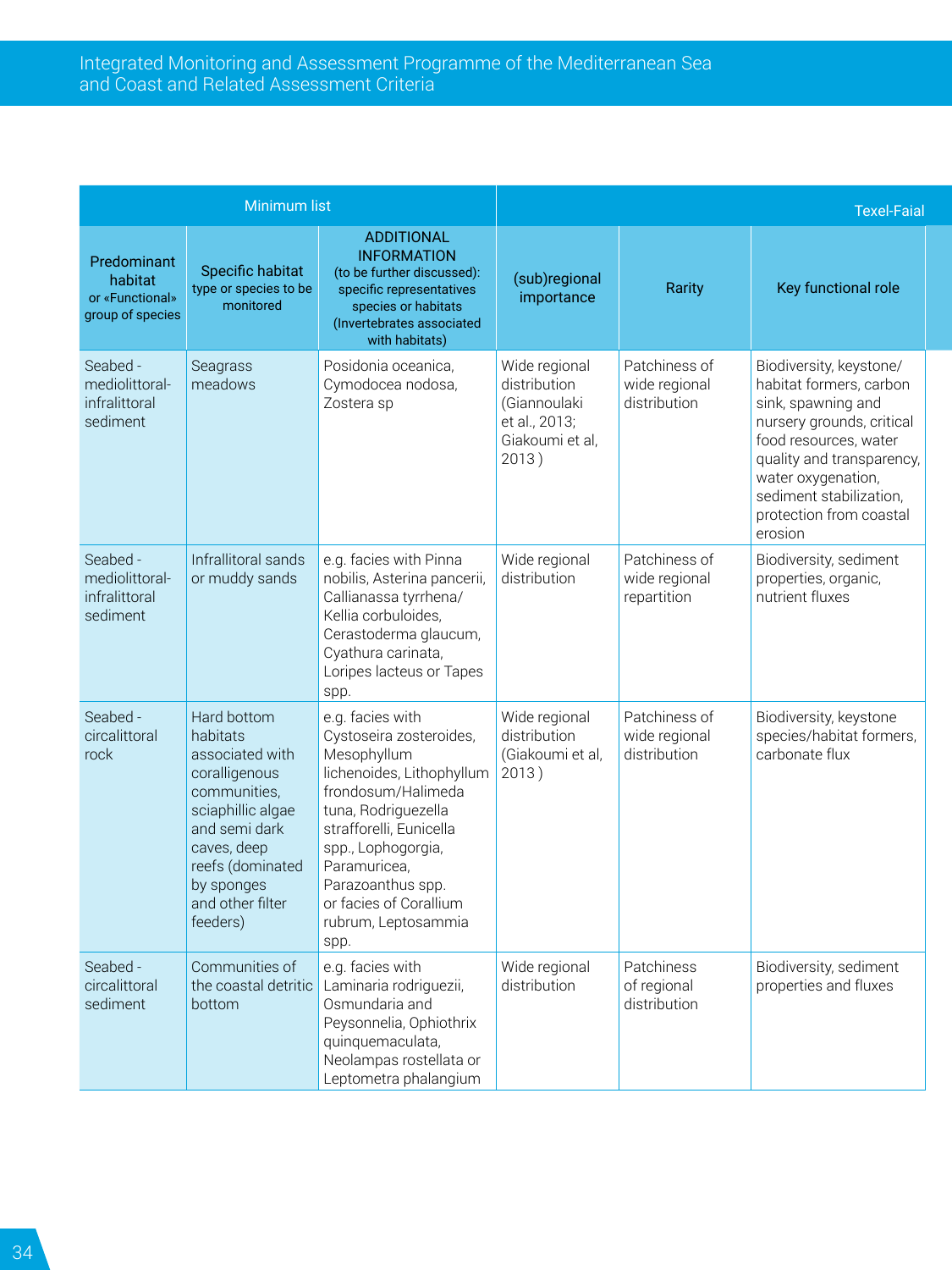| Criteria                    |                                                                                   |                                                        |                                               |                                                            | Typology/listed species/<br>habitats |                                                                  |
|-----------------------------|-----------------------------------------------------------------------------------|--------------------------------------------------------|-----------------------------------------------|------------------------------------------------------------|--------------------------------------|------------------------------------------------------------------|
| Declining or<br>threatening | Sensitivity/<br>Vulnerability<br>(exposure to<br>pressures): cf.<br>column N to V | Feasability<br>(for monitoring):<br>cf. column W to AG | Priority<br>(estimated from<br>column D to I) | Assessment<br>monitoring scale                             | <b>EUNIS 2015</b>                    | Habitats<br>Directive                                            |
|                             | high sensitivity<br>and vulnerability                                             | 1. (ship/sonar/video/<br>photo/diving)                 | $\mathbf{1}$                                  | fine scale<br>assessment =<br>community level<br>(EUNIS 5) |                                      | 1120<br>Posidonia<br>beds, 1110                                  |
|                             | lower sensitivity<br>and vulnerability                                            | 1. (ship/sonar/video/<br>photo/grabs)                  | 2 <sup>7</sup>                                | fine scale<br>assessment =<br>community level<br>(EUNIS 5) |                                      | 1140, 1110                                                       |
|                             | high sensitivity<br>and vulnerability                                             | 1. (ship/sonar/video/<br>photo)                        | $\mathbf{1}$                                  | fine scale<br>assessment =<br>community level<br>(EUNIS 5) |                                      | 1170+8330<br>Submerged<br>or partially<br>submerged<br>sea caves |
|                             | lower sensitivity<br>and vulnerability                                            | 1. (ship/sonar/video/<br>photo/grab)                   | 2 <sup>1</sup>                                | fine scale<br>assessment =<br>community level<br>(EUNIS 5) |                                      | 1110?                                                            |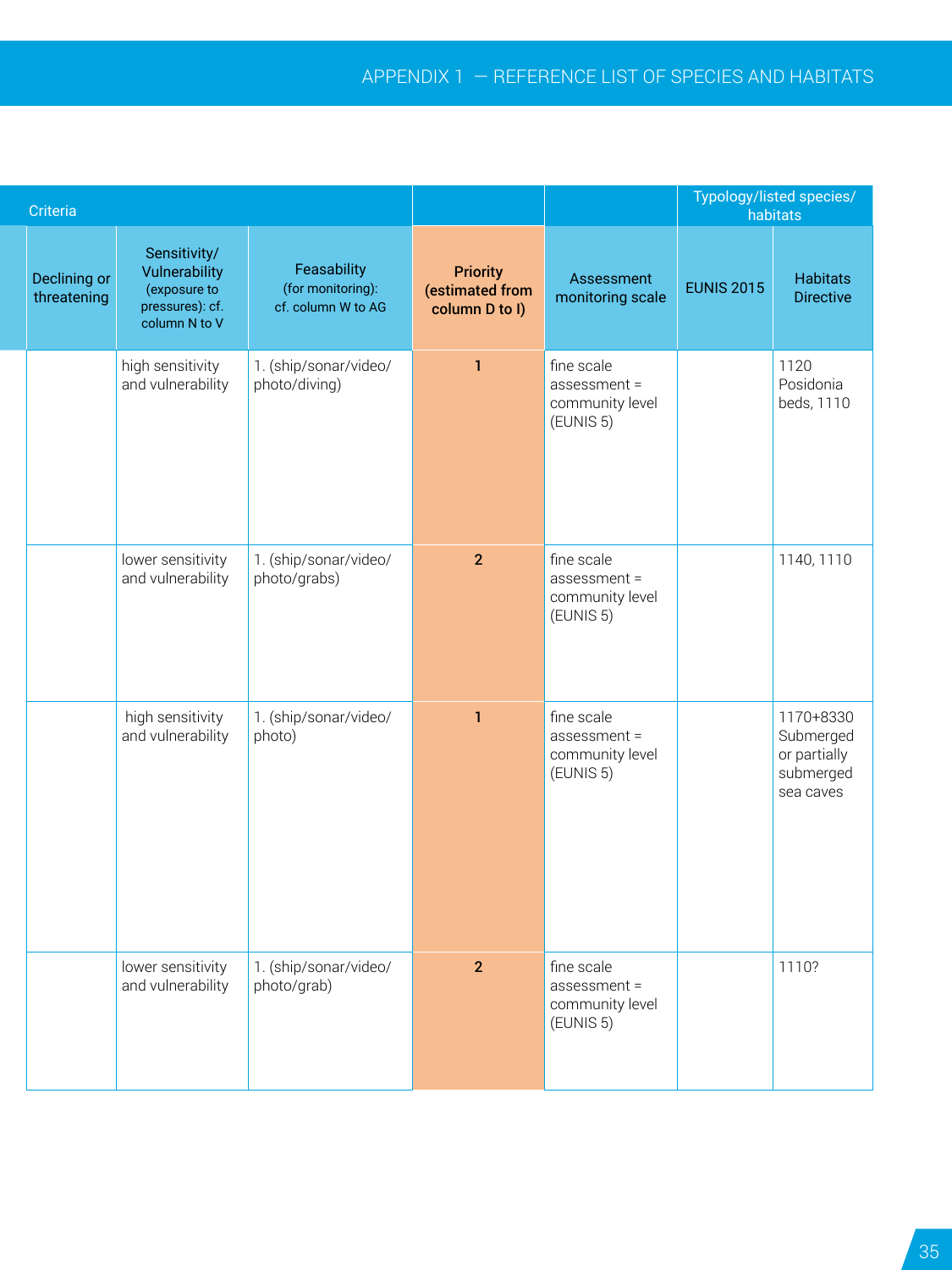|                                                               | <b>Minimum list</b>                                         |                                                                                                                                                                         |                                                                                             |                                                                                                      | <b>Texel-Faial</b>                                           |
|---------------------------------------------------------------|-------------------------------------------------------------|-------------------------------------------------------------------------------------------------------------------------------------------------------------------------|---------------------------------------------------------------------------------------------|------------------------------------------------------------------------------------------------------|--------------------------------------------------------------|
| Predominant<br>habitat<br>or «Functional»<br>group of species | Specific habitat<br>type or species to be<br>monitored      | <b>ADDITIONAL</b><br><b>INFORMATION</b><br>(to be further discussed):<br>specific representatives<br>species or habitats<br>(Invertebrates associated<br>with habitats) | (sub)regional<br>importance                                                                 | Rarity                                                                                               | Key functional role                                          |
| Seabed -<br>circalittoral<br>sediment                         | Maerl<br>communities                                        | e.g. Lithothamnion<br>corallioides.<br>Phymatolithon<br>calcareum                                                                                                       | Wide Regional<br>repartition<br>(cf. Martin<br>et al., 2014;<br>DOI: 10.1038/<br>srep06646) | Patchiness of<br>wide regional<br>repartition                                                        | 1 (biodiversity,<br>Carbonate flux)                          |
| Seabed -<br>circalittoral<br>sediment                         | <b>Biocoenosis</b><br>of coastal<br>terrigenous muds        | e.g. facies with Turritella<br>tricarinata communis,<br>Virgularia mirabilis/<br>Pennatula phosphorea<br>or Alcyonium palmatum/<br>Stichopus regalis                    | regional                                                                                    | Patchiness of<br>wide regional<br>repartition                                                        | Biodiversity, sediment<br>properties and fluxes              |
| Seabed -<br>circalittoral<br>sediment                         | Communities of<br>shelf-edge detritic<br>bottoms            | e.g. facies with<br>Leptometra phalangium                                                                                                                               | regional                                                                                    |                                                                                                      | Biodiversity                                                 |
| Seabed<br>- bathyal-<br>abyssal                               | Communities of<br>deep-sea corals                           | e.g. facies with Lophelia<br>pertusa or Madrepora<br>oculata                                                                                                            | regional / not yet<br>comprehensive<br>mapping of the<br>populations (Bo<br>et al., 2015)   | rare                                                                                                 | Biodiversity, habitat<br>formers                             |
| Seabed<br>- bathyal-<br>abyssal                               | Seeps and<br>communities<br>associated with<br>bathyal muds | e.g. facies with Isidella<br>elongata, Funiculina<br>quadrangularis, Thenea<br>muricata, Brissopsis<br>lyrifera, Apporhais<br>seressianus or<br>Pheronema carpenteri    | regional                                                                                    |                                                                                                      | Biodiversity / keystone /                                    |
| Seabed<br>- bathyal-<br>abyssal                               | Communities<br>associated with<br>seamounts                 | (cf. mediterranean deep<br>sea experts)?                                                                                                                                | regional                                                                                    |                                                                                                      | <b>Biodiversity</b>                                          |
| Water column<br>- coastal<br>waters                           | Coastal waters<br>phytoplankton<br>communities              | <b>HABs</b>                                                                                                                                                             | wide regional<br>repartition                                                                | No but depends<br>of the level<br>of taxonomy<br>considered (can<br>be true at the<br>species level) | biodiversity, food webs,<br>fluxes and nutrient<br>recycling |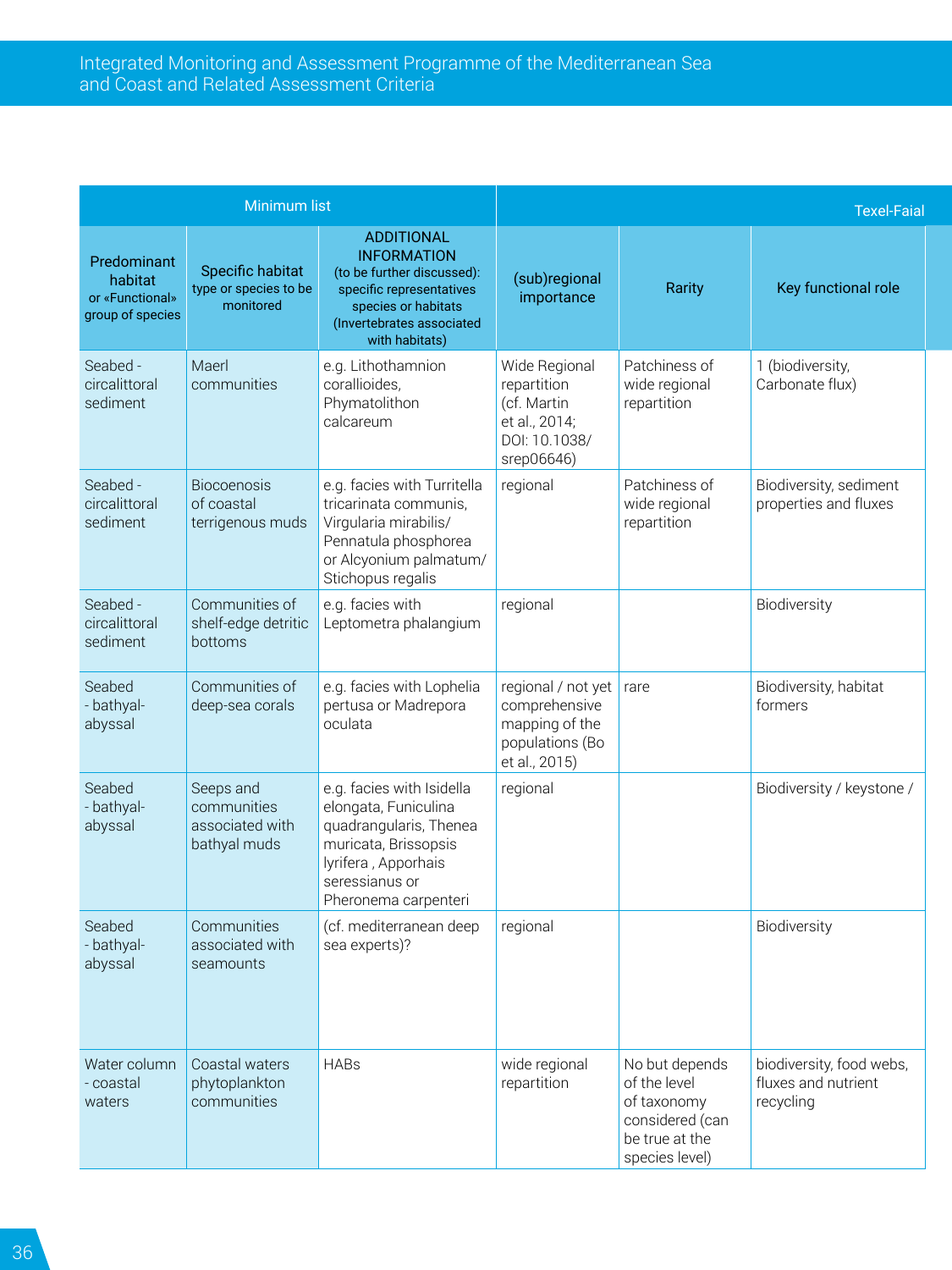| Criteria                    |                                                                                   |                                                        |                                                      |                                                                               |                   | Typology/listed species/<br>habitats                                           |
|-----------------------------|-----------------------------------------------------------------------------------|--------------------------------------------------------|------------------------------------------------------|-------------------------------------------------------------------------------|-------------------|--------------------------------------------------------------------------------|
| Declining or<br>threatening | Sensitivity/<br>Vulnerability<br>(exposure to<br>pressures): cf.<br>column N to V | Feasability<br>(for monitoring):<br>cf. column W to AG | <b>Priority</b><br>(estimated from<br>column D to I) | Assessment<br>monitoring scale                                                | <b>EUNIS 2015</b> | <b>Habitats</b><br><b>Directive</b>                                            |
|                             | (high sensitivity<br>and vulnerability)                                           | 1. (ship/sonar/video/<br>photo/grab)                   | $\mathbf{1}$                                         | fine scale<br>$\sqrt{ }$ assessment =<br>community level<br>EUNIS 5           |                   | 1160 (L.<br>corallioides),<br>1110 (P.<br>Calcareum)                           |
|                             | lower sensitivity<br>and vulnerability                                            | 1. (ship/sonar/video/<br>photo/grab)                   | 2 <sup>1</sup>                                       | fine scale<br>$\sqrt{ }$ assessment =<br>community level<br>EUNIS 5           |                   |                                                                                |
|                             | lower sensitivity<br>and vulnerability                                            | 1. (ship/sonar/video/<br>photo/grab)                   | 2 <sup>2</sup>                                       | fine scale<br>$\sqrt{ }$ assessment =<br>community level<br>$\left($ EUNIS 5) |                   | 1110                                                                           |
|                             | Extremely<br>vulnerable species<br>but less exposed<br>to pressures               | (ship/sonar/video/<br>photo/grab)                      | 2 <sup>7</sup>                                       | fine scale<br>$\sqrt{ }$ assessment =<br>community level<br>EUNIS 5           |                   | 1170 reefs                                                                     |
|                             | lower sensitivity<br>and vulnerability                                            | (ship/sonar/video/<br>photo/grab)                      | $\overline{2}$                                       | fine scale<br>$\sqrt{ }$ assessment =<br>community level<br>EUNIS 5)          |                   | 1180?                                                                          |
|                             | lower sensitivity<br>and vulnerability                                            | (ship/sonar/video/<br>photo/grab)                      | 2 <sup>1</sup>                                       | fine scale<br>$\sqrt{ }$ assessment =<br>community level<br>$\left($ EUNIS 5) |                   | 1170 reefs;<br>1180?<br>Submarine<br>structures<br>made by<br>leaking<br>gases |
|                             | high sensitivity<br>and vulnerability                                             |                                                        | -1                                                   | national/regional                                                             |                   |                                                                                |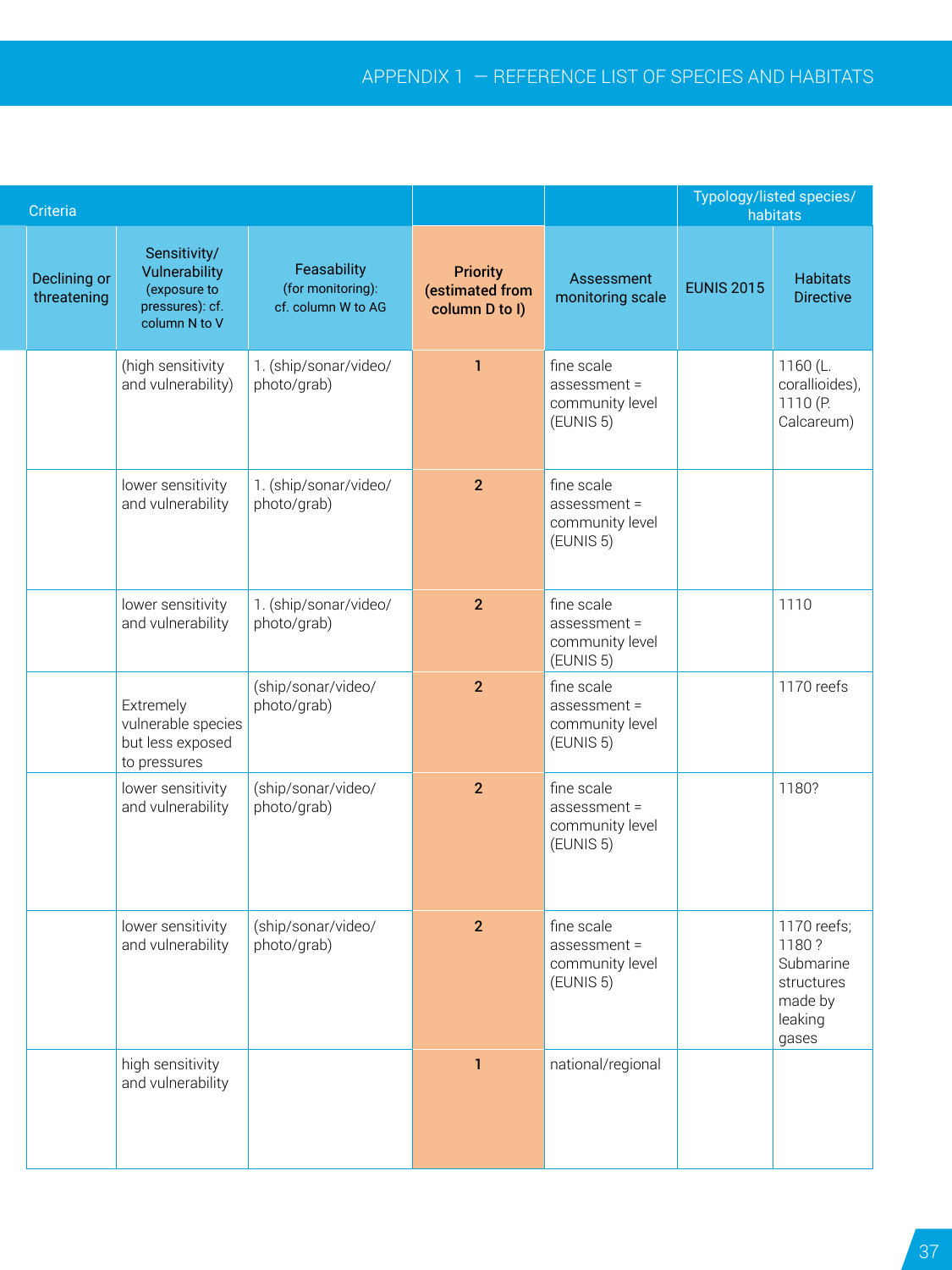|                                                               | <b>Minimum list</b>                                         |                                                                                                                                                                                                                                                                                        |                              |                                                                                                      | <b>Texel-Faial</b>                                           |
|---------------------------------------------------------------|-------------------------------------------------------------|----------------------------------------------------------------------------------------------------------------------------------------------------------------------------------------------------------------------------------------------------------------------------------------|------------------------------|------------------------------------------------------------------------------------------------------|--------------------------------------------------------------|
| Predominant<br>habitat<br>or «Functional»<br>group of species | Specific habitat<br>type or species to be<br>monitored      | <b>ADDITIONAL</b><br><b>INFORMATION</b><br>(to be further discussed):<br>specific representatives<br>species or habitats<br>(Invertebrates associated<br>with habitats)                                                                                                                | (sub)regional<br>importance  | Rarity                                                                                               | Key functional role                                          |
| Water column<br>- coastal<br>waters                           | Coastal waters<br>zooplankton<br>communities                | cf. jellyfish population<br>dynamics and blooms;<br>Jellyfish species :<br>Phyllorhiza punctata<br>and Mnemiopsis<br>leidyi. Secondary<br>Cassiopea andromeda<br>Catostylus tagi Geryonia<br>proboscidalis Marivagia<br>stellata Pelagia benovici<br>Rhopilema nomadic,<br>Beroe ovate | wide regional<br>repartition | No but depends<br>of the level<br>of taxonomy<br>considered (can<br>be true at the<br>species level) | biodiversity, food webs,<br>fluxes and nutrient<br>recycling |
| Water column<br>- shelf and<br>oceanic<br>waters              | Shelf and<br>oceanic waters<br>phytoplankton<br>communities |                                                                                                                                                                                                                                                                                        | wide regional<br>repartition | No but depends<br>of the level<br>of taxonomy<br>considered (can<br>be true at the<br>species level) | biodiversity, food webs,<br>fluxes and nutrient<br>recycling |
| Crustacean<br>(shellfish)                                     | Parapenaeus<br>longirostris                                 |                                                                                                                                                                                                                                                                                        | subregional                  |                                                                                                      |                                                              |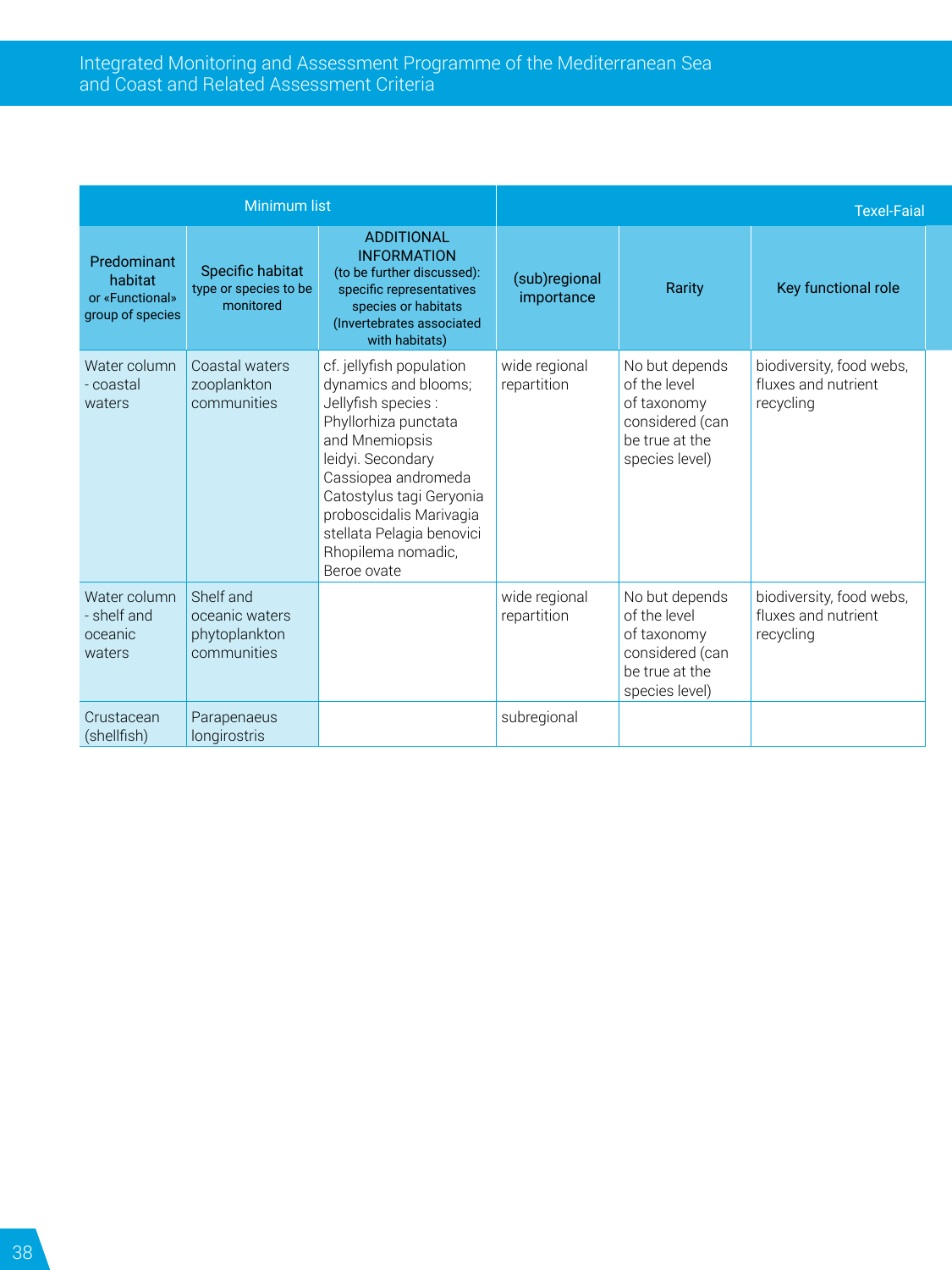| Criteria                    |                                                                                   |                                                        |                                                      |                                | Typology/listed species/ | habitats              |
|-----------------------------|-----------------------------------------------------------------------------------|--------------------------------------------------------|------------------------------------------------------|--------------------------------|--------------------------|-----------------------|
| Declining or<br>threatening | Sensitivity/<br>Vulnerability<br>(exposure to<br>pressures): cf.<br>column N to V | Feasability<br>(for monitoring):<br>cf. column W to AG | <b>Priority</b><br>(estimated from<br>column D to I) | Assessment<br>monitoring scale | <b>EUNIS 2015</b>        | Habitats<br>Directive |
|                             | high sensitivity<br>and vulnerability                                             |                                                        | $\mathbf{1}$                                         | national/<br>subregional       |                          |                       |
|                             |                                                                                   |                                                        | to define                                            | subregional                    |                          |                       |
|                             |                                                                                   |                                                        | $\mathbf{1}$                                         | subregional                    |                          |                       |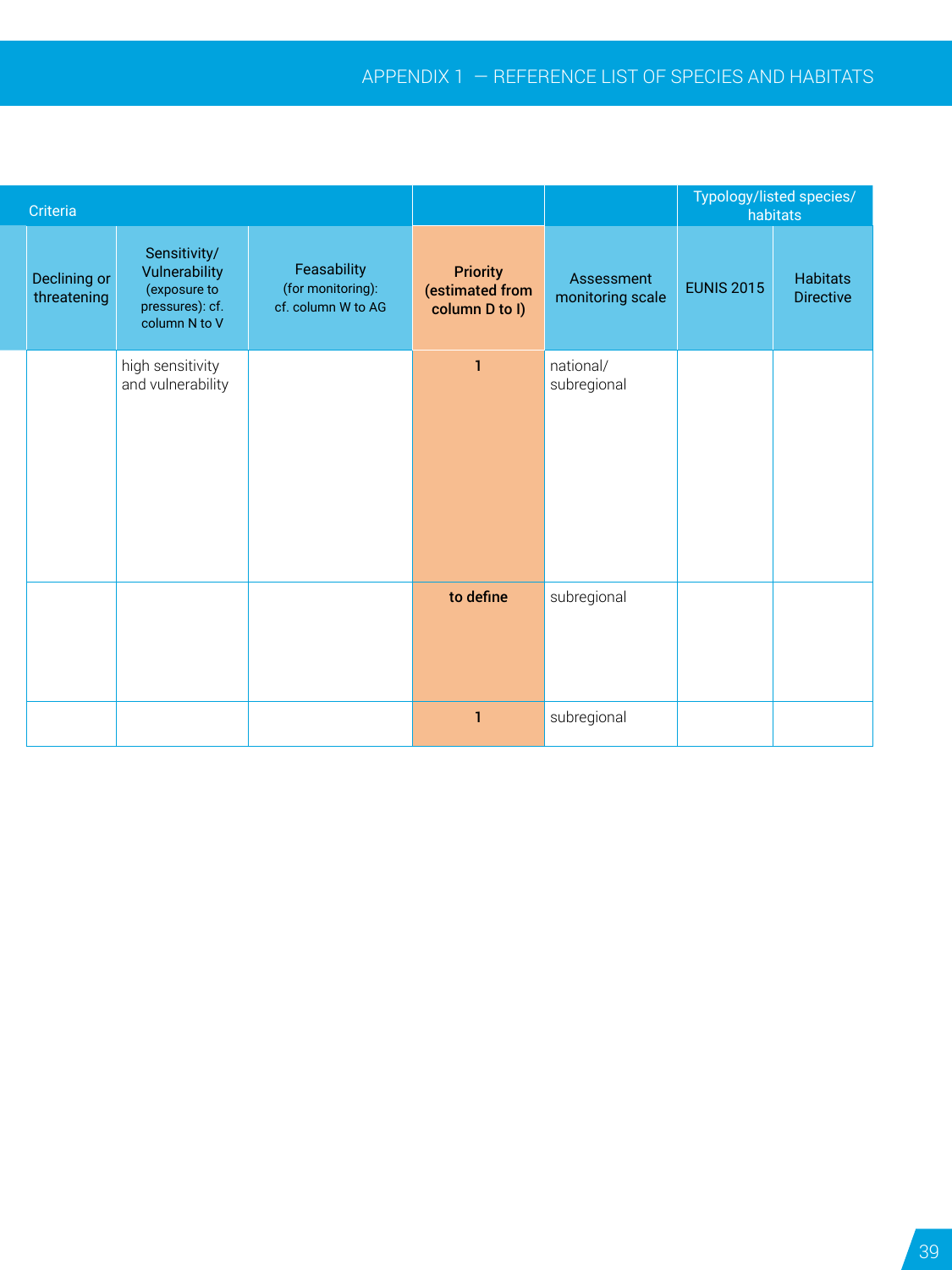#### Integrated Monitoring and Assessment Programme of the Mediterranean Sea and Coast and Related Assessment Criteria

|                                                               | Minimum list                                                                                                                                                                                    |                                                                             |                            |                                 |                | Main pressures                                    | (binary=occuring or not: to be prioritized (ranked) for each specific representatives species or habitats) |                                                                                      |           |            |
|---------------------------------------------------------------|-------------------------------------------------------------------------------------------------------------------------------------------------------------------------------------------------|-----------------------------------------------------------------------------|----------------------------|---------------------------------|----------------|---------------------------------------------------|------------------------------------------------------------------------------------------------------------|--------------------------------------------------------------------------------------|-----------|------------|
| Predominant<br>habitat or<br>«Functional»<br>group of species | Specific habitat<br>type or species to<br>be monitored                                                                                                                                          | Physical loss Physical<br>of habitat<br>(construction<br>ports,<br>marinas) | $d$ amage<br>to<br>habitat | Nutrient Contami-<br>enrichment | nants          | Removal<br>by fishing<br>(target, non-<br>target) | Hydrological<br>changes<br>(thermal,<br>salinity<br>regime)                                                | Other<br>disturbances noise<br>to species<br>(e.g. litter,<br>visual<br>disturbance) | <b>UW</b> | <b>NIS</b> |
| Seabed -<br>nediolittoral -<br>nfralittoral rock              | Communities in<br>the mediolittoral<br>and infralittoral<br>that are based on<br>bio-construction                                                                                               |                                                                             |                            |                                 |                |                                                   |                                                                                                            |                                                                                      |           |            |
| Seabed -<br>nfralittoral rock                                 | Hard beds<br>(bottoms,<br>substrates, reefs)<br>associated with<br>communities of<br>photophilic algae                                                                                          |                                                                             |                            |                                 |                |                                                   |                                                                                                            |                                                                                      |           |            |
| Seabed -<br>mediolittoral-<br>infralittoral<br>sediment       | Seagrass<br>meadows                                                                                                                                                                             |                                                                             |                            |                                 | $\overline{?}$ |                                                   |                                                                                                            |                                                                                      |           |            |
| Seabed -<br>mediolittoral-<br><b>nfralittoral</b><br>ediment  | Infrallitoral sands<br>or muddy sands                                                                                                                                                           |                                                                             |                            | $\overline{?}$                  | $\overline{?}$ | $\overline{?}$                                    |                                                                                                            |                                                                                      |           |            |
| Seabed -<br>ircalittoral rock                                 | Hard bottom<br>habitats<br>associated with<br>coralligenous<br>communities,<br>sciaphillic algae<br>and semi dark<br>caves, deep reefs<br>(dominated by<br>sponges and other<br>filter feeders) |                                                                             |                            |                                 | $\overline{2}$ | $\overline{?}$                                    |                                                                                                            |                                                                                      |           |            |
| Seabed -<br>ircalittoral<br>sediment                          | Communities of<br>the coastal detritic<br>bottom                                                                                                                                                |                                                                             |                            |                                 | $\overline{?}$ |                                                   |                                                                                                            |                                                                                      |           |            |
| Seabed -<br>circalittoral<br>sediment                         | Maerl communities                                                                                                                                                                               |                                                                             |                            |                                 | $\overline{?}$ |                                                   |                                                                                                            |                                                                                      |           |            |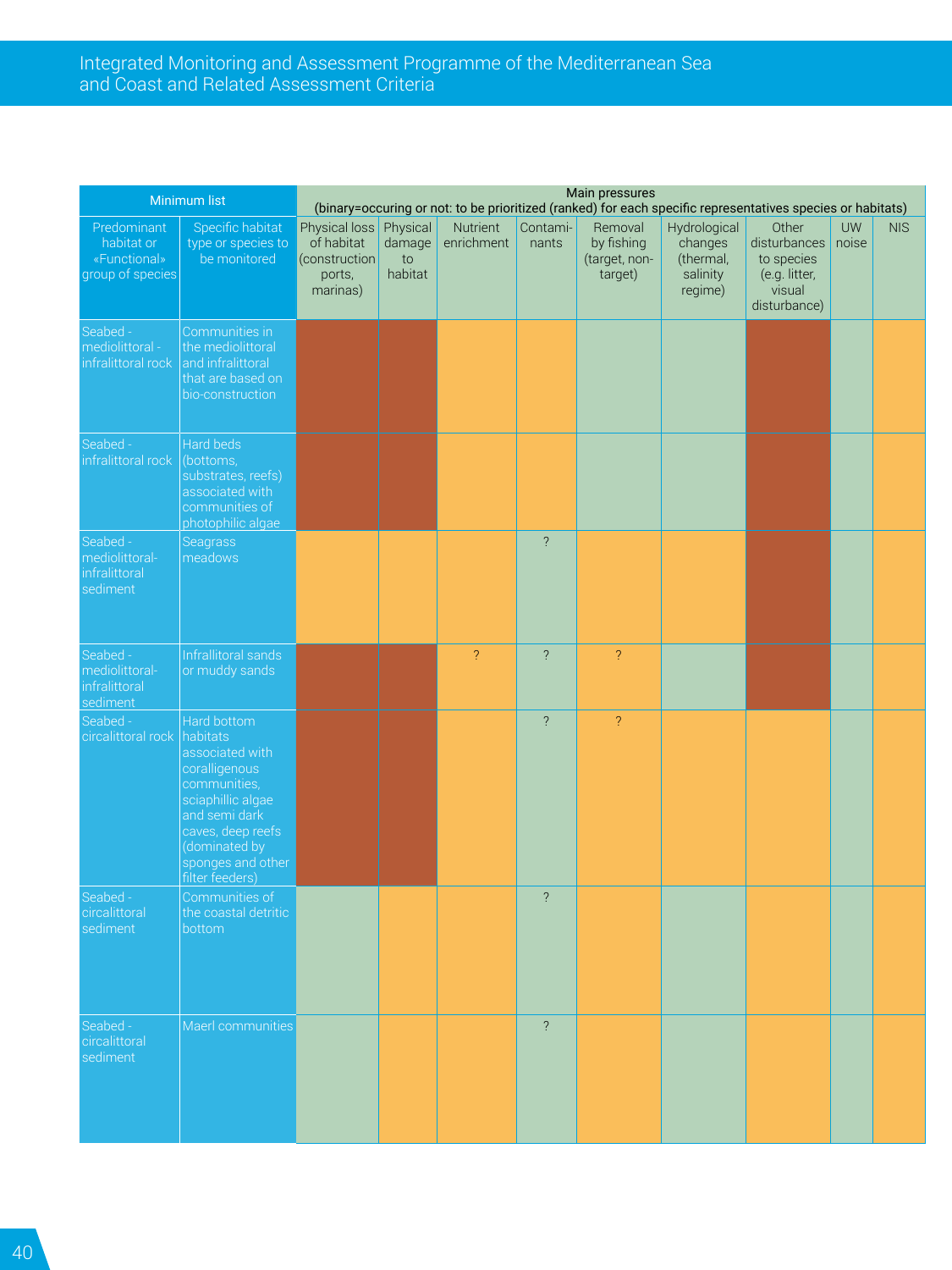### Appendix 1 ― Reference list of species and habitats

|        |                                                                      |                          |                                                                                                                                    |              | Feasibility            |                                                                                                                                   |                                                                                 |                                                           |                            |
|--------|----------------------------------------------------------------------|--------------------------|------------------------------------------------------------------------------------------------------------------------------------|--------------|------------------------|-----------------------------------------------------------------------------------------------------------------------------------|---------------------------------------------------------------------------------|-----------------------------------------------------------|----------------------------|
| Vessel | Lab facilities, Taxonomic<br>equipment,<br>consumables (technicians, | expertise<br>scientists) | Monitoring<br>techniques<br>developed                                                                                              | Aerial Land- | $ln-$<br>based   water | Indicators<br>established                                                                                                         | Existing<br>observatory<br>stations /<br>long term<br>monitoring<br>programmes  | Satellite<br>/ Remote<br>Sensing<br>/ aerial<br>platforms | Oceanographic<br>platforms |
| No     | Yes                                                                  | Low                      | Diving, ROVs,<br>drop cameras,<br>quadrats, photo<br>quadrats, Side<br>scan sonar,<br>Multibeam<br>bathymetry                      |              |                        |                                                                                                                                   |                                                                                 |                                                           | No                         |
| No     | Yes                                                                  | High                     | Diving, ROVs,<br>drop cameras,<br>quadrats, photo<br>quadrats etc                                                                  |              |                        | <b>WFD</b>                                                                                                                        | WFD<br>monitoring<br>network                                                    |                                                           | <b>No</b>                  |
| Yes    | Yes                                                                  | Moderate                 | Diving, ROVs,<br>drop cameras,<br>quadrats, photo<br>quadrats, Side<br>scan sonar,<br>Multibeam<br>bathymetry                      |              |                        | <b>WFD</b>                                                                                                                        | <b>WFD</b><br>monitoring<br>network                                             |                                                           | <b>No</b>                  |
| Yes    | Yes                                                                  | High                     | Grabs, corers;<br>dredges                                                                                                          |              |                        | <b>WFD</b>                                                                                                                        | WFD<br>monitoring<br>network                                                    |                                                           |                            |
| Yes    | Yes                                                                  | Moderate                 | Diving, ROVs,<br>drop cameras,<br>quadrats, photo<br>quadrats, Side<br>scan sonar,<br>Multibeam<br>bathymetry                      |              |                        | For coralligenous<br>indicators under<br>development (e.g.<br>CIGESMED)                                                           | $\overline{?}$                                                                  |                                                           |                            |
| Yes    | Yes                                                                  | High                     | Grabs, corers;<br>dredges, / ROVs,<br>drop cameras,<br>quadrats, photo<br>quadrats, Side<br>scan sonar,<br>Multibeam<br>bathymetry |              |                        | For the soft bottom<br>communities<br>WFD indicators /<br>For coralligenous<br>indicators under<br>development (e.g.<br>CIGESMED) | partly<br>covered<br>by WFD<br>monitoring<br>network for<br>soft bottom<br>comm |                                                           |                            |
| Yes    | Yes                                                                  | High                     | Grabs, corers;<br>dredges, / ROVs,<br>drop cameras,<br>quadrats, photo<br>quadrats, Side<br>scan sonar,<br>Multibeam<br>bathymetry |              |                        | For the soft bottom<br>communities<br>WFD indicators /<br>For coralligenous<br>indicators under<br>development (e.g.<br>CIGESMED) |                                                                                 |                                                           |                            |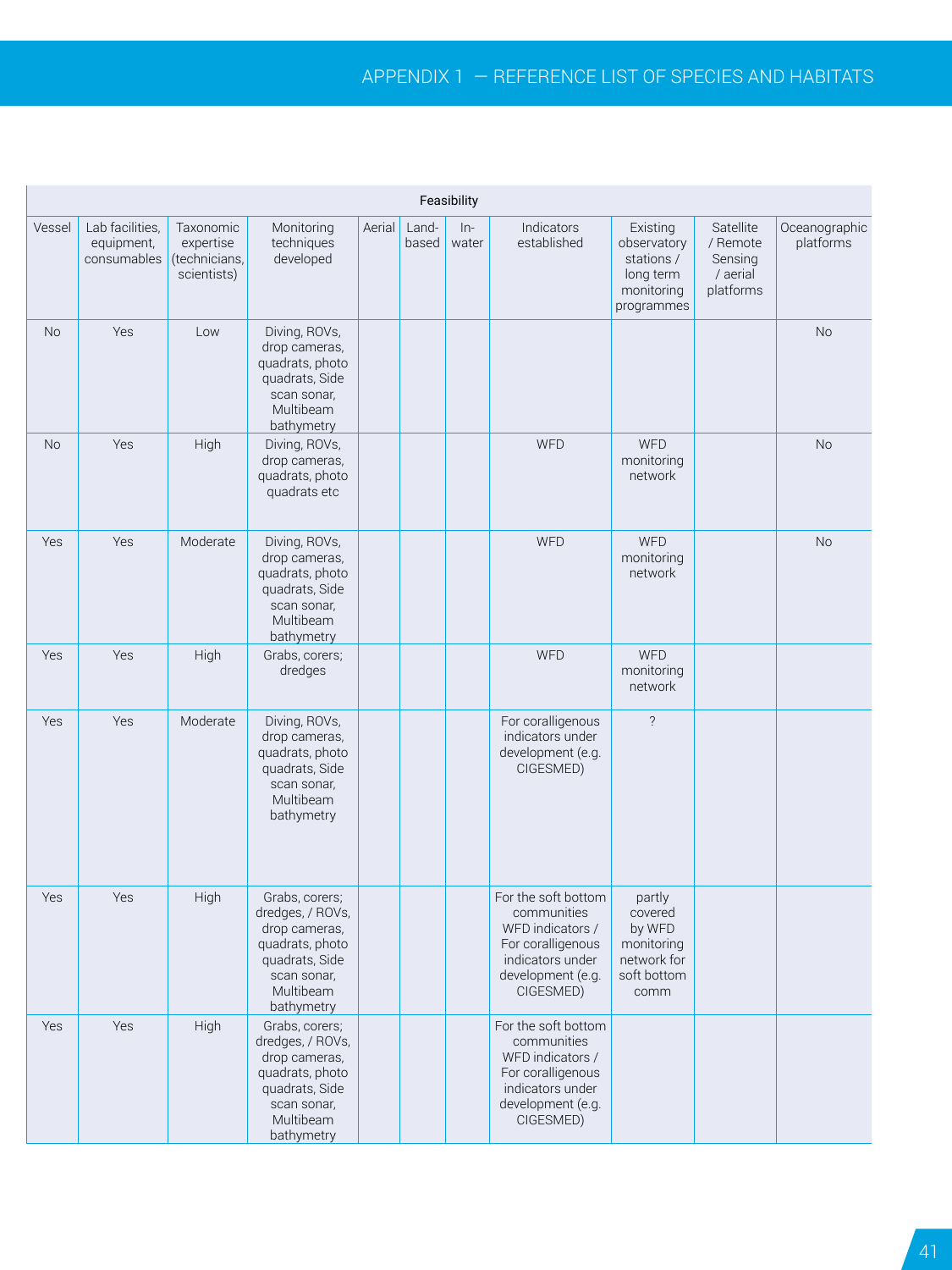#### Integrated Monitoring and Assessment Programme of the Mediterranean Sea and Coast and Related Assessment Criteria

|                                                               | Minimum list                                                |                                                                             |               |                               |                   | Main pressures                                    |                                                             | (binary=occuring or not: to be prioritized (ranked) for each specific representatives species or habitats) |    |                |
|---------------------------------------------------------------|-------------------------------------------------------------|-----------------------------------------------------------------------------|---------------|-------------------------------|-------------------|---------------------------------------------------|-------------------------------------------------------------|------------------------------------------------------------------------------------------------------------|----|----------------|
| Predominant<br>habitat or<br>«Functional»<br>group of species | Specific habitat<br>type or species to<br>be monitored      | Physical loss Physical<br>of habitat<br>(construction<br>ports,<br>marinas) | to<br>habitat | Nutrient<br>damage enrichment | Contami-<br>nants | Removal<br>by fishing<br>(target, non-<br>target) | Hydrological<br>changes<br>(thermal,<br>salinity<br>regime) | Other<br>disturbances noise<br>to species<br>(e.g. litter,<br>visual<br>disturbance)                       | UW | <b>NIS</b>     |
| Seabed -<br>circalittoral<br>sediment                         | Biocoenosis of<br>coastal terrigenous<br>muds               |                                                                             |               | $\overline{?}$                | $\overline{?}$    | $\overline{?}$                                    |                                                             |                                                                                                            |    | $\overline{?}$ |
| Seabed -<br>circalittoral<br>sediment                         | Communities of<br>shelf-edge detritic<br>bottoms            |                                                                             |               |                               | $\overline{?}$    |                                                   |                                                             |                                                                                                            |    | $\overline{?}$ |
| Seabed -<br>bathyal-abyssal                                   | Communities of<br>deep-sea corals                           |                                                                             |               |                               | $\overline{?}$    |                                                   |                                                             |                                                                                                            |    |                |
| Seabed -<br>bathyal-abyssal                                   | Seeps and<br>communities<br>associated with<br>bathyal muds |                                                                             |               |                               | $\overline{?}$    |                                                   |                                                             |                                                                                                            |    |                |
| Seabed -<br>bathyal-abyssal                                   | Communities<br>associated with<br>seamounts                 |                                                                             |               |                               | $\overline{?}$    |                                                   |                                                             |                                                                                                            |    |                |
| Water column -<br>coastal waters                              | Coastal waters<br>phytoplankton<br>communities              |                                                                             |               |                               |                   |                                                   |                                                             |                                                                                                            |    |                |
| Mater column -<br>coastal waters                              | Coastal waters<br>zooplankton<br>communities                |                                                                             |               |                               | $\overline{?}$    |                                                   |                                                             |                                                                                                            |    |                |
| Water column<br>shelf and<br>oceanic waters                   | Shelf and<br>oceanic waters<br>phytoplankton<br>communities |                                                                             |               |                               | $\overline{?}$    |                                                   |                                                             |                                                                                                            |    |                |
| Water column Shelf and<br>- shelf and<br>oceanic waters       | Oceanic waters<br>zooplankton<br>communities                |                                                                             |               |                               |                   |                                                   |                                                             |                                                                                                            |    |                |
| Seabirds -<br>coastal top<br>predators                        |                                                             |                                                                             |               |                               |                   |                                                   |                                                             |                                                                                                            |    |                |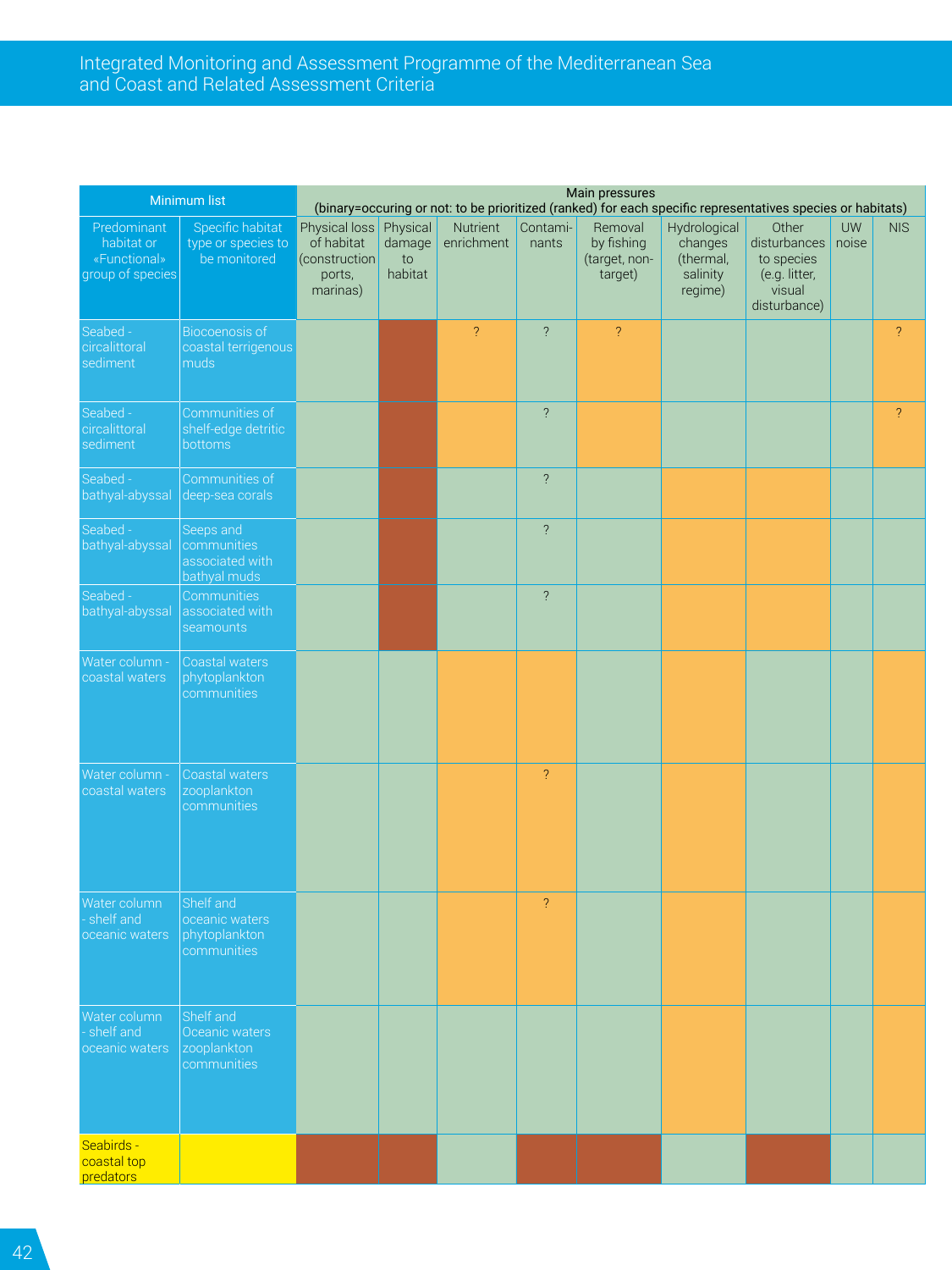|        |                                              |                                                                                          |                                                                                                                                   |        |       | Feasibility            |                           |                                                                                |                                                                 |                                |
|--------|----------------------------------------------|------------------------------------------------------------------------------------------|-----------------------------------------------------------------------------------------------------------------------------------|--------|-------|------------------------|---------------------------|--------------------------------------------------------------------------------|-----------------------------------------------------------------|--------------------------------|
| Vessel | Lab facilities,<br>equipment,<br>consumables | Taxonomic<br>expertise<br>(technicians,<br>scientists)                                   | Monitoring<br>techniques<br>developed                                                                                             | Aerial | Land- | $In-$<br>based   water | Indicators<br>established | Existing<br>observatory<br>stations /<br>long term<br>monitoring<br>programmes | Satellite<br>/ Remote<br>Sensing<br>/ aerial<br>platforms       | Oceanographic<br>platforms     |
| Yes    | Yes                                          | High                                                                                     | Grabs, corers;<br>dredges                                                                                                         |        |       |                        | WFD?                      | partly<br>covered<br>by WFD<br>monitoring<br>network?                          |                                                                 |                                |
| Yes    | Yes                                          | High                                                                                     | Grabs, corers;<br>ROV, Side scan<br>sonar, Multibeam<br>bathymetry                                                                |        |       |                        | <b>No</b>                 |                                                                                |                                                                 |                                |
| Yes    | Yes                                          | High                                                                                     | ROVs, Side scan<br>sonar, Multibeam<br>bathymetry                                                                                 |        |       |                        | No                        |                                                                                |                                                                 |                                |
| Yes    | Yes                                          | High                                                                                     | ROVs, corers,<br>Side scan sonar,<br>Multibeam<br>bathymetry                                                                      |        |       |                        | No                        |                                                                                |                                                                 |                                |
| Yes    | Yes                                          | High                                                                                     | ROVs, corers,<br>Side scan sonar,<br>Multibeam<br>bathymetry                                                                      |        |       |                        |                           |                                                                                |                                                                 |                                |
| Yes    | Yes                                          | High to low<br>(depends<br>of the<br>laboratory<br>where are<br>analysed the<br>samples) | Niskin bottles                                                                                                                    |        |       |                        | yes /chl-a                | yes (to check sea surface<br>for each<br>country. Yes<br>for: FR,SP)           | temperature,<br>chlorophyll<br>etc                              | Buoys                          |
| Yes    | Yes                                          | High to low<br>(depends<br>of the<br>laboratory<br>where are<br>analysed the<br>samples) | Plankton nets,<br>LOPC, UVP, PCR,<br>CUFES, pump,<br>trawling net<br>(for jellyfishes),<br>ZooCam and<br>zooscan (for<br>analyse) |        |       |                        | No                        | yes (to check<br>for each<br>country. Yes<br>for: FR,SP)                       | <b>No</b>                                                       | <b>Buoys</b>                   |
| Yes    | depends of<br>the ship                       | High to low<br>(depends<br>of the<br>laboratory<br>where are<br>analysed the<br>samples) | Niskin bottles                                                                                                                    |        |       |                        | yes /chl-a                | for each<br>country. Yes<br>for: FR,SP)                                        | yes (to check sea surface<br>temperature,<br>chlorophyll<br>etc | Buoys, gliders,<br>argo floats |
| Yes    | depends of<br>the ship                       | High to low<br>(depends<br>of the<br>laboratory<br>where are<br>analysed the<br>samples) | Plankton nets,<br>LOPC, UVP, PCR,<br>CUFES, pump,<br>trawling net<br>(for jellyfishes),<br>ZooCam and<br>zooscan (for<br>analyse) |        |       |                        | No                        | yes (to check<br>for each<br>country. Yes<br>for: FR,SP)                       | <b>No</b>                                                       | Buoys, gliders,<br>argo floats |
| No     | No                                           |                                                                                          | Birdwatching,<br>breeding areas                                                                                                   |        |       |                        |                           | Yes                                                                            | teledetection<br>Tracking?                                      | $\rm No$                       |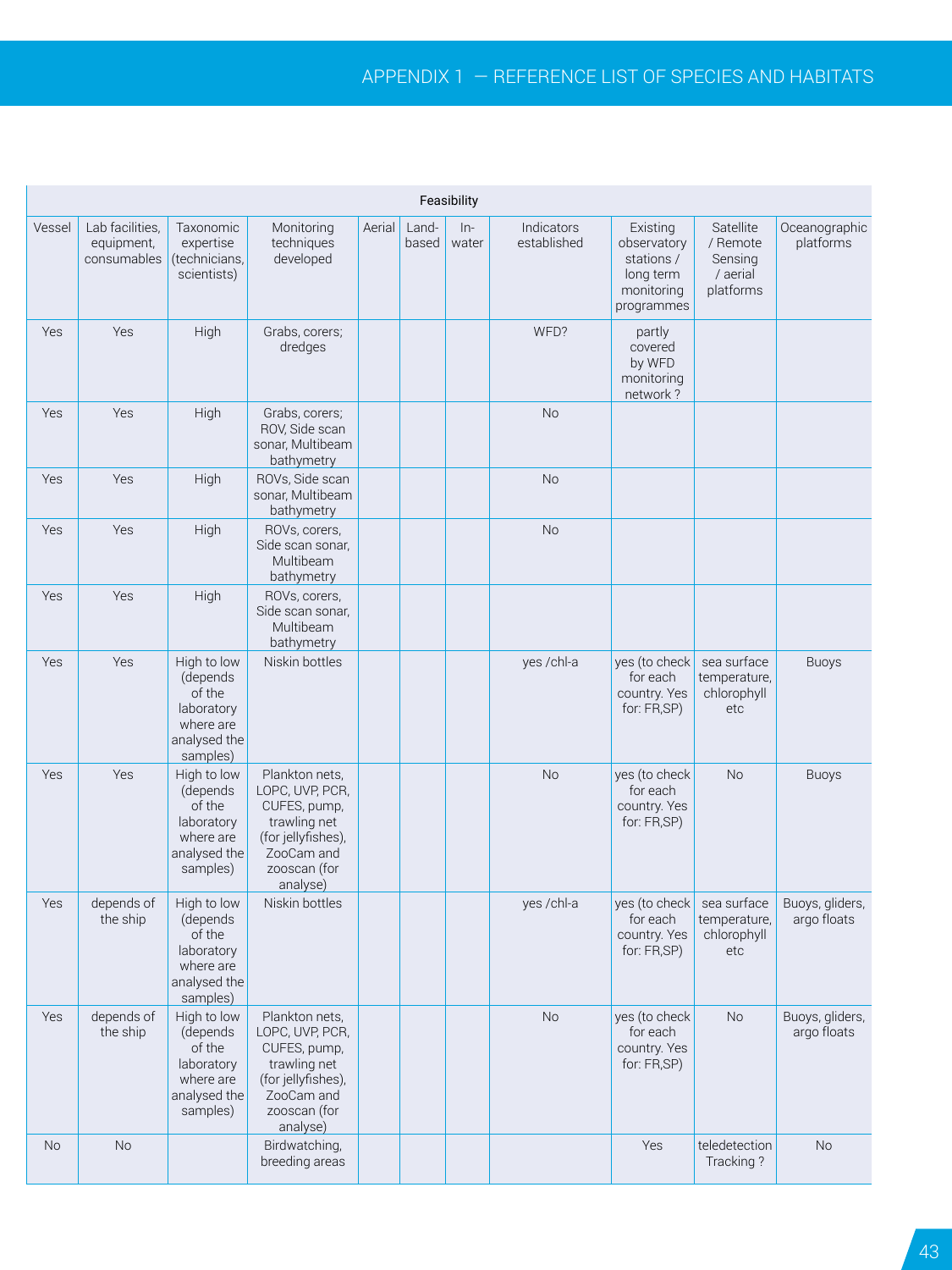#### <span id="page-43-0"></span>Integrated Monitoring and Assessment Programme of the Mediterranean Sea and Coast and Related Assessment Criteria

|                                                               | Minimum list                                           | Main pressures<br>(binary=occuring or not: to be prioritized (ranked) for each specific representatives species or habitats) |                            |                        |                   |                                                   |                                                             |                                                                                      |           |            |
|---------------------------------------------------------------|--------------------------------------------------------|------------------------------------------------------------------------------------------------------------------------------|----------------------------|------------------------|-------------------|---------------------------------------------------|-------------------------------------------------------------|--------------------------------------------------------------------------------------|-----------|------------|
| Predominant<br>habitat or<br>«Functional»<br>group of species | Specific habitat<br>type or species to<br>be monitored | Physical loss Physical<br>of habitat<br>(construction<br>ports,<br>marinas)                                                  | $d$ amage<br>to<br>habitat | Nutrient<br>enrichment | Contami-<br>nants | Removal<br>by fishing<br>(target, non-<br>target) | Hydrological<br>changes<br>(thermal,<br>salinity<br>regime) | Other<br>disturbances noise<br>to species<br>(e.g. litter,<br>visual<br>disturbance) | <b>UW</b> | <b>NIS</b> |
| Seabirds<br>- intertidal<br>benthic-feeders                   |                                                        |                                                                                                                              |                            |                        |                   |                                                   |                                                             |                                                                                      |           |            |
| Seabirds -<br>nshore benthic<br>eeders                        | Phalacrocorax<br>aristotelis<br>(Linnaeus, 1761)       |                                                                                                                              |                            |                        |                   |                                                   |                                                             |                                                                                      |           |            |
| <b>Seabirds</b><br>offshore<br>surface-feeders                | Larus audouinii<br>(Payraudeau, 1826)                  |                                                                                                                              |                            |                        |                   |                                                   |                                                             |                                                                                      |           |            |
| Seabirds -<br>inshore surface-<br>eeders                      | Sterna spp.                                            |                                                                                                                              |                            |                        |                   |                                                   |                                                             |                                                                                      |           |            |
| Seabirds<br>offshore<br>surface or<br>pelagic ?) feeder       | Puffinus spp.                                          |                                                                                                                              |                            |                        |                   |                                                   |                                                             |                                                                                      |           |            |
| Mammals -<br>seals                                            | Monachus<br>monachus<br>(Hermann, 1779)                |                                                                                                                              |                            |                        |                   |                                                   |                                                             |                                                                                      |           |            |
| Mammals -<br>baleen whales                                    | Balaenoptera<br>physalus<br>Linnaeus 1758)             |                                                                                                                              |                            |                        |                   |                                                   |                                                             |                                                                                      |           |            |
| Mammals -<br>oothed whales<br>deep feeder)                    | Physeter<br>macrocephalus<br>(Linnaeus, 1758)          |                                                                                                                              |                            |                        |                   |                                                   |                                                             |                                                                                      |           |            |
| Mammals -<br>toothed whales<br>(deep feeder)                  | Ziphius cavirostris<br>(Cuvier G., 1832)               |                                                                                                                              |                            |                        |                   |                                                   |                                                             |                                                                                      |           |            |
| Mammals -<br>toothed whales<br>epipelagic<br>feeder)          | Delphinus delphis<br>(Linnaeus, 1758)                  |                                                                                                                              |                            |                        |                   |                                                   |                                                             |                                                                                      |           |            |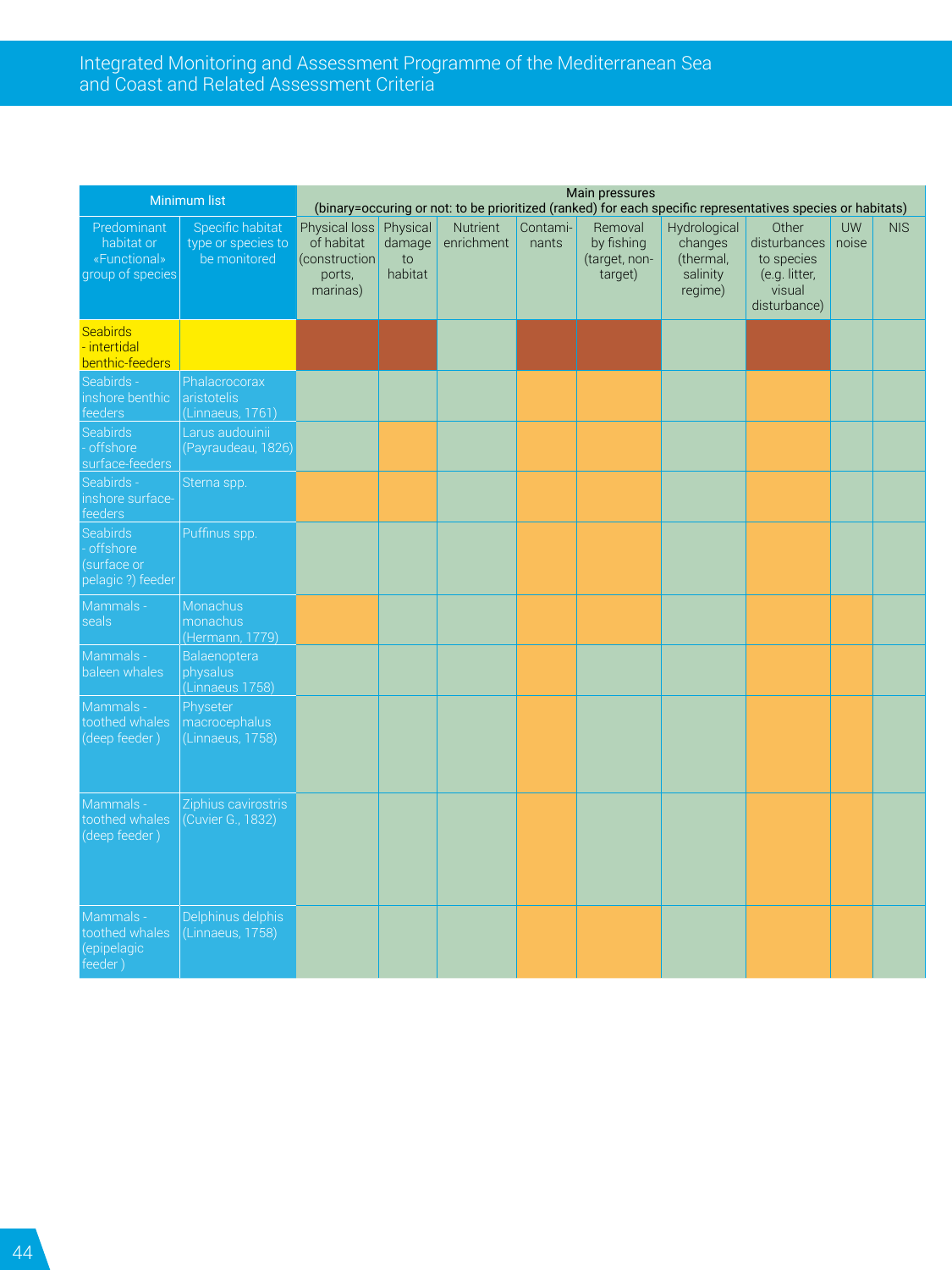### Appendix 1 ― Reference list of species and habitats

| Feasibility |                               |                                                                    |                                                                                                                                    |  |              |                      |                           |                                                                                |                                                           |                            |
|-------------|-------------------------------|--------------------------------------------------------------------|------------------------------------------------------------------------------------------------------------------------------------|--|--------------|----------------------|---------------------------|--------------------------------------------------------------------------------|-----------------------------------------------------------|----------------------------|
| Vessel      | Lab facilities,<br>equipment, | Taxonomic<br>expertise<br>consumables (technicians,<br>scientists) | Monitoring<br>techniques<br>developed                                                                                              |  | Aerial Land- | $ln-$<br>based water | Indicators<br>established | Existing<br>observatory<br>stations /<br>long term<br>monitoring<br>programmes | Satellite<br>/ Remote<br>Sensing<br>/ aerial<br>platforms | Oceanographic<br>platforms |
| <b>No</b>   | No                            |                                                                    | Birdwatching,<br>breeding areas                                                                                                    |  |              |                      |                           | Yes                                                                            | teledetection<br>Tracking?                                | <b>No</b>                  |
|             | No                            | Moderate                                                           | Shipboard or<br>breeding areas                                                                                                     |  |              |                      |                           |                                                                                | Teledection<br>Tracking                                   |                            |
|             | No                            | Moderate                                                           | Shipboard or<br>breeding areas                                                                                                     |  |              |                      |                           |                                                                                | Teledection<br>Tracking                                   |                            |
|             | No                            | Moderate                                                           | Shipboard or<br>breeding areas                                                                                                     |  |              |                      |                           |                                                                                | Teledection<br>Tracking                                   |                            |
|             | <b>No</b>                     | Moderate                                                           | Shipboard or<br>breeding areas                                                                                                     |  |              |                      |                           |                                                                                | Teledection<br>Tracking                                   |                            |
| Yes         | Yes                           | Moderate                                                           | Quadrat sampling<br>of colonies                                                                                                    |  |              |                      | Yes                       | Yes                                                                            | Teledection<br>Tracking                                   |                            |
| Yes         | Yes                           | Moderate                                                           | Shipboard,<br>acoustic or aerial<br>strip transects                                                                                |  |              |                      | Yes                       | Yes                                                                            | Teledection<br>Tracking                                   |                            |
| Yes         | Yes                           | Moderate                                                           | Shipboard<br>surveys; Acoustic<br>surveys ;Aerial<br>surveys (but not<br>optimum due to<br>long dives                              |  |              |                      | Yes                       | Yes                                                                            | Teledection<br>Tracking                                   |                            |
| Yes         | Yes                           | Moderate                                                           | Shipboard<br>surveys, Acoustic<br>surveys (but not<br>easy to detect),<br>Aerial surveys (but<br>not optimum due<br>to long dives) |  |              |                      | Yes                       | Yes                                                                            | Teledection<br>Tracking                                   |                            |
| Yes         | Yes                           | Moderate                                                           | Shipboard or<br>aerial strip<br>transects                                                                                          |  |              |                      | Yes                       | Yes                                                                            | Teledection<br>Tracking                                   |                            |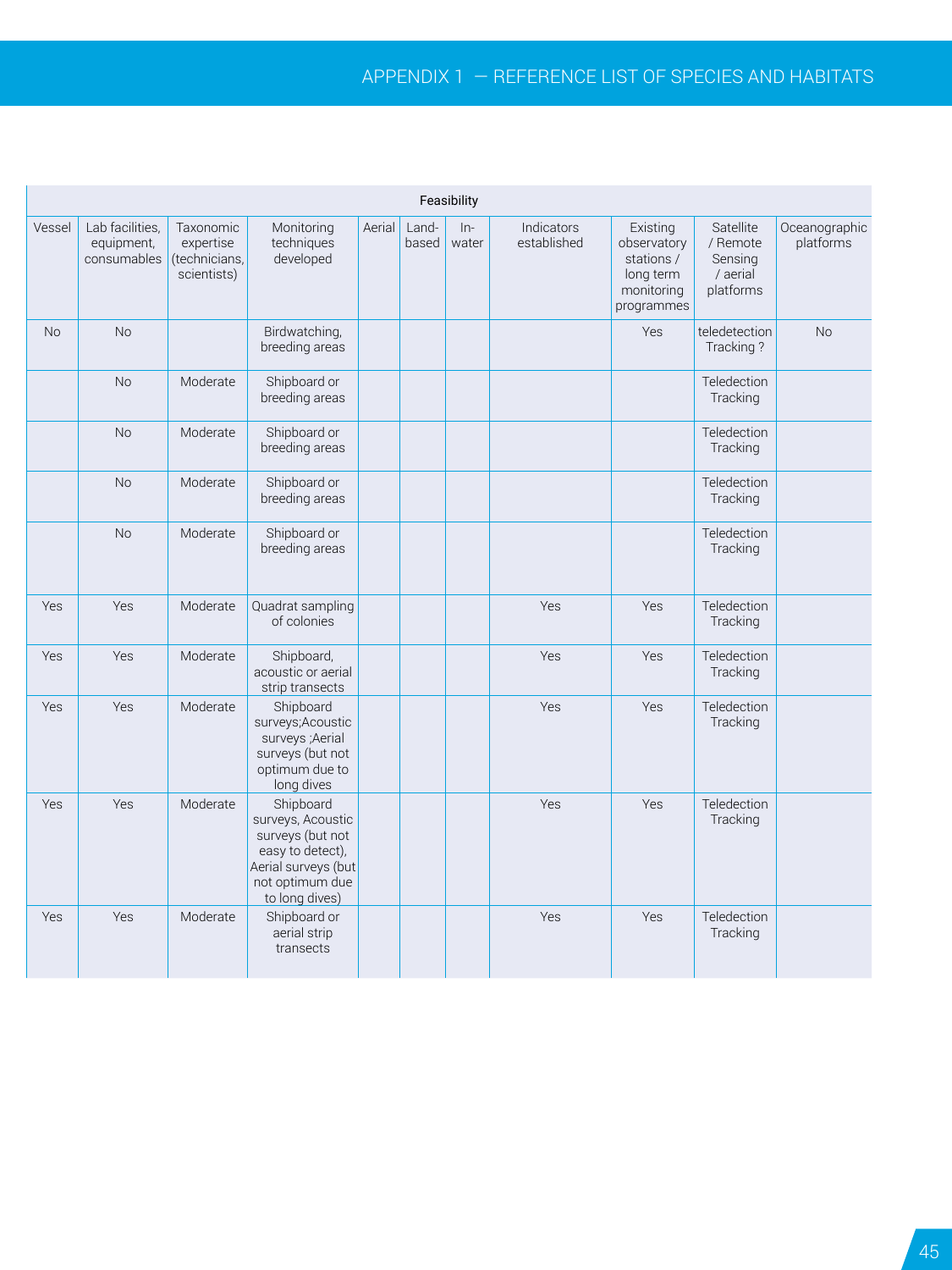# **APPENDIX 2 ― POLLUTION/LITTER RELATED ASSESSMENT CRITERIA**

Pollution/Litter related assessment criteria

# A) EUTROPHICATION

It is accepted that surface density is adopted as a proxy indicator for static stability as both temperature and salinity are relevant in the dynamic behaviour of a coastal marine system. More information on typology criteria and setting is presented in document UNEP(DEPI)/MED WG 417/Inf.15.

| Tvpe I    | coastal sites highly influenced by freshwater inputs                                                    |
|-----------|---------------------------------------------------------------------------------------------------------|
| Type IIA  | coastal sites moderately influenced not directly affected by freshwater inputs<br>(Continent influence) |
| Type IIIW | continental coast, coastal sites not influenced/affected by freshwater inputs<br>(Western Basin)        |
| Type IIIE | not influenced by freshwater input (Eastern Basin)                                                      |
|           | coast (Western Basin)                                                                                   |

In addition, coastal water type III was split in two different sub basins, the Western and the Eastern Mediterranean ones, according to the different trophic conditions and is well documented in literature.

It is recommended to define the major coastal water types in the Mediterranean that have been inter calibrated (applicable for phytoplankton only) as presented in the table 13 .

#### Table  $1 -$  Major coastal water types in the Mediterranean

|                      | Type I   | Type IIA, IIA<br><b>Adriatic</b> | <b>Type IIIW</b> | Type IIIE | Type Island-W |
|----------------------|----------|----------------------------------|------------------|-----------|---------------|
| $\sigma$ t (density) | 25       | 25 < d < 27                      | >27              | >27       | All range     |
| salinity             | $<$ 34.5 | 34.5 < S < 37.5                  | >37.5            | >37.5     | All range     |

With the view to assess eutrophication, it is recommended to rely on the classification scheme on chl-a concentration (μg/l) in coastal waters as a parameter easily applicable by all Mediterranean countries based on the indicative thresholds and reference values presented in Table 2.

<sup>3.</sup> Reference and threshold (Good/Moderate status) derived values (G-mean annual values based on long time series (>5 years) of monthly sampling at least) differ from type to type on a sub-regional scale and were built with different strategies.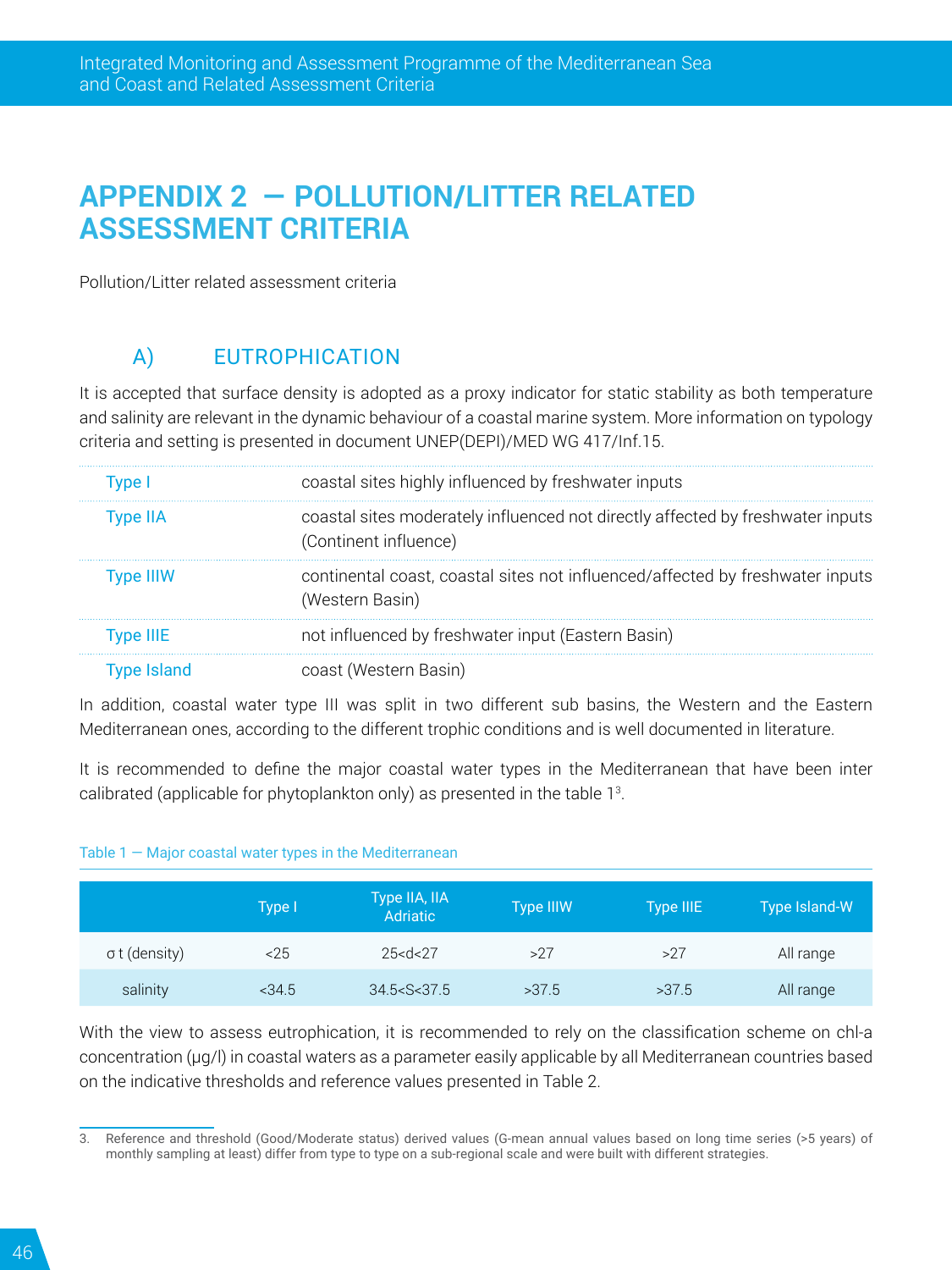| <b>Coastal Water</b><br><b>Typology</b> |        | Reference conditions of Chla (uq L-1) | Boundaries of Chla (µg L-1) for G/M status |                |  |
|-----------------------------------------|--------|---------------------------------------|--------------------------------------------|----------------|--|
|                                         | G mean | 90% percentile                        | G mean                                     | 90% percentile |  |
| Type I                                  | 1,4    | $3,33^4 - 3,93^5$                     | 6,3                                        | $102 - 17,73$  |  |
| Type II-FR-SP                           |        | 1,9                                   |                                            | 3,58           |  |
| Type II-A Adriatic                      | 0,33   | 0,8                                   | 1,5                                        | 4,0            |  |
| Type II-B Tyrrhenian                    | 0,32   | 0,77                                  | 1,2                                        | 2,9            |  |
| Type III-W Adriatic                     |        |                                       | 0,64                                       | 1,7            |  |
| Type III-W Tyrrhenian                   |        |                                       | 0,48                                       | 1,17           |  |
| Type III-W FR-SP                        |        | 0,9                                   |                                            | 1,80           |  |
| Type III-E                              |        | 0,1                                   |                                            | 0,4            |  |
| Type Island-W                           |        | 0,6                                   |                                            | $1,2 - 1,22$   |  |

#### Table  $2$  – Coastal Water types reference conditions and boundaries in the Mediterranean

### MARINE LITTER BASELINES VALUES

| Table 3 – Marine Litter Baseline Values |  |  |
|-----------------------------------------|--|--|
|                                         |  |  |

| <b>Common Indicator</b>                                         | minimum value | maximum value | mean value    | <b>Baselines</b> |
|-----------------------------------------------------------------|---------------|---------------|---------------|------------------|
| $(16)$ . Beaches (items/100 m)                                  |               | 3600          | 920           | 450-1400         |
| (17). Floating litter (items/km2)                               | 0             | 195           | 3.9           | $3-5$            |
| (17). Sea floor (items/km2)                                     | 0             | 7700          | 179           | 130-230          |
| (17). Microplastics (items/km2)                                 | 0             | 4860000       | 340 000       | 200000-500000    |
| (18). Sea Turtles Affected turtles (%)<br>Ingested litter $(q)$ | 14%<br>0      | 92.5%<br>14   | 45.9%<br>1.37 | 40-60%<br>1-3    |

Note : "It must be noted that the amount of existing information is limited to set definitive baselines that may be adjusted once the national monitoring programs could provide additional data. Moreover, average values over large areas are difficult to harmonize, in particular for beach litter. Also, the setting or derivation of baselines should take the local conditions into account and may follow a more localized approach. Finally, additional specific baselines may be decided by CPs on specific litter categories, especially when they may represent an important part of litter found or a specific interest (targeted measures, etc.)."

5. Applicable to Adriatic type I coastal waters

<sup>4.</sup> Applicable to Golf of Lion Type I coastal waters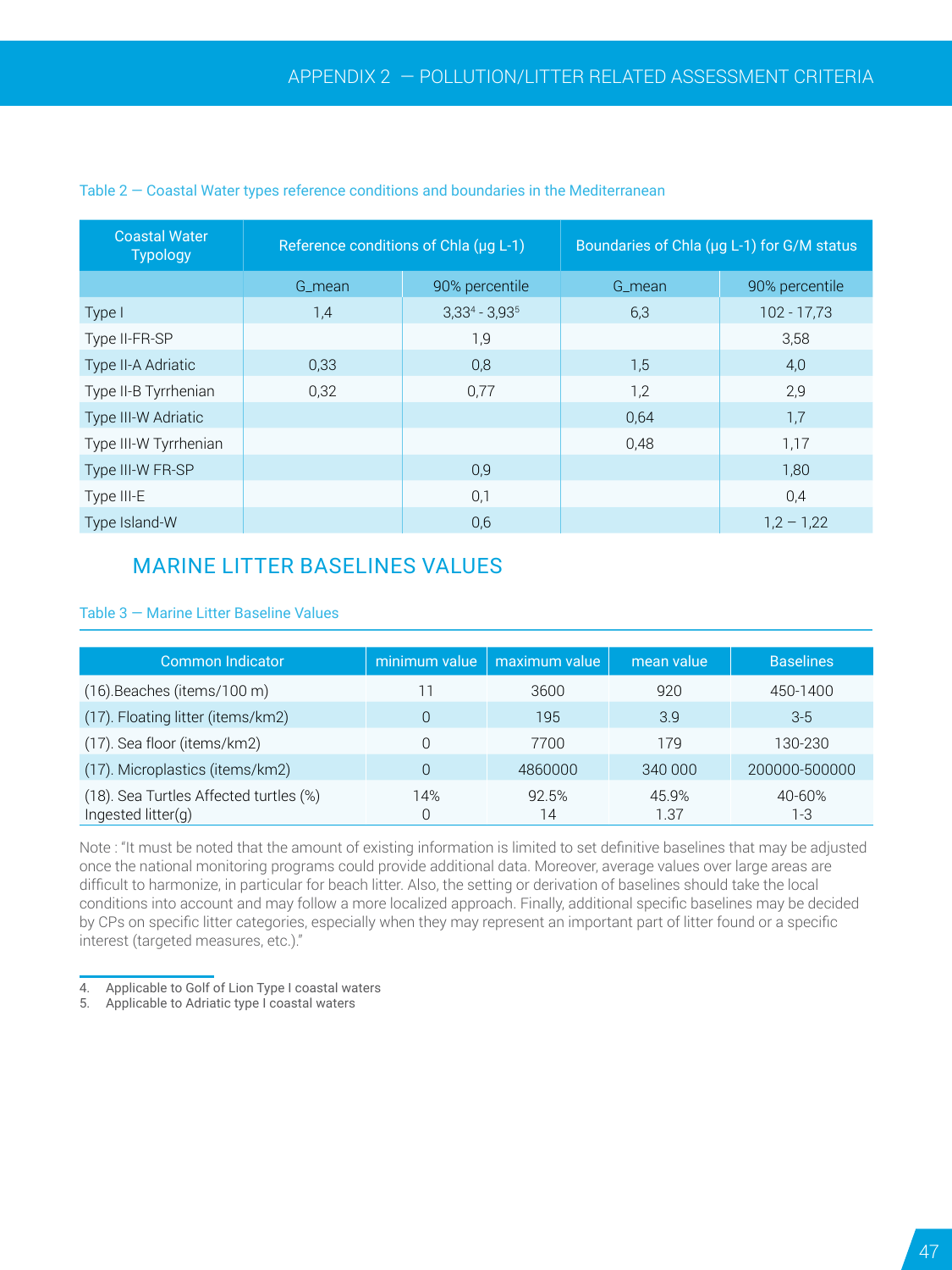### CONTAMINANTS

- It is recommended to follow the OSPAR approach of a "traffic light" system for both contaminant concentrations and biological responses where there are two "thresholds"  $_{\text{To}}$  and  $_{\text{T1}}$  to be defined (OSPAR, 2008; Davies et al., 2012);
- It is recommended to adopt background concentrations (BCs) and background assessment concentrations (BACs) of contaminants (for naturally occurring substances) in sediments obtained from the analysis of pre-industrial layers of dated sediment cores established for the Mediterranean region (UNEP(DEPI)/MED WG. 365/Inf.8) where appropriate, based on data availability;
- It is recommended to use for indicative purposes the existing environmental assessment criteria (EACs) of contaminants in sediments and biota and of biological responses established by ICES/OSPAR until new eco-toxicological information is available including for Mediterranean species, (OSPAR, 2008; Davies et al., 2012);
- It is recommended to use the existing BACs and EACs of LMS, SoS, MN frequency and AChE activity biomarkers established (Davies et al., 2012) and further work to develop and discuss new BAC by using data from organisms sampled at sites/areas which the Mediterranean contracting parties consider to be reference stations/areas, to be defined based on commonly agreed criteria.

#### Table 4(a) ― UN Environment/MAP BAC Levels for Trace Metals in Sediments

UN Environment/MAP, 2011. Development of Assessment Criteria for hazardous Substances in the Mediterranean. UNEP(DEPI)/MED WG. 365/Inf.8. Athens, 2011.

| Contaminant | Sediments (µg/kg d.w.) |
|-------------|------------------------|
| Cd          | 150                    |
| Hq          | 45                     |
| Ph          | 30,000                 |

#### able 4(b) ― Benedicto BAC Levels for Trace Metals in Mussels and Fish

| Contaminant | <sup>a</sup> Mussels (Mytilus<br>galloprovincialis) (mg/kg<br>d.w. | <b>Mussels (Brachidontes</b><br>variabilis) (mg/kg d.w.) | <sup>a</sup> Fish (Mullus barbatus) (mg/<br>$kg$ d.w.) |
|-------------|--------------------------------------------------------------------|----------------------------------------------------------|--------------------------------------------------------|
| Cd          | 1.088                                                              | 1.00                                                     | 0.016c                                                 |
| Hq          | 0.188                                                              | 0.17                                                     | 0.600                                                  |
| Pb          | 3.80                                                               | 1.00                                                     | 0.559                                                  |

a preliminary data for the NW Mediterranean;

b additional BAC data provided by Lebanon;

c earlier estimation (UNEP(DEPI)MED WG.365/Inf.8)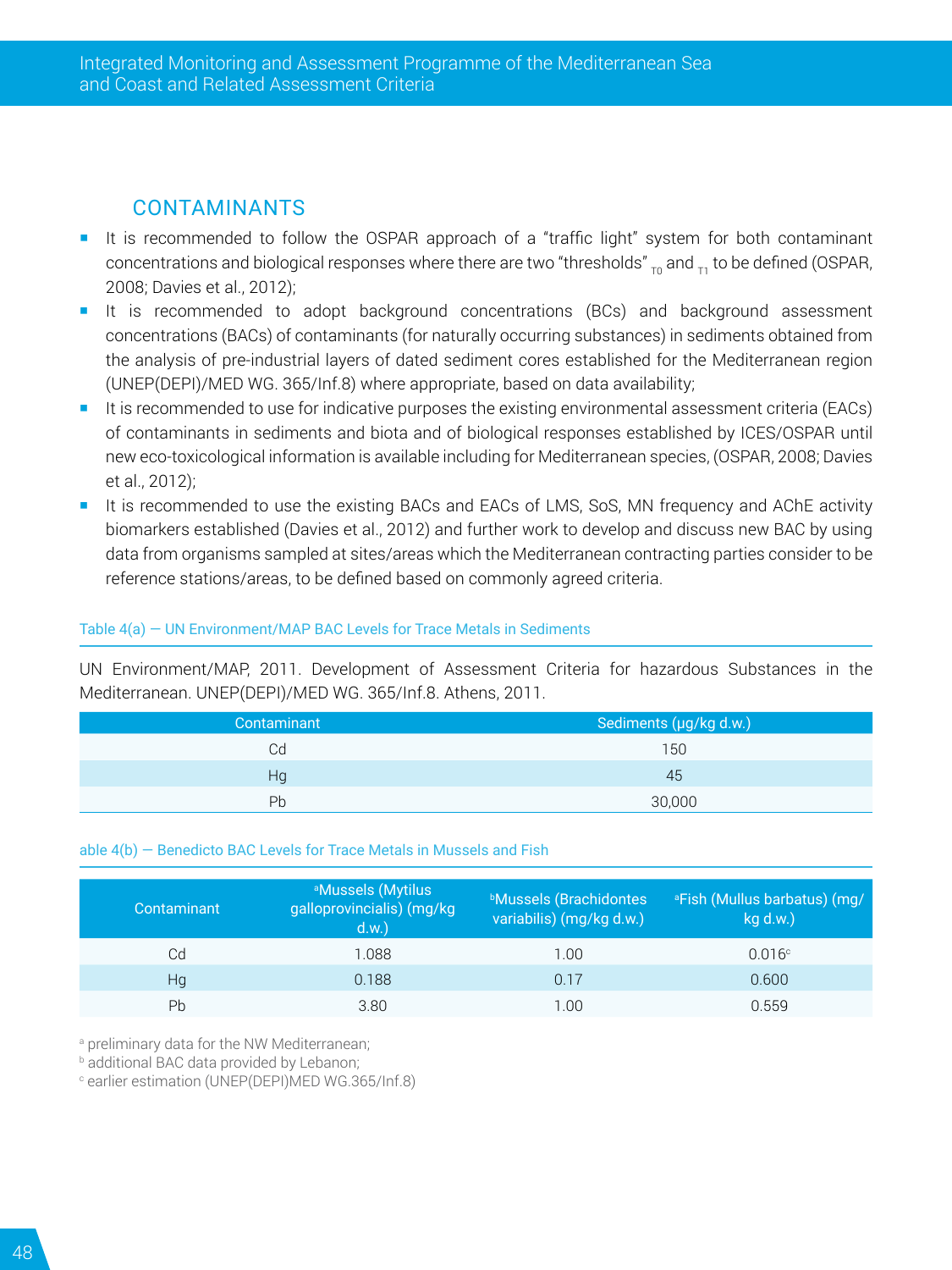#### Table 5 ― OSPAR EAC Levels

OSPAR Commission, Agreement number 2009-2. Agreement on CEMP Assessment Criteria for the QSR 2010. Publication number 2009/461. CEMP: 2008/2009 Assessment of trends and concentrations of selected hazardous substances in sediments and biota. Publication number 2009/390. OSPAR QSR 2000-Chapter 4.

#### 5(a) ― Polycyclic Aromatic Hydrocarbons

| Contaminant           | Mussels (µg/kg d.w.)     | <sup>a</sup> Sediments(µg/kg d.w.) |
|-----------------------|--------------------------|------------------------------------|
| Phenantrene           | 1700                     | 240                                |
| Anthracene            | 290                      | 85                                 |
| Fluorantene           | 110                      | 600                                |
| Pyrene                | 100                      | 665                                |
| Benzo[a]anthracene    | 80                       | 261                                |
| Chrysene              | $\overline{\phantom{a}}$ | 384                                |
| Benzo[k]fluoranthene  | 260                      | $\overline{\phantom{a}}$           |
| Benzo[a]pyrene        | 600                      | 430                                |
| Benzo[ghi]perylene    | 110                      | 85                                 |
| Indene[123-c,d]pyrene |                          | 240                                |

a Effects Range Low (ERLs)

#### 5(b) ― Organochlorinated Contaminants

| Contaminant      | Mussels (µg/kg d.w.)     | Sediments (µg/kg d.w.)   | Fish (µg/kg lipid)       |
|------------------|--------------------------|--------------------------|--------------------------|
| CB <sub>28</sub> | 3.2                      |                          | 64                       |
| CB <sub>52</sub> | 5.4                      |                          | 108                      |
| CB101            | 6.0                      |                          | 120                      |
| CB105            | $\overline{\phantom{a}}$ | $\overline{\phantom{a}}$ | $\overline{\phantom{a}}$ |
| <b>CB118</b>     | 1.2                      |                          | 24                       |
| <b>CB138</b>     | 15.8                     |                          | 316                      |
| CB153            | 80                       |                          | 1600                     |
| CB156            | $\overline{\phantom{0}}$ |                          | $\overline{\phantom{a}}$ |
| <b>CB180</b>     | 24                       |                          | 480                      |
| Σ7CBS ICES       | $\overline{\phantom{a}}$ | 11.5                     |                          |
| Lindane          | 1.45                     | $3.0^\circ$              | 11 <sup>b</sup>          |
| $\alpha$ -HCH    |                          |                          |                          |
| pp'DDE           | $5 - 50$ <sup>a</sup>    | $2.2^\circ$              |                          |
| <b>HCB</b>       |                          | 20.0 <sup>c</sup>        |                          |
| Dieldrin         | $5 - 50$ <sup>a</sup>    | 2.0 <sup>c</sup>         | $\overline{\phantom{a}}$ |

a earlier data from QSR2000 Report;

b μg/kg wet weight (CEMP 2008/2009);

c Effects Range Low (ERLs)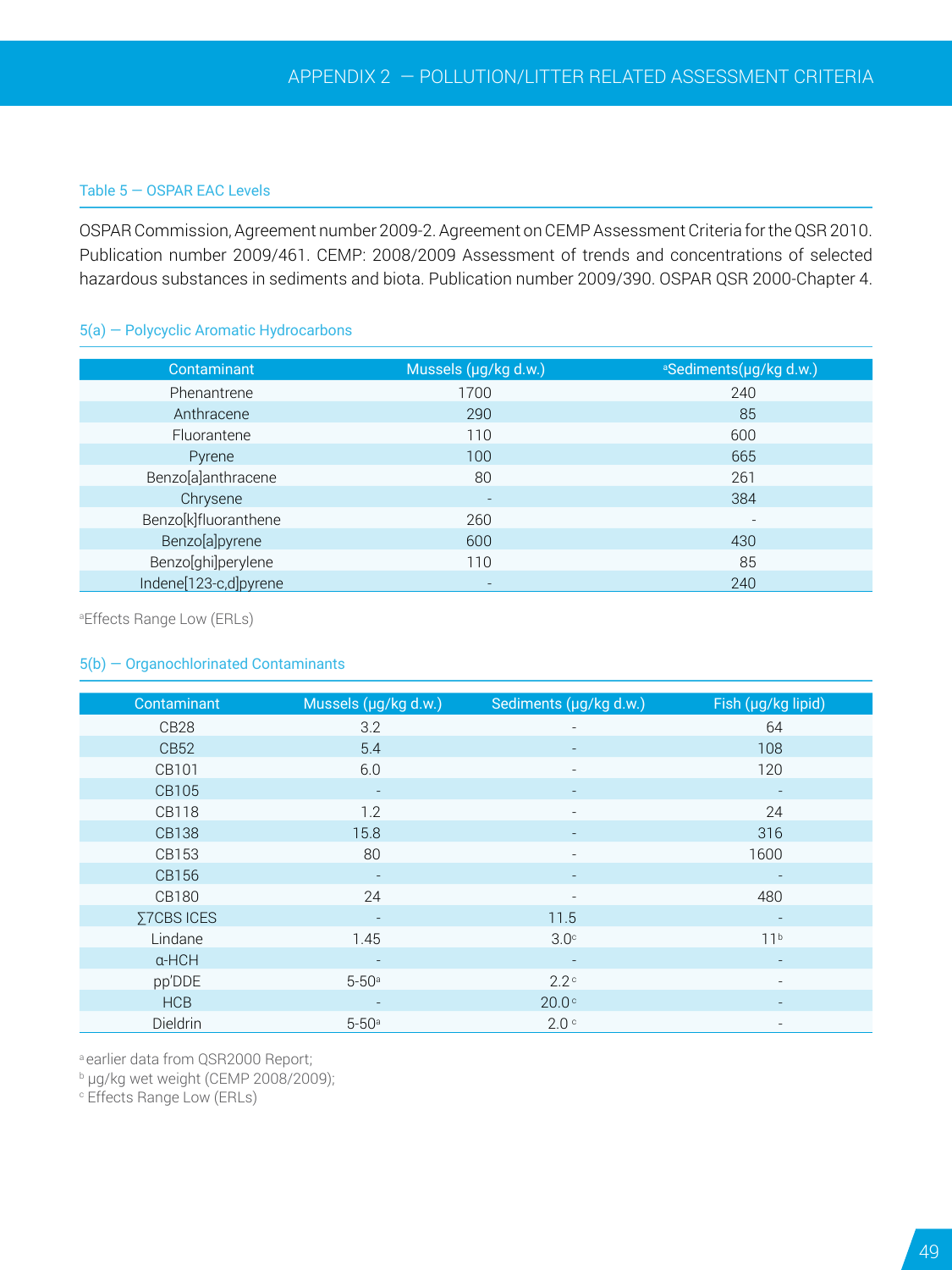#### Table 6 ― Davies Levels for Biomarkers

ICES Cooperative Research Report No. 315. 277 pp.

| <b>Biomarkers/Bioassays</b>                                                           | <b>BAC levels in Mussels (Mytilus</b><br>galloprovincilais) (mg/kg d.w.) | <b>EAC levels in Mussels (Mytilus</b><br>galloprovincilais) (mg/kg d.w.) |
|---------------------------------------------------------------------------------------|--------------------------------------------------------------------------|--------------------------------------------------------------------------|
| Stress on Stress (days)                                                               | 10                                                                       | 5                                                                        |
| Lysosomal membrane stability<br>Neutral Red Retention Assay<br>(minutes)              | 120                                                                      | 50                                                                       |
| Lysosomal membrane stability<br>Cytochemical method (minutes)                         | 20                                                                       | 10                                                                       |
| AChE activity (nmol min-1 mg-1<br>protein) in gills (French Mediterranean<br>waters)  | 29                                                                       | 20                                                                       |
| AChE activity (nmol min-1<br>mg-1 protein) in gills (Spanish<br>Mediterranean waters) | 15                                                                       | 10                                                                       |
| Micronuclei frequency (0/00) in<br>haemocytes)                                        | 3,9                                                                      |                                                                          |